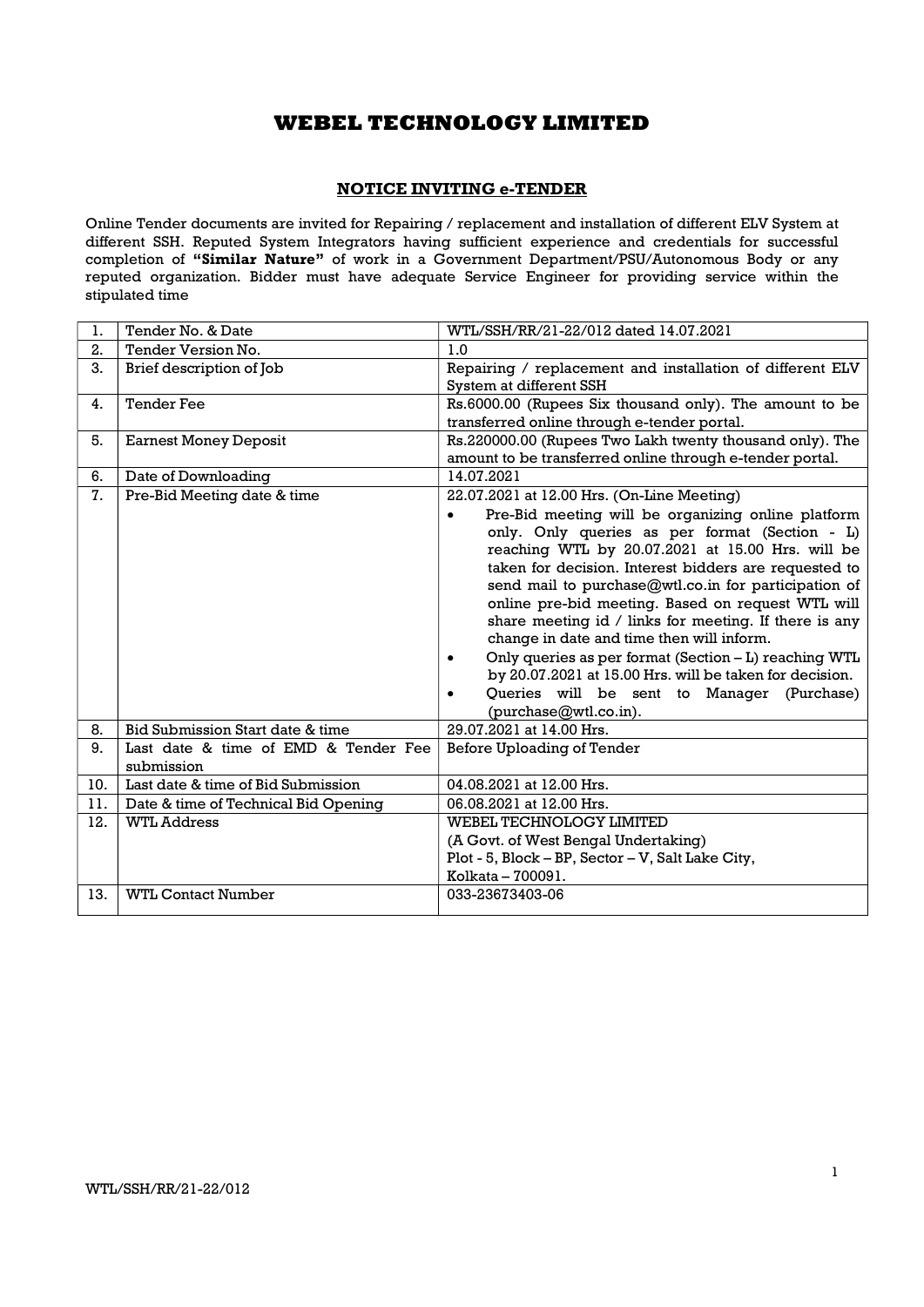- 1. Intending bidder may download the tender documents from the website https://wbtenders.gov.in directly with the help of Digital Signature Certificate. Necessary Tender fee may be remitted electronically through e-tender portal in favour of "Webel Technology Limited" and also to be documented through e-filling. Necessary Earnest Money Deposit (EMD) may be remitted electronically through e-tender portal in favour of "Webel Technology Limited" and also to be documented through e-filling.
- 2. Both Techno Commercial Bid and Financial Bid are to be submitted concurrently duly digitally signed in the website https://wbtenders.gov.in
- 3. Tender documents may be downloaded from website and submission of Techno Commercial Bid and Financial Bid will be done as per Time Schedule stated in Section – C of this Tender Document.
- 4. The Financial Bid of the prospective Bidder will be considered only if the Techno Commercial Bid of the bidder is found qualified by the Tender Committee. The decision of the 'Tender Committee' will be final and absolute in this respect. The list of Qualified Bidders will be displayed in the website.
- 5. All clarifications/ corrigenda will be published only on the WTL / https://www.wbtenders.gov.in website.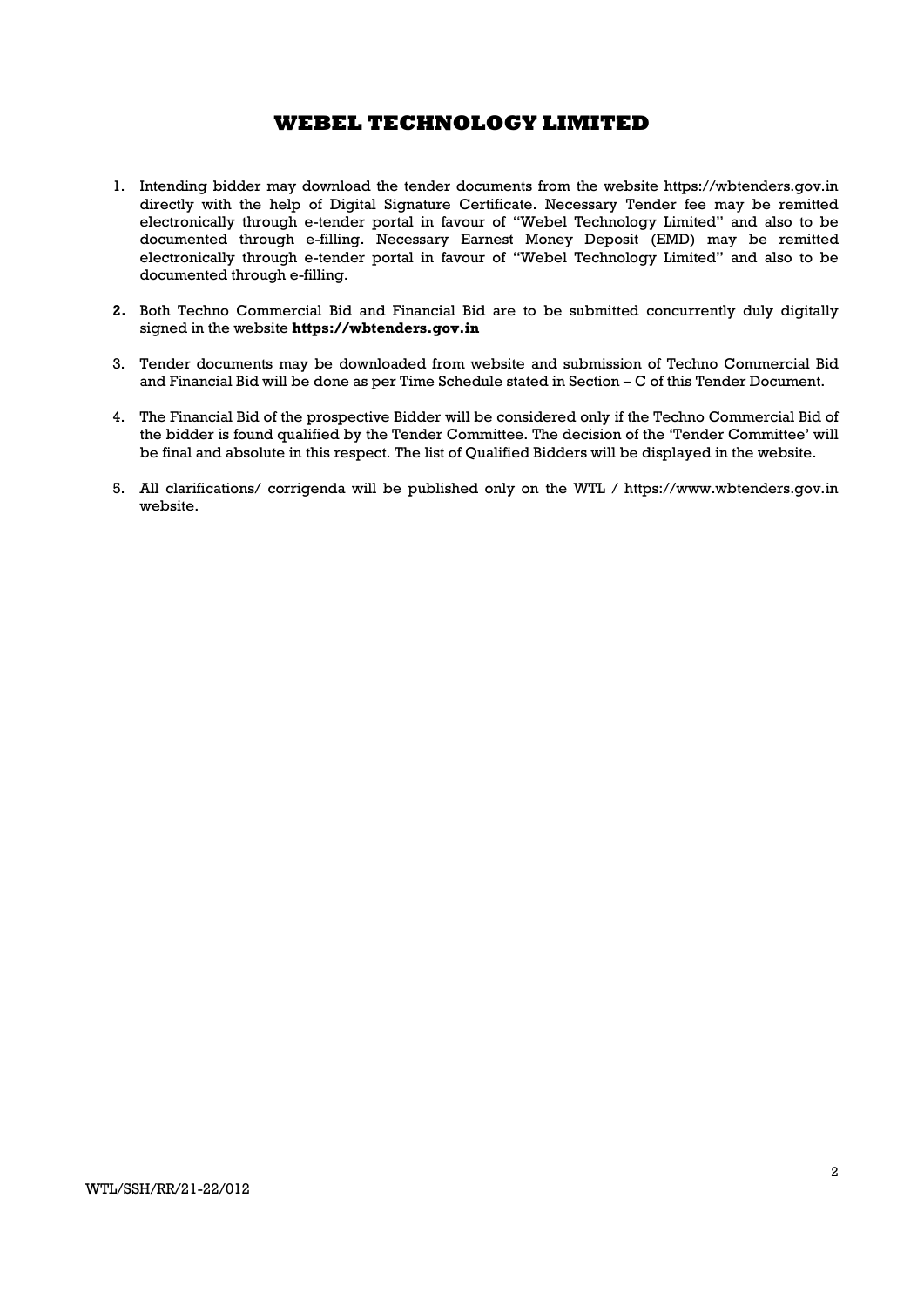### CONTENTS OF THE TENDER DOCUMENT

The Tender document comprises of the following:

- SECTION A SCOPE OF WORK & RESPONSIBILITY
- SECTION B ELIGIBILITY CRITERIA
- SECTION C DATE AND TIME SCHEDULE
- SECTION D INSTRUCTION TO BIDDER
- SECTION E BID FORM
- SECTION F EVALUATION & AWARDING OF CONTRACT
- SECTION G GUIDANCE FOR E-TENDERING
- SECTION H BILL OF MATERIALS AND LOCATIONS WISE BILL OF MATERIALS & LOCATIONS WISE BILL OF MATERIALS
- SECTION I DETAILS OF ORDERS EXECUTED BY BIDDER
- SECTION J FINANCIAL CAPABILITY OF BIDDER
- SECTION K BIDDER'S DETAILS
- SECTION L PRE-BID MEETING OUERY
- SECTION M LIST OF CLIENTS OF SIMILAR ORDERS
- SECTION N WIT DECLARATION FOR BIDDER
- SECTION O PROFORMA FOR PERFORMANCE BANK GUARANTEE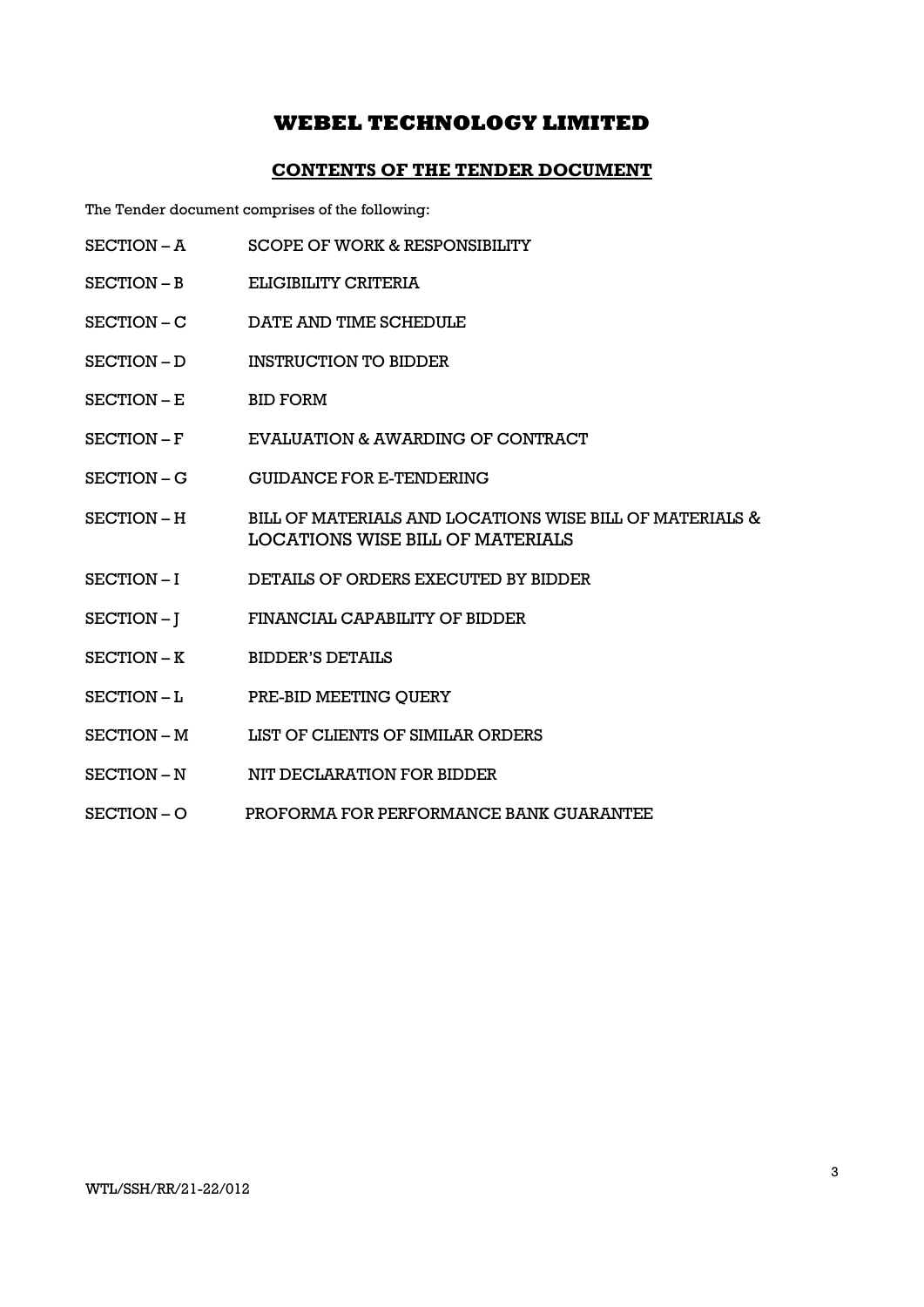### SECTION – A

### SCOPE OF WORK & RESPONSIBILITY

### Introduction

WTL intent to Repairing / replacement and installation of different ELV System at different SSH.

### For Bidder

- 1) Repairing / Replacement and installation: Repairing / Replacement and installation will be governed by the stated guidelines and associated standards & in line with the scope of work defined in this document. The Repairing / Replacement of the materials done by successful Bidder at respective location only.
- 2) Service Quality and Assurance: Services within Repairing / Replacement must be rendered bidder.
- 3) Acceptance: After successful Repairing / Replacement, Service reports prepared by WTL, signed and sealed by respective locations.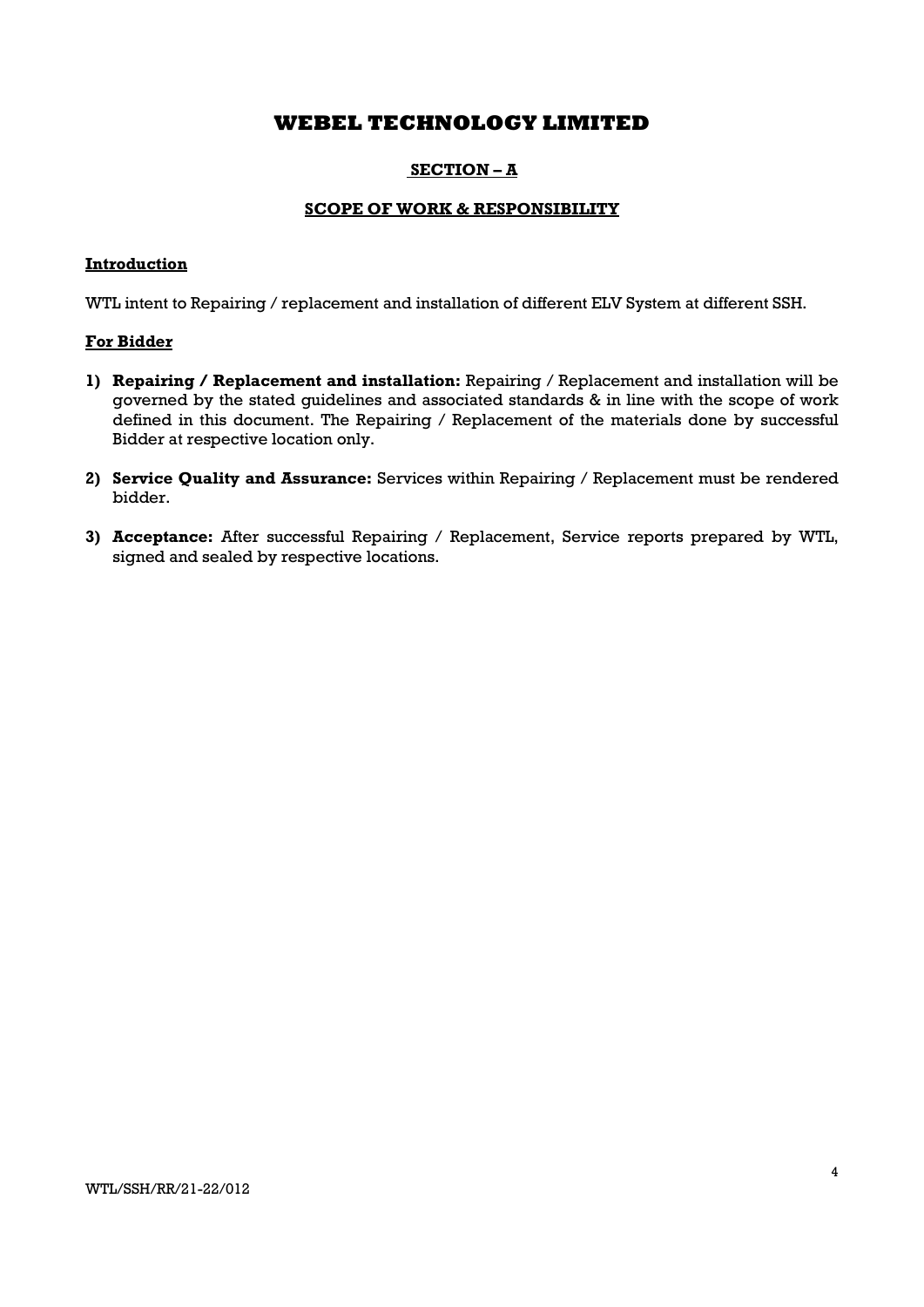### SECTION – B

### ELIGIBILITY CRITERIA

- 1. The bidder must be a company registered under Companies Act, 1956/2013 or Partnership or LLP or OPC or Proprietary Firm. Documentary (Certificate of incorporation/Relevant document) evidence to be submitted.
- 2. The bidder should have their presence in Kolkata with own office. Valid proof should be submitted along with the bid.
- 3. The bidder should have valid GST Registration Certificate & PAN. Bidder shall have to submit photocopy of the documents.
- 4. The bidder shall have executed "Similar Nature" of two orders total amount not less than Rs. 60 Lakhs in last four financial years and current financial year (considering FY - 2017-18, 2018-19, 2019- 20 & 2020-21) in Government Department/PSU/Autonomous Body any reputed organization. References order copy for the project to be provided.
- 5. Bidder should have local call center number. Call Center details for Bidder with number & detailed to be submitted.
- 6. The bidder should have an annual turnover of not less than Rs.7.00 Crore each year in the last three financial years (considering FY –2017-18, 2018-19, 2019-20)). Bidder shall have to submit Audited Balance Sheet / Audited Accounts / Auditor Certificate in support of their claim.
- 7. Bidder should submit Earnest Money Deposit (EMD) of Rs. 2,20,000.00 (Rupees Two Lakh twenty thousand only) electronically through e-tender portal as per the details given in Clause – 9, Section - D.
- 8. Bidder should submit Tender Fee of Rs. 6000.00 (Rupees Six thousand only) electronically through etender portal as per the details given in Clause – 9, Section - D.
- 9. The bidder shall have Quality Certificate (ISO 9001:2015). Copy of valid Certificate to be submitted.
- 10. The bidder shall submit Bid Form (Section E) duly signed by the authorized signatory of the company as per the format enclosed. Deviation in format may not be accepted.
- 11. The bidder shall not have been blacklisted by any State/Central Government or PSU Organization or bilateral/multilateral funding agencies for breach of ethical conduct or fraudulent practices as on date of submission of the proposal. Declaration on bidder's letter head to be submitted.
- 12. The bidder shall submit NIT Declaration for Bidder (Section N) duly signed by the authorized signatory of the company as per the format enclosed. Deviation in format may not be accepted.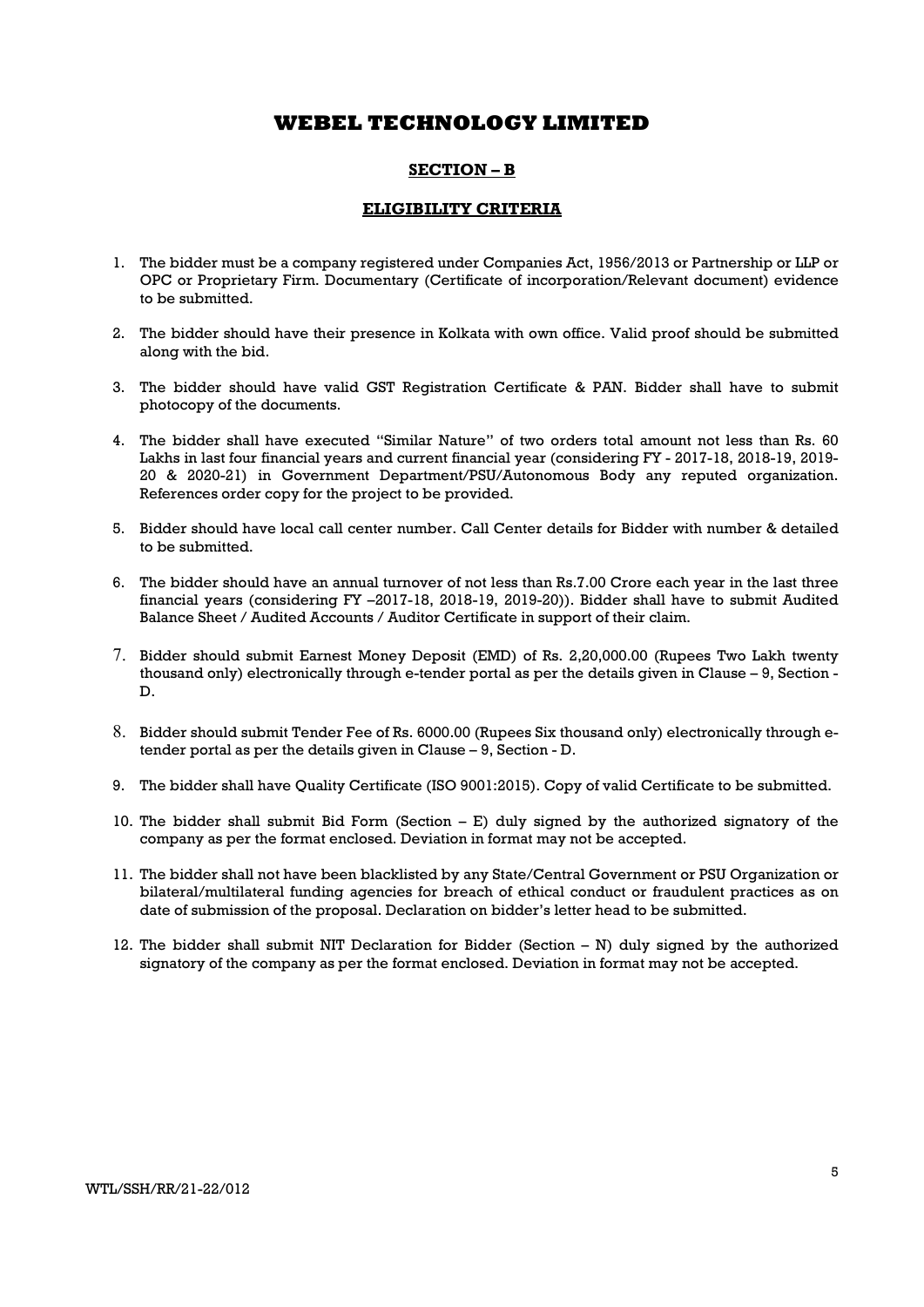### SECTION – C

### DATE AND TIME SCHEDULE

| SI. No.      | <b>Particulars</b>                                                                                             | Date & Time                   |
|--------------|----------------------------------------------------------------------------------------------------------------|-------------------------------|
| $\mathbf{1}$ | Date of uploading of N.I.T. & other Documents (online)<br>(Publishing Date)                                    | 14.07.2021                    |
| $\mathbf{2}$ | Documents download/sale start date (Online)                                                                    | 14.07.2021                    |
| 3            | Last Date and time of sending the queries (Offline)                                                            | 20.07.2021 & 15.00 hrs.       |
| 4            | Pre Bid Meeting (On Line)                                                                                      | 22.07.2021 & 12.00 hrs.       |
| 5            | Corrigendum, if any will be published (On Line)                                                                |                               |
| 6            | Bid Submission start date & time (On line)                                                                     | 29.07.2021 & 14.00 hrs.       |
| $\mathbf{7}$ | Last Date & time of submission of Earnest Money Deposit                                                        | Before Uploading of<br>Tender |
| 8            | Last Date & time of submission of Tender Fee                                                                   | Before Uploading of<br>Tender |
| 9            | Bid Submission closing date & time (On line)                                                                   | 04.08.2021 & 12.00 hrs.       |
| 10           | Bid opening date & time for Technical Proposals (On line)                                                      | 06.08.2021 & 12.00 hrs.       |
| 11           | Date of uploading the final list of Technically Qualified<br>Bidder (online) after disposal of appeals, if any |                               |
| 12           | Date for opening of Financial Bid (Online)                                                                     |                               |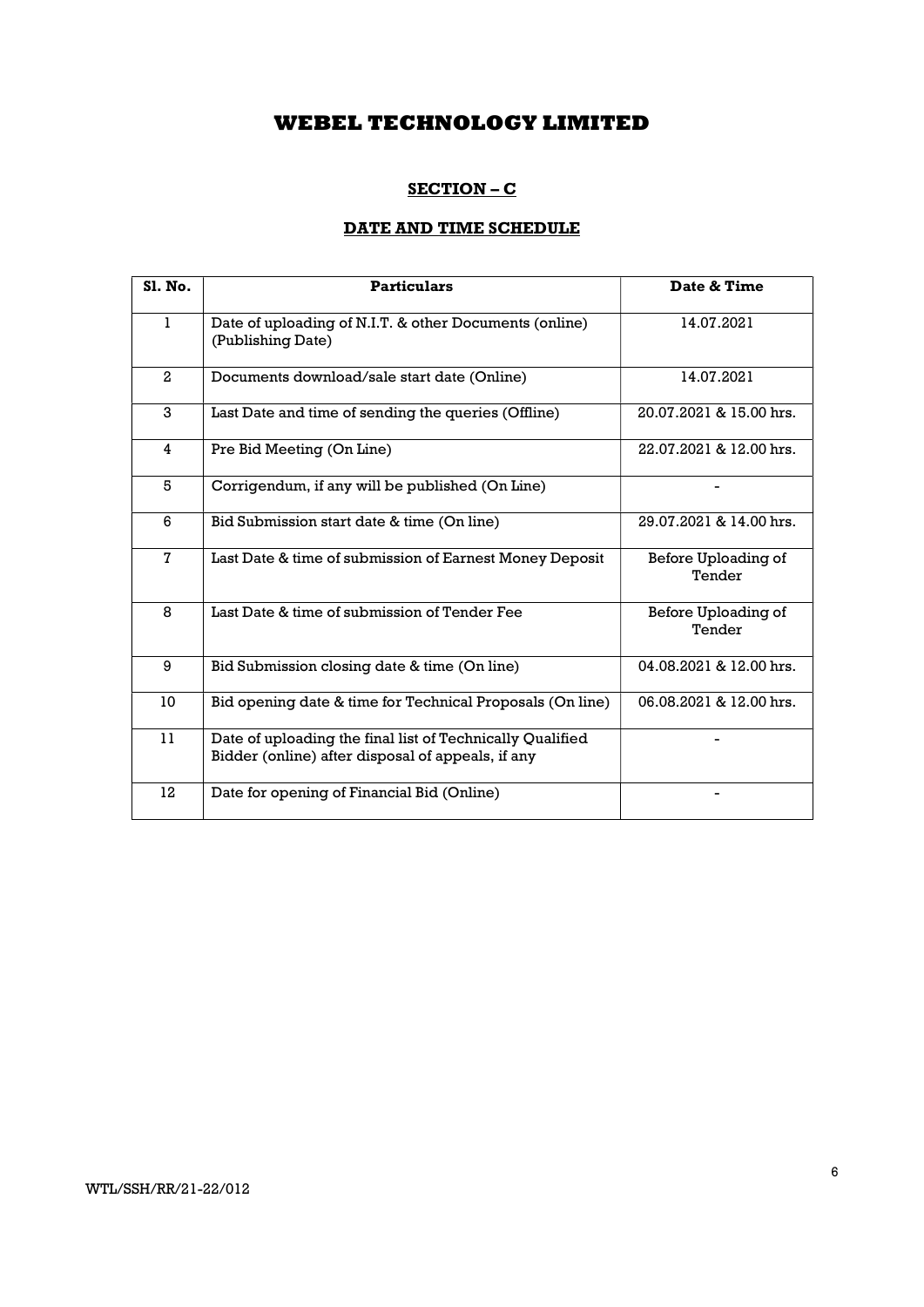### SECTION – D

### INSTRUCTION TO BIDDER

#### 1. DEFINITIONS

In this document, the following terms shall have following respective meanings:

"Acceptance Test Document" means a document, which defines procedures for testing the functioning of installed system. The document will be finalized with the contractor with in 7 days of issuance of the Letter of Award.

"Bidder" means any firm offering the solution(s), service(s) and /or materials required in the RFP. The word Bidder when used in the pre award period shall be synonymous with Bidder, and when used after award of the Contract shall mean the successful Bidder.

"Contract" is used synonymously with Agreement.

"Contract Price" means the price to be paid to the Contractor for providing the Solution, in accordance with the payment terms.

"Contractor" means the Bidder whose bid to perform the Contract has been accepted by Tender Committee and is named as such in the Letter of Award.

"Default Notice" shall mean the written notice of Default of the Agreement issued by one Party to the other.

"Installation" shall mean installation of supplied Hardware.

"Fraudulent Practice" means a misrepresentation of facts in order to influence a procurement process or the execution of a Contract and includes collusive practice among Bidders (prior to or after Bid submission) designed to establish Bid prices at artificial noncompetitive levels and to deprive the WTL and eventually Gov. of W. Bengal of the benefits of free and open competition.

"Good Industry Practice" shall mean the exercise of that degree of skill, diligence and prudence which would reasonably and ordinarily be expected from a reasonably skilled and experienced Operator engaged in the same type of undertaking under the same or similar circumstances.

"Government" / "Gov. of W. Bengal" means the Government of West Bengal.

"GoI" shall stand for the Government of India.

"GoWB" means Government of West Bengal

"Personnel" means persons hired by the Bidder as employees and assigned to the performance of the Infrastructure Solution or any part thereof.

"Similar Nature of Work" means Repairing / replacement and installation of different ELV System.

"Project" means Repairing / replacement and installation of different ELV System at different SSH

"Services" means the work to be performed by the Bidder pursuant to this Contract, as described in the detailed Scope of Work.

"Interest rate" means "364 days Government of India (GoI) Treasury Bills" rate.

"Law" shall mean any Act, notification, bye law, rules and regulations, directive, ordinance, order or instruction having the force of law enacted or issued by the Central Government and/or the Government of West Bengal or any other Government or regulatory authority or political subdivision of government agency.

"LOI" means issuing of Letter of Intent shall constitute the intention of the WTL to place the Purchase Order with the successful bidder.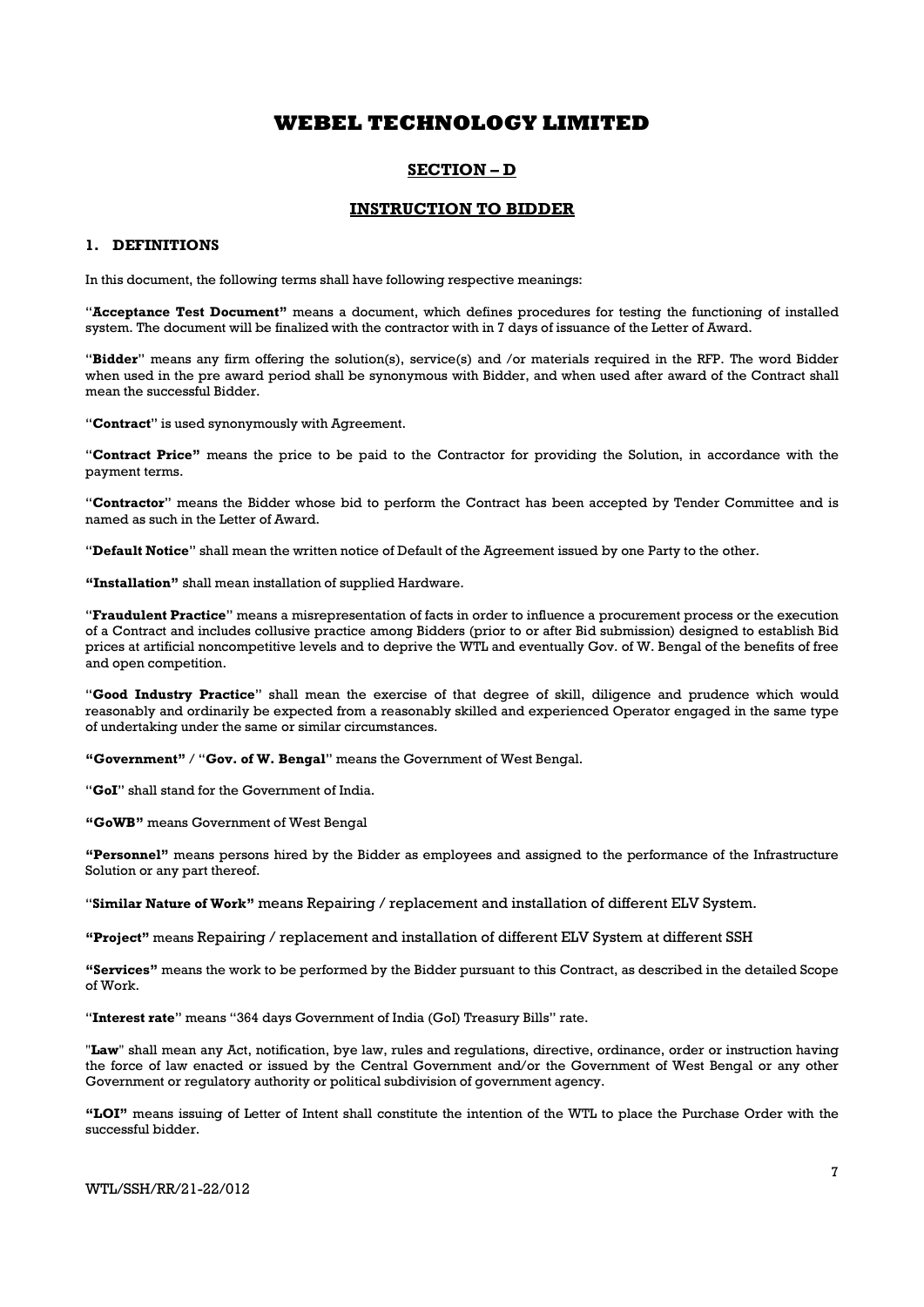"Operator" means the company providing the services under Agreement.

"Requirements" shall mean and include schedules, details, description, statement of technical data, performance characteristics, standards (Indian as well as International) as applicable and specified in the Contract.

"Service" means provision of Contracted service viz., operation, maintenance and associated services for DEPLOYED SYSTEMS as per Section titled "Scope of Work"

"Termination Notice" means the written notice of termination of the Agreement issued by WTL.

"SSH" means Supper Specialty Hospital.

"WTL" means Webel Technology Limited a Govt. of W. Bengal undertaking.

#### 2. PRE BID MEETING

Pre Bid Meeting will be held on 22.07.2021 at 12.00 hrs. (On-Line Meeting). Bidder can send their queries as per format (Section - L) to Manager (Purchase) (purchase@wtl.co.in). Only the queries received within the stipulated date prior to the Pre Bid Meeting will be answered. Interest bidders are requested to send mail to (purchase@wtl.co.in) for participation of online pre-bid meeting Based on request WTL will share meeting id / links for meeting. If there is any change in date and time then will inform.

#### 3. COST OF BIDDING

The bidder shall bear all costs associated with the preparation and submission of the bid and WTL will no case be responsible for those costs regardless of the conduct or outcome of the bidding process.

#### 4. BID DOCUMENT

Bidder is expected to examine all instructions, forms, terms and requirement in the bid document. The invitation to bid together with all its attachment thereto shall be considered to be read, understood and accepted by the bidder unless deviations are specifically stated in the seriatim by the bidder. Failure to furnish all information required by the bid document or a bid not substantially responsive to the bid document in every respect may result of the bid.

#### 5. AMENDMENT OF BID DOCUMENT

At any time prior to the deadline for submission of proposals, WTL reserves the right to add/modify/delete any portion of this document by issuance of a Corrigendum, which would be published on the website and will also be made available to the all the Bidder who have been issued the tender document. The Corrigendum shall be binding on all bidders and will form part of the bid documents.

#### 6. MODIFICATION AND WITHDRAWAL OF BIDS

As per the bidding process available in the tender. The bidder cannot modify or withdraw its bid after submission.

#### 7. LANGUAGE OF BID & CORRESPONDENCE

The proposal will be prepared by the Bidder in English language only. All the documents relating to the proposal (including brochures) supplied by the firm should also be in English, and the correspondence between the Bidder & WTL will be in English language only. The correspondence by fax/E-mail must be subsequently confirmed by a duly signed formal copy.

#### 8. BIDDER'S SOLUTION

The bidders are requested to study the Bill of Material supplied with this document carefully. While working out the solution the bidder has to work with the broad minimum specification provided in the tender documents, conforming to the model, make and Part number (wherever provided). While submitting the bid the bidder has to detail out all components needed to complete the system BOM. The bidder is required quote for each item retaining all major components/sub system detailed and specified.

#### 9. EARNEST MONEY DEPOSIT (EMD) / TENDER FEE

The bidder shall furnish Online Receipt against payment of Tender Fees and Earnest Money Deposit.

#### 10. REFUND OF EMD

EMD will be refunded to the unsuccessful bidders without interest by following guidelines of circular 3975-F(Y) dated 28/07/2016 on final selection of Successful Bidders.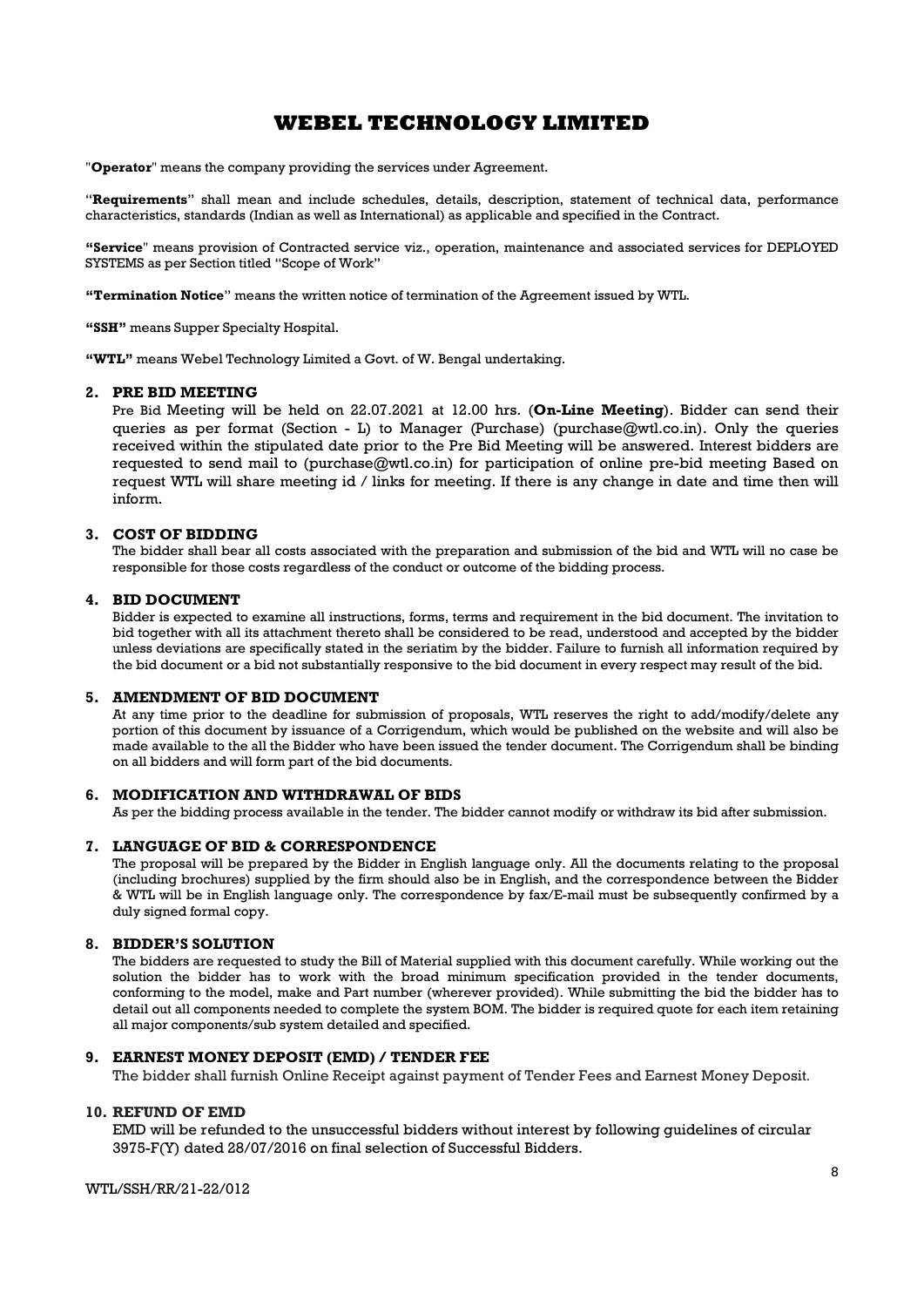#### 11. FORFEITURE OF EMD

EMD made by Bidder may be forfeited under the following conditions:

If Bidder withdraws the proposal before the expiry of validity period.

During the evaluation process, if a Bidder indulges in any such activity as would jeopardize the process, the decision of WTL regarding forfeiture of EMD shall be final and shall not be called upon question under any circumstances.

If Bidder violates any of the provisions of the terms and conditions of the proposal.

In the case of a successful Bidder, if Bidder fails to:

- a) Accept the work order along with the terms and conditions.
- b) Violates any of the work conditions of this proposal or indulges in any such activities as would jeopardize the work.
- c) Submitting false/misleading information/declaration/documents/proof/etc.

The decision of WTL regarding forfeiture of EMD shall be final and shall not be called upon to question under any circumstances, besides, forfeiture of EMD even the

#### 12. FORMS AND FORMATS

The various inputs for the Techno Commercial as Financial Bids are to be submitted in the format specified. The bidder shall use the form, wherever specified, to provide relevant information. If form does not provide space for any required information, space at the end of the form or additional sheets shall be used to convey the said information. For all other cases, the bidder shall design a form to hold the required information.

### 13. LACK OF INFORMATION TO BIDDER

The bidder shall be deemed to have carefully examined the Bid document to his entire satisfaction. Any lack of information shall not relieve the bidder of his responsibility to fulfill his obligation under the bid. If bidder has any queries relating to bid document, then he can send the queries before the Pre Bid Meeting.

#### 14. TIME SCHEDULE FOR REPAIR/REPLACEMENT

Within 8-10 weeks after releasing of Final Work Order

#### 15. LIQUIDATED DAMAGE / PENALTY

The job includes the supply and installation of materials mentioned in the tender document. In the event of failure to meet the job completion in stipulated date/time liquidated damage may be imposed on the contractor for sum not less than 0.5% of the contract value for that item/job for each week or part thereof, subject to a ceiling of 10% of the total contract value (excluding all taxes & duties and other charges). In the event of LD exceeds 10% of the order value, WTL reserves the right to terminate the contract and WTL will get the job completed by any other competent party. The difference of cost incurred by WTL will be recovered from the contractor.

#### 16. LIABILITY

In case of a default on bidder's part or other liability, WTL shall be entitled to recover damages from the Contractor. In each such instance, regardless of the basis on which WTL is entitled to claim damages from the Contractor (including fundamental breach, negligence, misrepresentation, or other contract or tort claim), Contractor shall be liable for no more than:

- Payment referred to in the Patents and Copyrights clause.
- Liability for bodily injury (including death) or damage to real property and tangible personal property limited to that cause by the Contractor's negligence.
- As to any other actual damage arising in any situation involving non-performance by Contractor pursuant to or in any way related to the subject of this Agreement, the charge paid by WTL for the individual product or Service that is the subject of the Claim. However, the contractor shall not be liable for
- For any indirect, consequential loss or damage, lost profits, third party loss or damage to property or loss of or damage to data.

For any direct loss or damage that exceeds the total payment for Contract Price made or expected to be made to the Contractor hereunder.

### 17. PATENTS & COPYRIGHT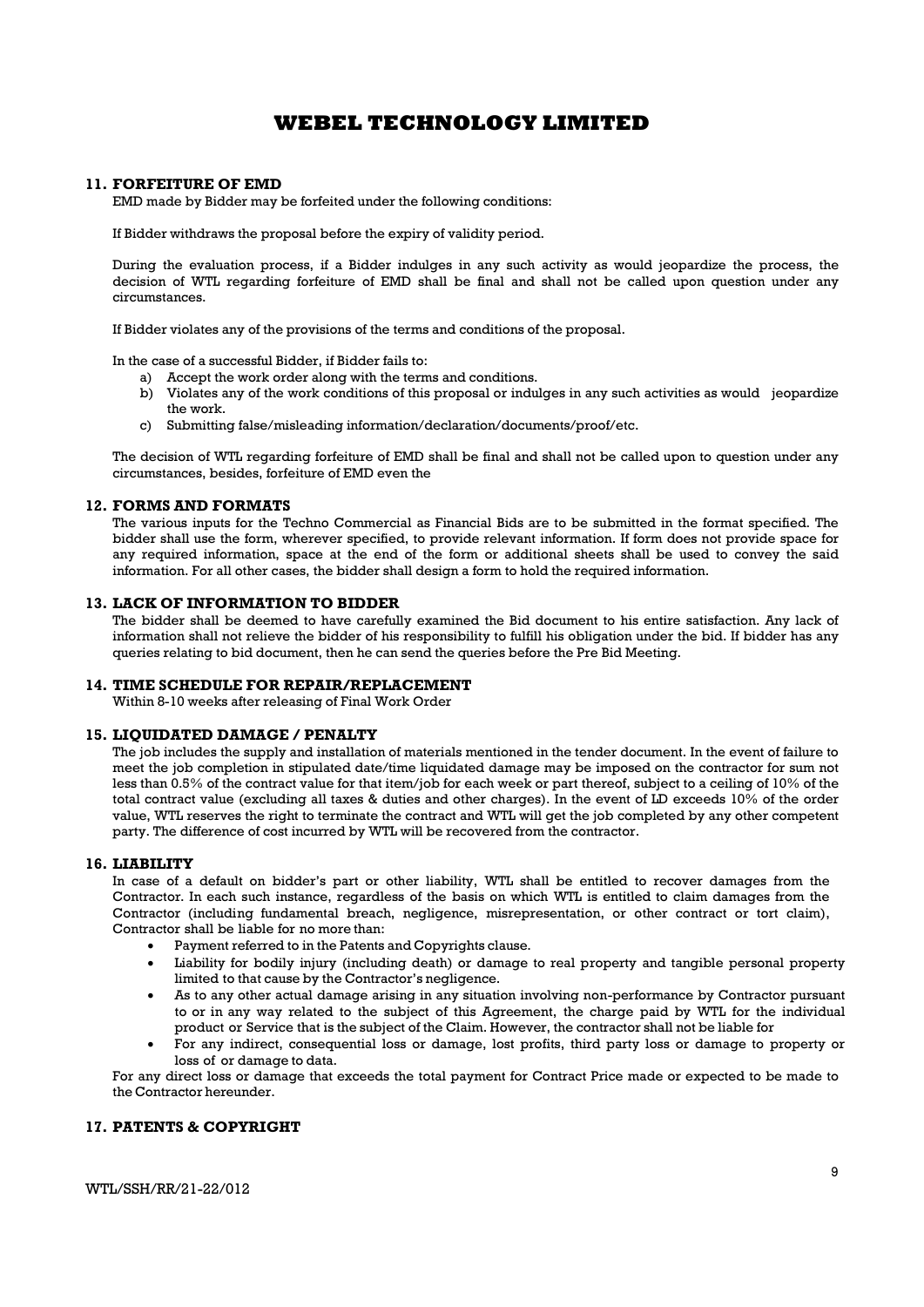If a third party claims that a product delivered by the Contractor to WTL infringes that party's patent or copyright, the Contractor shall defend WTL against that claim at Contractor's expense and pay all costs, damages, and attorney's fees that a court finally awards or that are included in a settlement approved by the Contractor, provided that WTL.

- Promptly notifies Contractor in writing of the claim
- Allows Contractor to control and co-operate with Contractor in the defense and any related settlement negotiations.

Remedies: If such a claim is made or appears likely to be made, WTL would permit Contractor to enable WTL to continue to use the product, or to modify it, or replace it with one that is at least functionally equivalent. If Contractor determines that none of these alternatives is reasonably available, WTL agrees to return the product to Contractor on Contractor's written request. Contractor will then give WTL a credit equal to for a machine. WTL's net book value (provided WTL has followed generally accepted accounting principles for a generally available software product produced by Contractor (Program) the amount paid by WTL or 12 months charges (which ever is lesser) and for materials the amount paid by WTL for the materials. These will be Contractor's entire obligation regarding any claim of infringement.

#### 18. SUSPENSION OF WORK

WTL shall have the power at any time and from time to time by notice to the Contractor to delay or suspend the progress of the work or any part of the work due to any other adequate reasons and on receipt of such notice the contractor shall forthwith suspend further progress of the work until further notice from WTL. The Contractor shall recommence work immediately after receiving a notice to do so from WTL. The whole or any part of the time lost for such delay or suspension shall, if WTL in its absolute discretion thinks fit, but not otherwise, be added to the time allowed for completion.

#### 19. TERMS OF PAYMENT

Payment will be process after completion of work. Payment terms will be on back-to-back basis, i.e., payment will be made only on receipt of payment from Respective customer.

#### 20. WARRANTY

After repair / replacement of faulty device, Service provider / System Integrator will provide six months warranty service for replaced / repaired devices.

### 21. PERFORMANCE BANK GUARANTEE (PBG)

As a guarantee for timely delivery, installation and commissioning of equipment as well as performance of on-site warranty support, as mentioned in Bill of Material, from the date of final acceptance of systems and pertaining to proper running of the systems, the bidder will have to submit 10% of the contract value as security in the form of Performance Bank Guarantee from any nationalized bank as per format enclosed (Section – O).

#### 22. GOVERNING LAWS

This contract should be governed by and interpreted by Arbitration clause in accordance with Laws in force in India. The courts at Kolkata shall have exclusive jurisdiction in all matters arising under the contract. The selected vendor shall keep himself fully informed of all current national, state and municipal law and ordinances. The selected vendor shall at their own expense, obtain all necessary permits and license and pay all fees and taxes required by law. These will be selected vendor's entire obligation regarding any claim of infringement. The selected vendor hereto agrees that it shall comply with all applicable union, state and local laws, ordinances, regulations and codes in performing its obligations hereunder, including the procurement of licenses, permits certificates and payment of taxes where required. The selected vendor shall establish and maintain all proper records (particularly, but without limitation, accounting records) required by any law, code/practice of corporate policy applicable to it from time to time including records and returns as applicable under labor legislation.

#### 23. CORRUPT OR FRAUDULENT

The Tender Committee requires that the bidders under this Tender observe the highest standards of ethics during the procurement and execution of such contracts. For this purpose the definition of corrupt and fraudulent practices will follow the provisions of the relevant laws in force. The Tender Committee will reject a proposal for award if it detects that the bidder has engaged in corrupt or fraudulent practices in competing for the contract in question. The Tender Committee will declare a firm ineligible, either indefinitely or for a stated period of time, if it at any time determines that the firm has engaged in corrupt and fraudulent practices in competing for, or in executing, a contract.

#### 24. BIDING CLAUSE

All decisions taken by the Tender Committee regarding the processing of this tender and award of contract shall be final and binding on all parties concerned.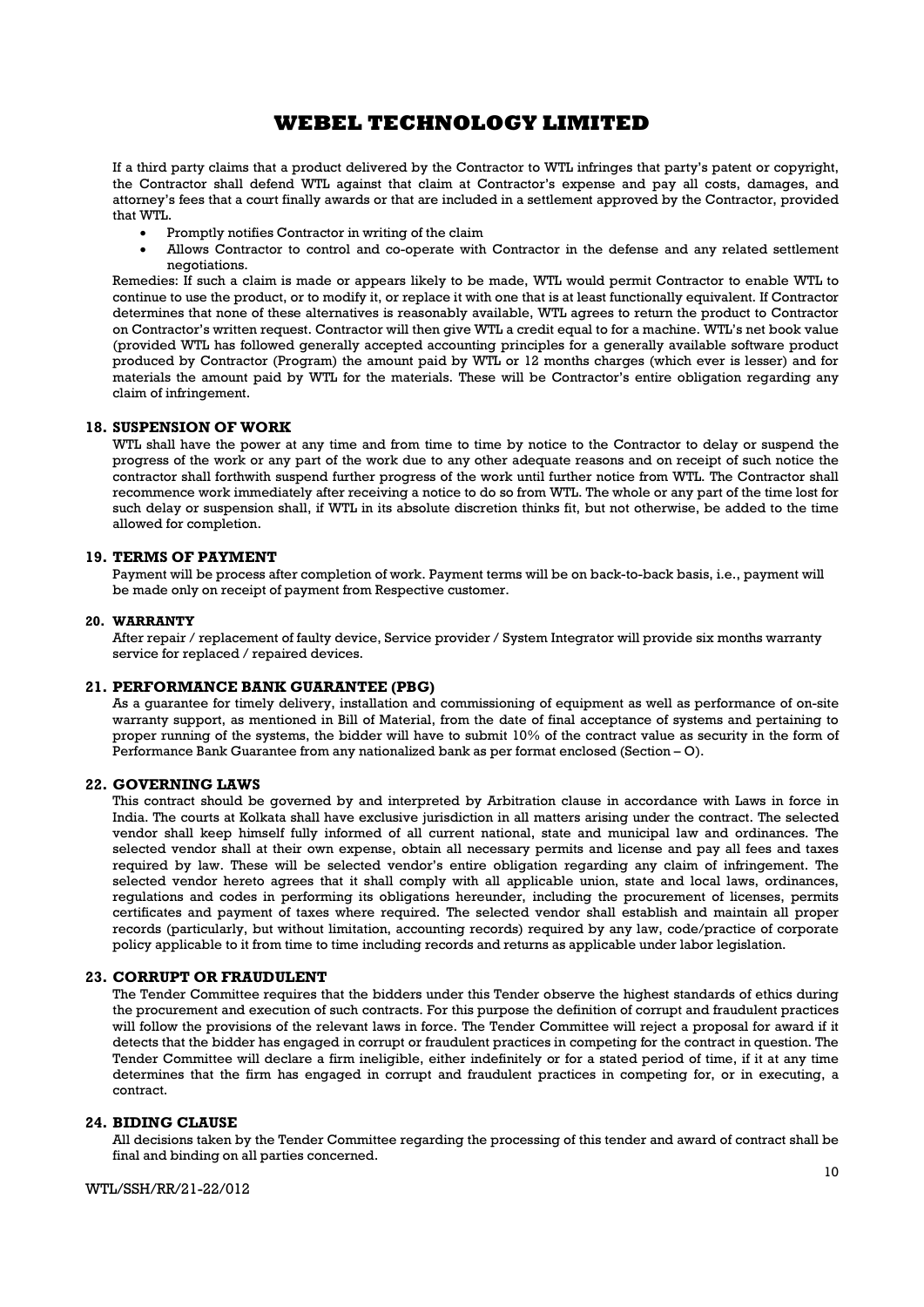The Tender Committee reserves the right:

- To vary, modify, revise, amend or change any of the terms and conditions mentioned above and,
- To reject any or all the Tender/s without assigning any reason whatsoever thereof or to annul the bidding process and reject all bids at any time prior to award of contract, without thereby incurring any liability to the affected bidder(s) or any obligation to inform the affected bidder(s) of the grounds for such decision.

#### 25. WORKMEN'S COMPENSATION

In every case in which by virtue of the provision of the workmen's compensation Act 1923 or any other relevant acts and rules, compensation to a workmen employed by the contractor, is payable, then this should be done by the Contractor. If WTL is obliged to make any compensation under the said rules and acts, then the amount shall be recovered without prejudice, from the bills and due of the Contractor. WTL shall not be bound to contest any claim made against the Contractor in respect of workmen's compensation.

#### 26. CONTRACTOR'S EMPLOYEES

The Contractor shall comply with the provision of all labour legislation including the requirement of the payment of Wage Act 1936 and the rules framed there under and modifications thereof in respect of men employed by him in carrying out the contract. The Contractor must ensure that he complies with PF, ESI regulation for all his deployed employees. The Contractor shall see that all authorized Sub Contractors under him similarly complied with the above requirement.

#### 27. SAFETY MEASURES

The Contractor shall in the course of execution of the work take all necessary precaution for the protection of all persons and property. The Contractor shall take adequate measures to protect the work and present accident during the work. In the event of any accident to any person or persons or damage or injury of any description to any person or property due to failure on the part of the contractor in taking proper precautionary measures the contractor shall be responsible for and must make good the loss the damage at his own cost to the satisfaction of the department and employees of the department shall be indemnified from all claims or liabilities arising there from or any expenses incurred on account thereof.

#### 28. EQUIPMENT

All tools & tackles necessary for the work shall have to be procured by the contractor unless other wise specified elsewhere in these tender documents. The equipment used by the contractor for a particular work must be appropriate for the type of work. The contractor shall maintain the equipment used on the work properly so that they are in good working condition. In no case shall the contractor use defective or imperfect equipment in the work. The contractor shall arrange to replace or repair all defective equipment so that the progress of the work is not hampered. No defective equipment should be left at the site of work and the department shall not be responsible for any loss or damage to any of these equipments during the course of the execution of the work.

#### 29. SUB-CONTRACT

The purchaser (WTL) does not recognize the existence of Sub-Contractors. The Contractor's responsibility is not transferable. No consortium partner is allowed.

#### 30. TERMINATION FOR DEFAULT

WTL may without prejudice to any other remedy or right of claim for breach of contract by giving not less than 30 days written notice of default sent to the contractor, terminate the order in whole or in part. If the contractor materially fails to render any or all the services within the time period specified in the contract or any extension thereof granted by WTL in writing and fails to remedy its failure within a period of thirty days after receipt of default notice from WTL. If the project (delivery, commissioning as well as warranty maintenance support is not carried out according to specification due to deficiency in service as per terms of the contract. In such case WTL will invoke the amount held back from the contractor as PBG.

#### 31. BANKRUPTCY

If the contractor becomes bankrupt or have a receiving order made against him or compound with his creditors or being a corporation commence to be wound up, not being a voluntary winding up for the purpose only or amalgamation or reconstruction, or carry on their business under a receiver for the benefit of their creditors or any of them, WTL shall be at liberty to terminate the engagement forthwith without any notice in writing to the contractor or to the liquidator or receiver or to any person in whom the contractor may become vested and without any compensation to give such liquidator or receiver or other person the option of carrying out the engagement subject to their providing a guarantee for the due and faithful performance of the engagement up to an amount to be determined by WTL.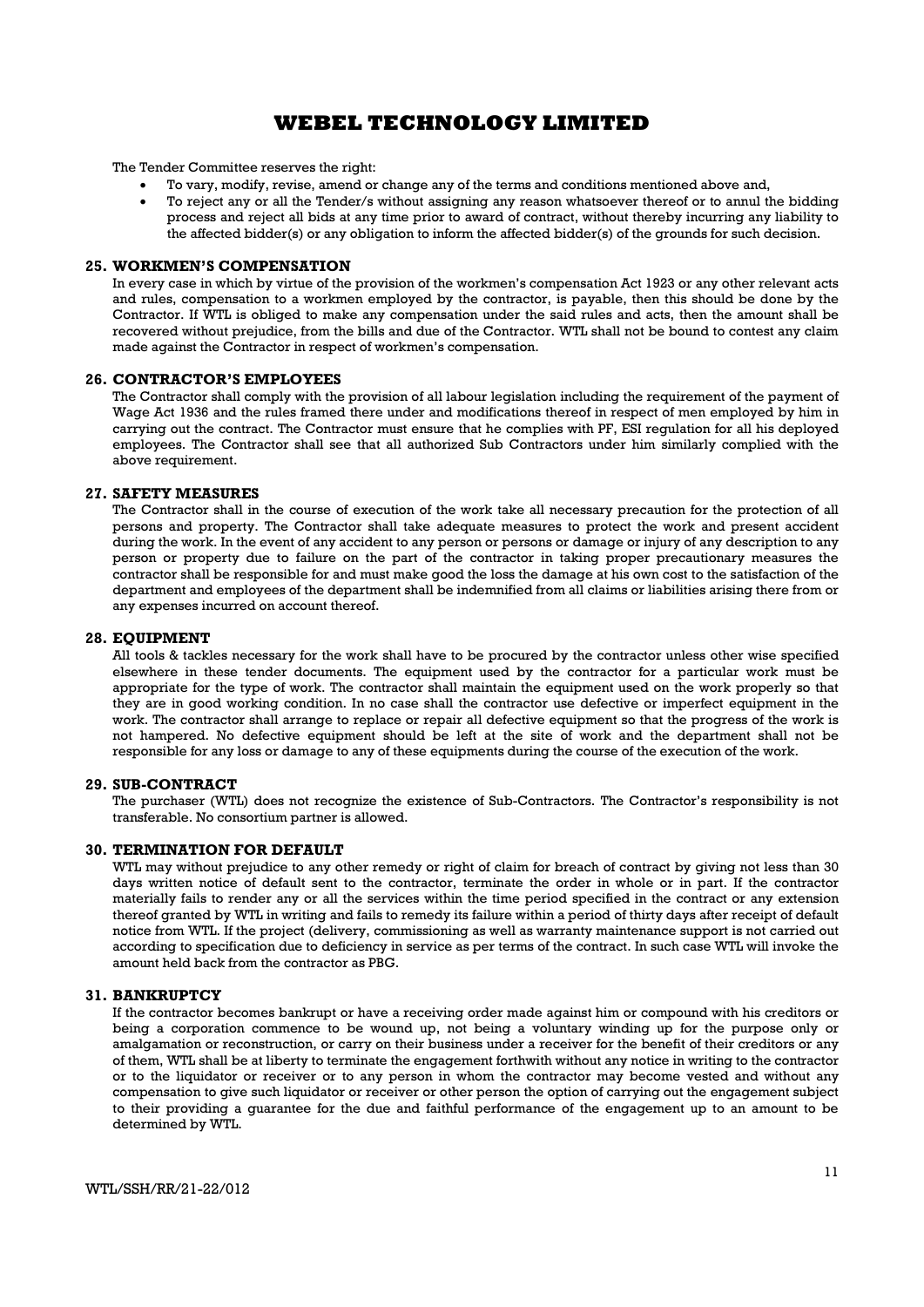#### 32. FORCE MAJEURE

It is hereby defined as any cause, which is beyond the control of the Contractor or WTL as the case may be, which such party could not foresee or with a reasonable amount of diligence could not have foreseen and which substantially affect the performance of the contract, such as

- War, Hostilities or warlike operations (whether a state of war be declared or not), invasion, act of foreign enemy and civil war.
- Rebellion, revolution, insurrection, mutiny, usurpation of civil or military, government, conspiracy, riot, civil commotion and terrorist area.
- Confiscation, nationalization, mobilization, commandeering or requisition by or under the order of any government or de facto authority or ruler, or any other act or failure to act of any local state or national government authority.
- Strike, sabotage, lockout, embargo, import restriction, port congestion, lack of usual means of public transportation and communication, industrial dispute, shipwreck, shortage of power supply epidemics, quarantine and plague.
- Earthquake, landslide, volcanic activity, fire flood or inundation, tidal wave, typhoon or cyclone, hurricane, nuclear and pressure waves or other natural or physical disaster.

If either party is prevented, hindered or delayed from or in performing any of its obligations under the Contract by an event of Force Majeure, then it shall notify the other in writing of the occurrence of such event and the circumstances of the event of Force Majeure within fourteen days after the occurrence of such event. The party who has given such notice shall be excused from the performance or punctual performance of its obligations under the Contract for so long as the relevant event of Force Majeure continues and to the extent that such party's performance is prevented, hindered or delayed.

The party or parties affected by the event of Force Majeure shall use reasonable efforts to mitigate the effect of the event of Force Majeure upto its or their performance of the Contract and to fulfill its or their obligation under the Contract but without prejudice to either party's right to terminate the Contract.

No delay or nonperformance by either party to this Contract caused by the occurrence of any event of Force Majeure shall.

- Constitute a default or breach of the contract.
- Give rise to any claim fro damages or additional cost or expense occurred by the delay or nonperformance. If, and to the extent, that such delay or nonperformance is caused by the occurrence of an event of Force Majeure.

#### 33. INSURANCE COVERAGE

Appropriate insurance to cover all solution components for the transit period and until the time of its acceptance at the respective site is to be taken by the contractor. As the contractor will carry the risk for the material in his books during transit, the contractor should arrange insurance for the total system as period from the dispatch till Acceptance Test is successfully achieved. Further the contractor is to take all required insurance coverage in respect of all its personnel who shall be working on this engagement.

#### 34. SI/BIDDER/CONTRACTOR'S RESPONSIBILITIES

Refer Section – A (Scope of Work & Responsibility)

#### 35. NO WAIVER OF RIGHTS

Neither the inspection by WTL or any of their agents nor any order by WTL for payment of money or any payment for or acceptance of the whole or any part of the works by WTL, nor any extension of time, nor any possession taken by WTL shall operate as a waiver of any provision of the contract or of any power reserved to WTL, or any right to damages here in provided, nor shall any waiver of any breach in the contract be held to be a waiver of any other subsequent breach.

#### 36. GRAFTS, COMMISSIONS, GIFTS, ETC.

It is the Purchaser's policy to require that bidders, suppliers, contractors and consultants under contracts, observe the highest standard of ethics during the procurement and execution of such contracts. Any graft, commission, gift or advantage given, promised or offered by or on behalf of the contractor or his partner, agent, officers, director, employee or servant or any one on his or their behalf in relation to the obtaining or to the execution of this or any other contract with WTL shall in addition to any criminal liability which it may incur, subject the contractor to the cancellation of this and all other contracts and also to payment of any loss or damage to WTL resulting from any cancellation. WTL shall then be entitled to deduct the amount so payable from any monies otherwise due to the contractor under contract.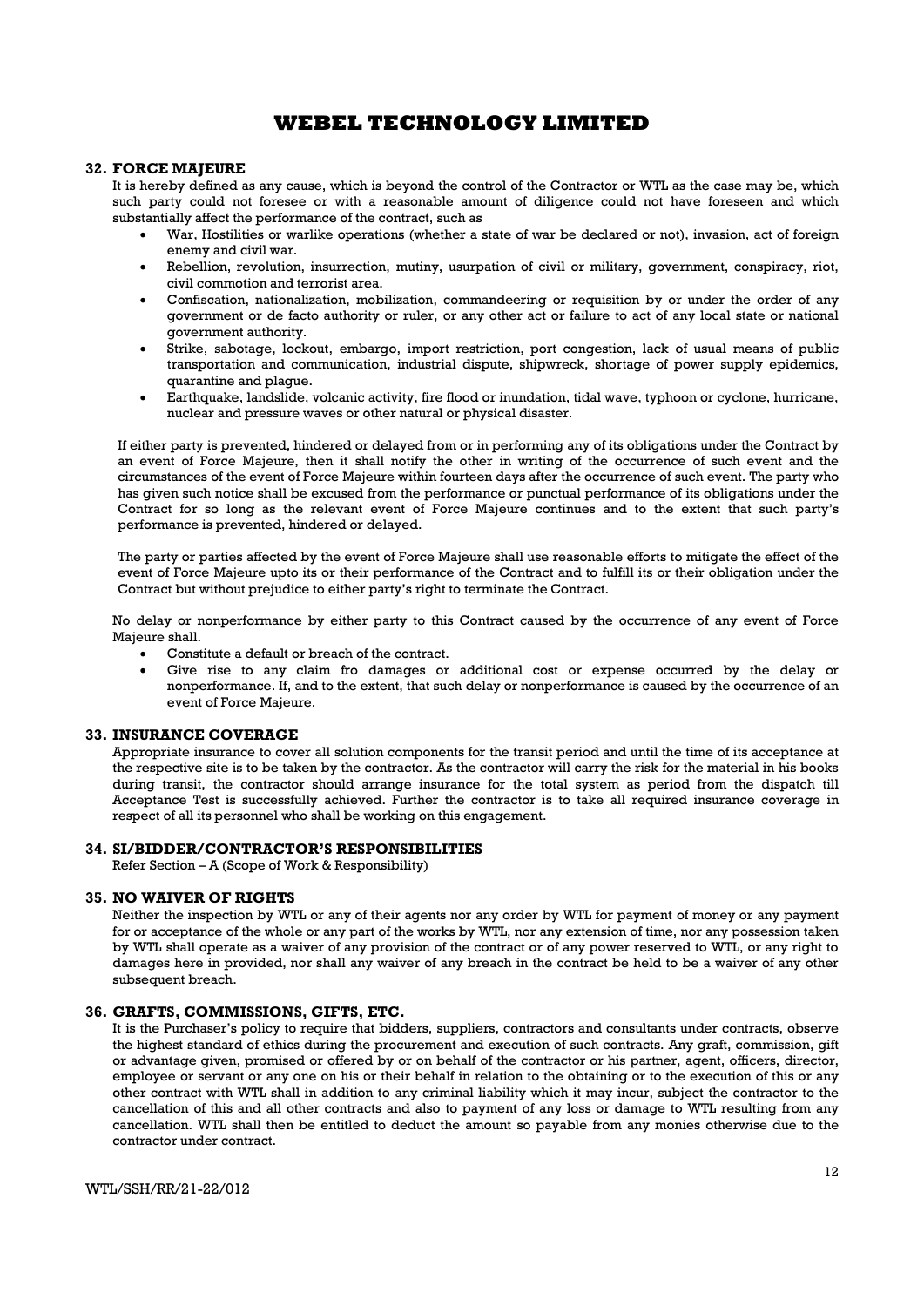#### 37. ENFORCEMENT OF TERMS

The failure of either party to enforce at any time any of the provision of this contract or any rights in respect thereto or to exercise any option here in provided shall in no way be construed to be a waiver to such provisions, rights or options or in any way to affect the validity of the contract. The exercise by either party of any of its rights herein shall not preclude or prejudice either party from exercising the same or any other right it may have hereunder.

#### 38. PERIOD OF VALIDITY OF OFFER

For the purpose of placing the order, the proposals shall remain valid till 180 days. During the period of validity of proposals, the rates quoted shall not change. In exceptional circumstances, WTL may ask for extension of the period of validity and such a request shall be binding on Bidders. WTL's request and the response to such a request by various Bidders shall be in writing. A Bidder agreeing to such an extension will not be permitted to increase its rates.

#### 39. TAXES & DUTIES

- The prices shall be inclusive of all taxes & levies including GST and other statutory duties as applicable. Rate of taxes should be indicated separately in the Price Bid.
- Contract Price specified in Price Bid should be based on the taxes & duties and charges prevailing at the date one day prior to the last date of Bid submission.
- Statutory deduction, wherever applicable, shall be made from invoice as per government rules. Necessary certificate will be issued for such deductions.
- Bidder submitting a bid shall produce valid statutory documents / certificates with respect to GST, Income Tax, ROC, Prof. Tax, Trade Licence, etc. All such documents / certificates shall remain valid on the last date of tender submission.
- In case of inter-state transaction, WTL will provide "Waybill". However, statutory charges, if any will be borne by the bidder.
- GST component of the invoice of the bidder may be kept on hold in case there ia any mismatch / irregularity in GST return filling on the part of the bidder.

#### 40. DISCREPANCIES IN BID

- Discrepancy between description in words and figures, the rate which corresponds to the words quoted by the bidder shall be taken as correct.
- Discrepancy in the amount quoted by the bidder due to calculation mistake of the unit rate then the unit rate shall be regarded as firm.
- Discrepancy in totaling or carry forward in the amount quoted by the bidder shall be corrected.

#### 41. BID DUE DATE

The online tender has to submitted not later than the due date and time specified in the Important Dates Sheet. WTL may as its discretion on giving reasonable notice by fax, or any other written communication to all prospective bidders who have been issued the bid documents, extend the bid due date, in which case all rights and obligations of the WTL and the bidders, previously subject to the bid due date, shall thereafter be subject to the new bid due date as extended.

#### 42. LATE BID

Any proposal received by WTL after the deadline for submission of proposals may not be accepted.

#### 43. OPENING OF BID BY WTL

Bids shall be opened and downloaded electronically through operation of the process in the e-Tender portal in presence of Tender Committee. Bidders interested to remain present during electronic bid opening may attend the bid opening session at WTL premises at scheduled date & time.

#### 44. CONTACTING WTL

Bidder shall not approach WTL officers beyond office hours and/or outside WTL office premises from the time of the Bid opening to the time of finalization of successful bidder. Any effort by bidder to influence WTL office in the decision on Bid evaluation, Bid comparison or finalization may result in rejection of the Bidder's offer. If the bidder wishes to bring additional information to the notice of WTL, it should be in writing following the procedure mentioned hereinabove.

#### 45. WTL'S RIGHT TO REJECT ANY OR ALL BIDS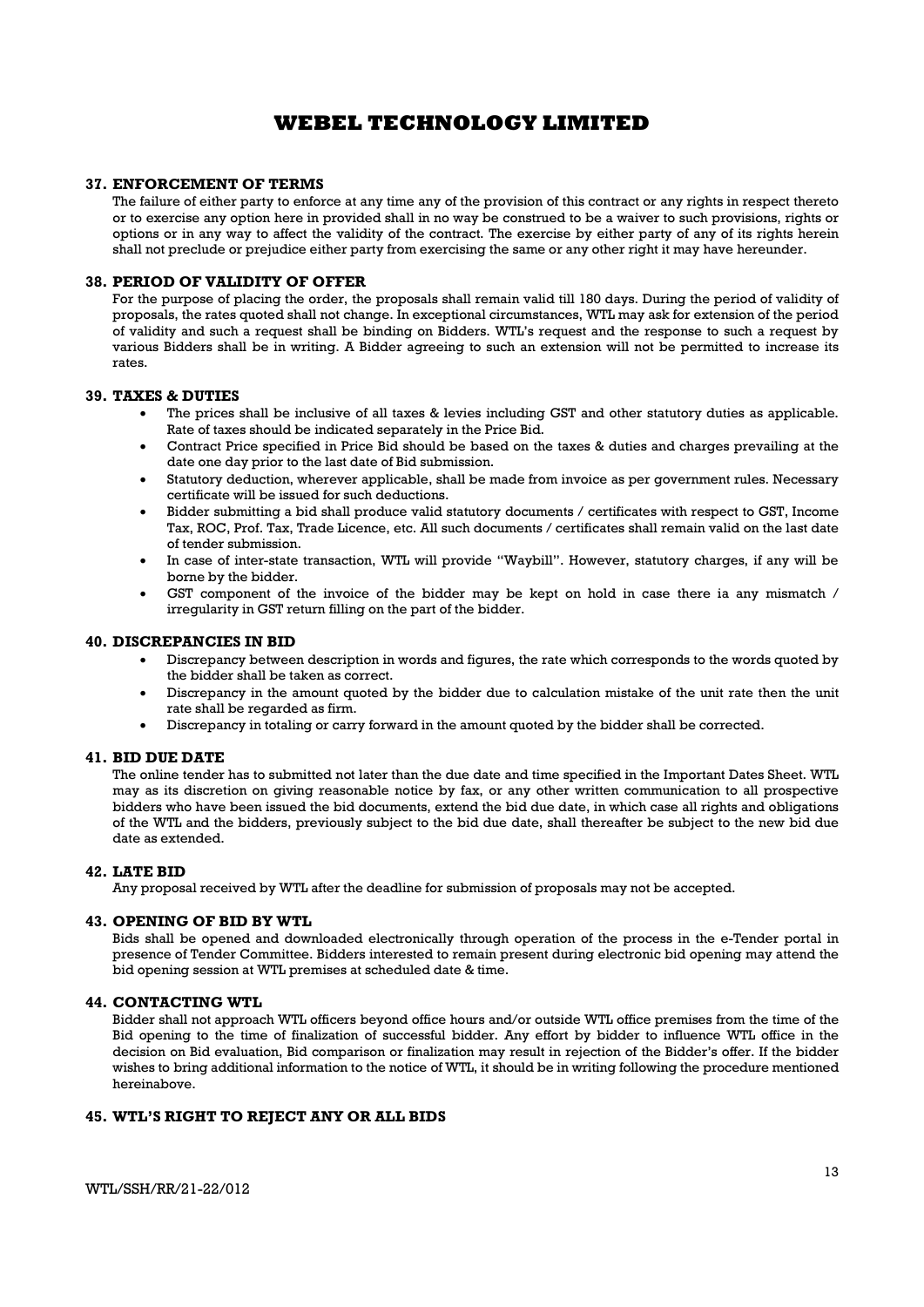WTL reserves the right to reject any bid and to annul the bidding process and reject all bids at any time prior to award of Contract, without thereby incurring any liability to the affected bidder(s) or any obligation to inform the affected bidder(s) of the grounds for such decision.

#### 46. BID CURRENCIES

Prices shall be quoted in Indian Rupees, inclusive of all prevailing GST, levies, duties, cess etc.

#### 47. PRICE

- Price should be quoted in the Price Bid format only. No deviation in any form in the Price Bid sheet is acceptable.
- Price quoted should be firm, inclusive of packing, forwarding, insurance and freight charges.
- Percentage/specified amount of taxes & duties should be clearly mentioned otherwise WTL reserves the right to reject such vague offer.
- Price to be quoted inclusive of supply, installation & commissioning charges.

#### 48. CANVASSING

Canvassing or support in any form for the acceptance of any tender is strictly prohibited. Any bidder doing so will render him liable to penalties, which may include removal of this name from the register of approved Contractors.

#### 49. NON-TRANSFERABILITY OF TENDER

This tender document is not transferable.

#### 50. FORMATS AND SIGNING OF BID

The original and all copies of the proposals shall be neatly typed and shall be signed by an authorized signatory(ies) on behalf of the Bidder. The authorization shall be provided by written Power of Attorney accompanying the proposal. All pages of the proposal, except for un-amended printed literature, shall be initialed by the person or persons signing the proposal. The proposal shall contain no interlineations, erase or overwriting. In order to correct errors made by the Bidder, all corrections shall be done & initialed with date by the authorized signatory after striking out the original words/figures completely.

#### 51. WITHDRAWAL OF BID

Bid cannot be withdrawn during the interval between their submission and expiry of Bid's validity period. Fresh Bid may be called from eligible bidders for any additional item(s) of work not mentioned herein, if so required.

#### 52. INTERPRETATION OF DOCUMENTS

If any bidder should find discrepancies or omission in the specifications or other tender documents, or if he should be in doubt as to the true meaning of any part thereof, he shall make a written request to the tender inviting authority for correction/clarification or interpretation or can put in a separate sheet along with his technical bid document.

#### 53. SPLITTING OF THE CONTRACT AND CURTAILMENT OF WORK

WTL reserve the right to split up and distribute the work among the successful bidders and to curtail any item of work in the schedule partly or fully.

#### 54. PREPARATION OF TENDER

Tender shall be submitted in accordance with the following instructions:

- a) Tenders shall be submitted in the prescribed forms. Digital signatures shall be used. Where there is conflict between the words and the figures, the words shall govern.
- b) All notations must be in ink or type written. No erasing or overwriting will be permitted. Mistakes may be crossed out and corrections typed or written with ink adjacent thereto and must be initialed in ink by the person or persons signing the tender.
- c) Tenders shall not contain any recapitulation of the work to be done. Alternative proposals will not be considered unless called for. No written, oral, telegraphic or telephonic proposals for modifications will be acceptable.
- d) Tenders shall be uploaded as notified on or before the date and time set for the opening of tenders in the Notice Inviting Tenders.
- e) Tenders subject to any conditions or stipulations imposed by the bidder are liable to be rejected.
- f) Each and every page of the tender document must be signed with company seal by the bidder.
- g) Any bidder may withdraw his tender by written request at any time prior to the scheduled closing time for receipt of tenders and not thereafter.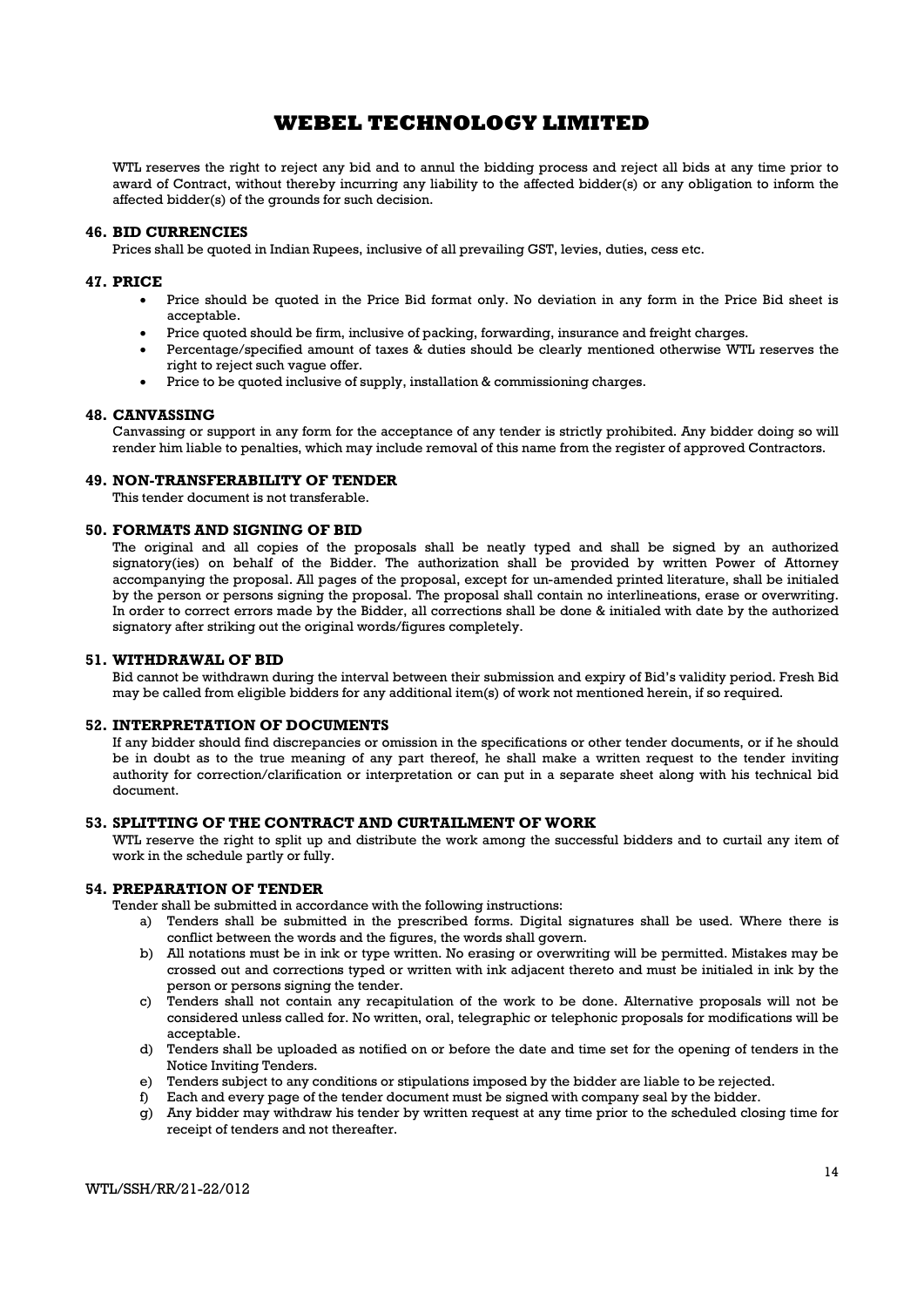### 55. PRE-DISPATCH INSTRUCTION

All materials / equipments supplied against the purchase order shall be subjected to Inspection, check and /or test by the authorized representative from WTL.

#### 56. FINAL INSPECTION

Final inspection will be carried by the authorized representative from WTL.

#### 57. SITE INSPECTION

Bidder can inspect (at their own cost) the sites if required, for which they have to take necessary permission from WTL in writing. WTL will take at least four days to organize such permission.

#### 58. ERASURES OR ALTERNATIONS

The offers with overwriting and erasures may make the tender liable for rejection if each of such overwriting/erasures/manuscript ions is not only signed by the authorized signatory of the bidder. There should be no hand-written material, corrections or alterations in the offer. Technical details must be completely filled up. Correct technical information of the product being offered must be filled in. Filling up of the information using terms such as "OK", "accepted", "noted", "as given in brochure/manual" is not acceptable. The Customer may treat offers not adhering to these guidelines as unacceptable. The Customer may, at its discretion, waive any minor nonconformity or any minor irregularity in the offer. This shall be binding on all bidders and the Tender Committee reserves the right for such waivers.

#### 59. COMPLIANCE WITH LAW

The contractor hereto agrees that it shall comply with all applicable union, state and local laws, ordinances, regulations and codes in performing its obligations hereunder, including the procurement of licenses, permits certificates and payment of taxes where required. The contractor shall establish and maintain all proper records (particularly, but without limitation, accounting records) required by any law, code/practice of corporate policy applicable to it from time to time including records and returns as applicable under labor legislation.

#### 60. CLARIFICATION OF BIDS

During evaluation of the bids, the Customer/Tender Committee, at its discretion may ask the bidder for clarification of its bid. The request for the clarification and the response shall be in writing (fax/email) and no change in the substance of the bid shall seek offered or permitted.

#### 61. DEEMED ACCEPTANCE

Repairing / replacement of defective items will be deemed to be fully and finally accepted by WTL.

#### 62. QUALITY CONTROL

- The contractor is obliged to work closely with WTL, act within its authority and abide by directive issued by them on implementation activities.
- The contractor will abide by the safety measures and free WTL from all demands or responsibilities arising from accident/loss of life, the cause of which is due to their negligence. The bidder will pay all indemnities arising from such incidents and will not hold WTL responsible.
- The contractor will treat as confidential all data and information about the system, obtained in the execution of its responsibilities in strict confidence and will not reveal such information to any party without the prior written approval of WTL.
- WTL reserves the right to inspect all phases of contractor's operation to ensure conformity to the specifications. WTL shall have engineers, inspectors or other duly authorized representatives made known to the contractor, present during the progress of the work and such representatives shall have free access to the work at all times. The presence or absence of representatives of WTL does not relieve the contractor of the responsibility for quality control in all phases.
- The Court of Kolkata only will have the jurisdiction to deal with and decide any legal matters or dispute whatsoever arising out of the contract.

#### 63. SITE NOT READY

The bidder shall not be in any manner liable for any delay arising out at customer locations

#### 64. GENERAL TERMS

- a) All the pages of the bid document including documents submitted therein must be duly signed and stamped failing which the offer shall be liable to be rejected.
- b) All the documents to be submitted by the bidder along with their offer should be duly authenticated by the person signing the offer and if at any point of time during procurement process or subsequently it is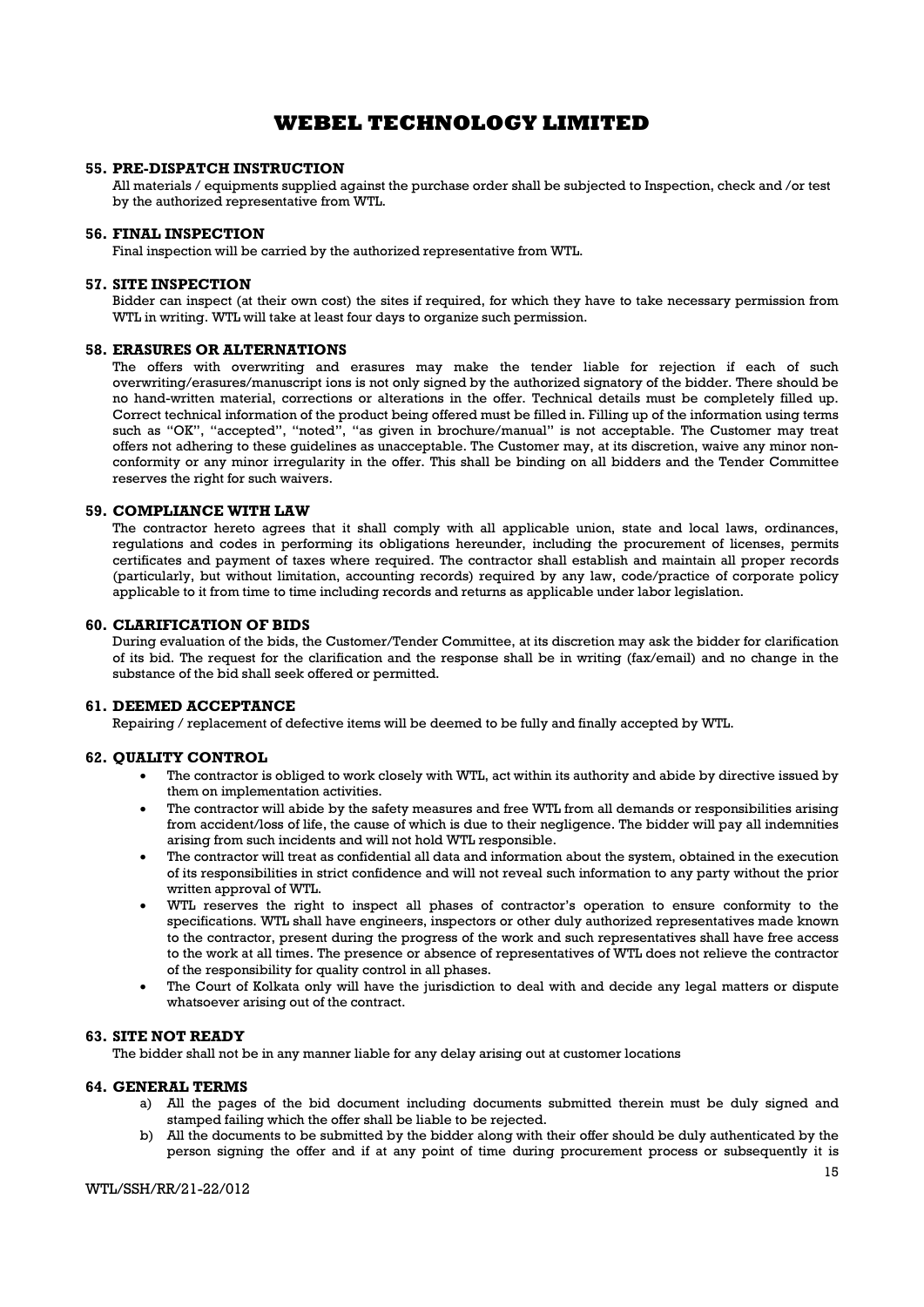detected that documents submitted are forged/tampered/manipulated in any way, the total responsibility lies with the bidder and WTL reserves the full right to take action as may be deemed fit including rejection of the offer and such case is to be kept recorded for any future dealing with them.

- c) No Technical/Commercial clarification will be entertained after opening of the tender.
- d) Overwriting and erasures may make the tender liable for rejection if each of such overwriting/erasures/manuscription is not only signed by the authorized signatory of the bidder. All overwriting should be separately written and signed by the authorized signatory of the bidder.
- e) Quantity mentioned in the tender document is indicative only and orders shall be placed subject to actual requirement. WTL reserve the right to increase or decrease the quantity specified in the tender.
- f) WTL reserve the right to reject or accept or withdraw the tender in full or part as the case may be without assigning the reasons thereof. No dispute of any kind can be raised the right of buyer in any court of law or elsewhere.
- g) WTL reserve the right to ask for clarification in the bid documents submitted by the bidder. Documents may be taken if decided by the committee.
- h) Supporting technical brochures / catalogues indicating each feature in respect of offered model and make must be submitted along with the offer, in absence of which the offer is liable to be ignored.
- i) No dispute by the bidders in regard to Technical/Commercial points will be entertained by WTL and decision taken by the Tender Committee will be final.
- j) Discrepancy in the amount quoted by the bidder due to calculation mistake, the unit rate shall be regarded as firm and the totaling or carry in the amount quoted by the bidder shall be corrected accordingly.
- k) The price offers shall remain firm within the currency of contract and no escalation of price will be allowed.<br>I) The acceptance of the tender will rest with the accepting authority who is not bound to accept the lowes
- The acceptance of the tender will rest with the accepting authority who is not bound to accept the lowest or any tender and reserves the right to reject in part or in full any or all tender(s) received and to split up the work among participants without assigning any reason thereof.
- m) WTL at its discretion may extend the deadline for the submission of Bids.
- n) The Court of Kolkata only will have the jurisdiction to deal with and decide any legal matters or dispute whatsoever arising out of the contract.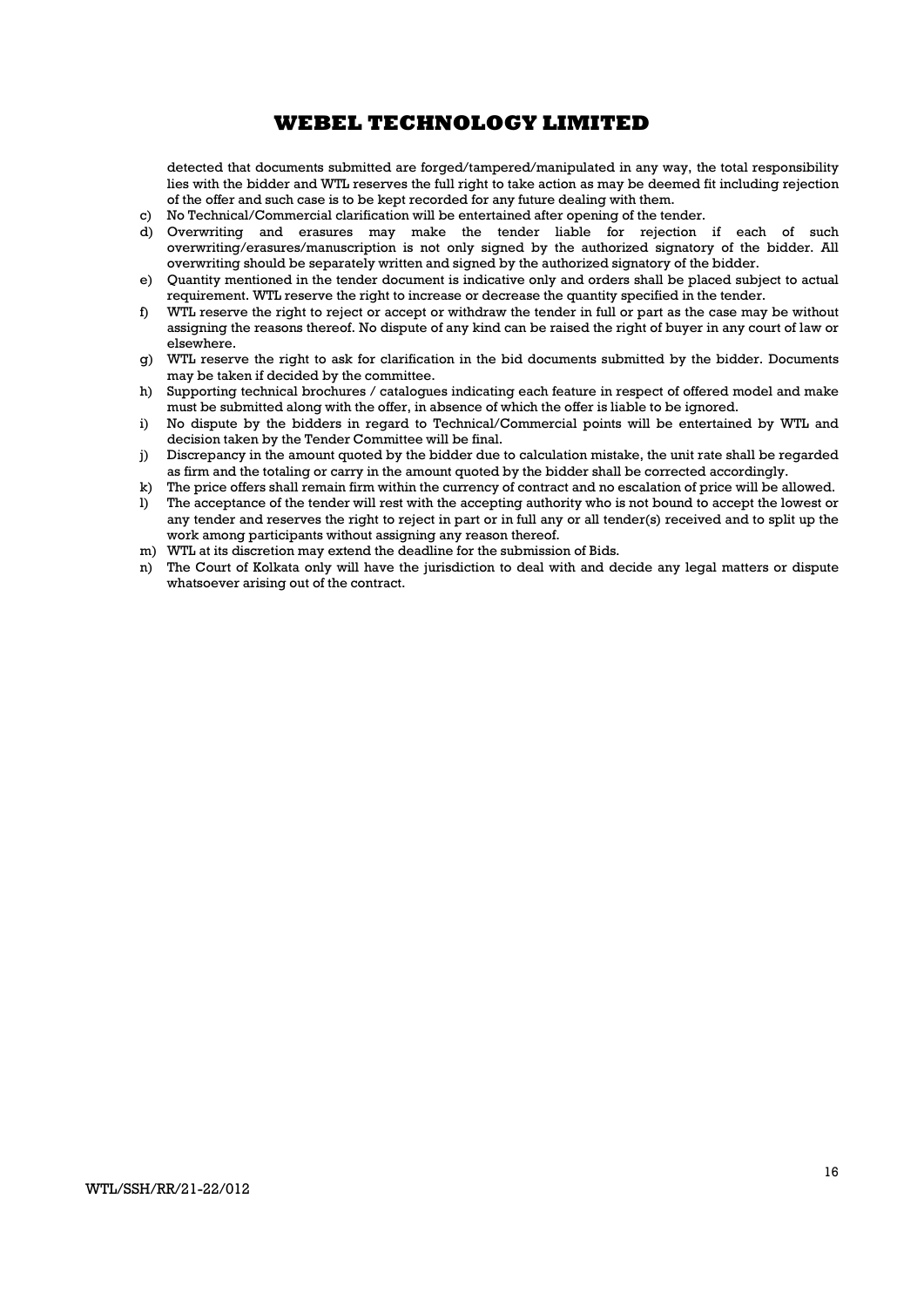## SECTION – E

### BID FORM

(Bidders are requested to furnish the Bid Form in the Format given in this section, filling the entire Blank and to be submitted on Letter Head in original)

To Webel Technology Limited Plot – 5, Block – BP, Sector - V, Salt Lake City, Kolkata – 700091.

### Sub: Repairing / replacement and installation of different ELV System at different SSH.

Dear Sir,

We the undersigned bidder/(s), having read and examined in details the specifications and other documents of the subject tender no. WTL/SSH/RR/21-22/012 dated 14.07.2021, do hereby propose to execute the job as per specification as set forth in your Bid documents.

- 1. The prices of all items stated in the bid are firm during the entire period of job irrespective of date of completion and not subject to any price adjusted as per in line with the bidding documents. All prices and other terms & conditions of this proposal are valid for a period of 180 (one hundred eighty) days from the date of opening of bid. We further declare that prices stated in our proposal are in accordance with your bidding.
- 2. We confirm that our bid prices include all other taxes and duties and levies applicable on bought out components, materials, equipments and other items and confirm that any such taxes, duties and levies additionally payable shall be to our account.
- 3. Earnest Money Deposit: We have enclosed EMD remittance details for a sum of Rs. 2,20,000/-.
- 4. We declare that items shall be executed strictly in accordance with the specifications and documents irrespective of whatever has been stated to the contrary anywhere else in our proposal. Further, we agree that additional conditions, deviations, if any, found in the proposal documents other than those stated in our deviation schedule, save that pertaining to any rebates offered shall not be given effect to.
- 5. If this proposal is accepted by you, we agree to provide services and complete the entire work, in accordance with schedule indicated in the proposal. We fully understand that the work completion schedule stipulated in the proposal is the essence of the job, if awarded.
- 6. We agree that WTL reserves the right to accept in full/part or reject any or all the bids received or split order within successful bidders without any explanation to bidders and his decision on the subject will be final and binding on Bidder.

Dated, this …………………..day of ……………………2021

Thanking you, we remain,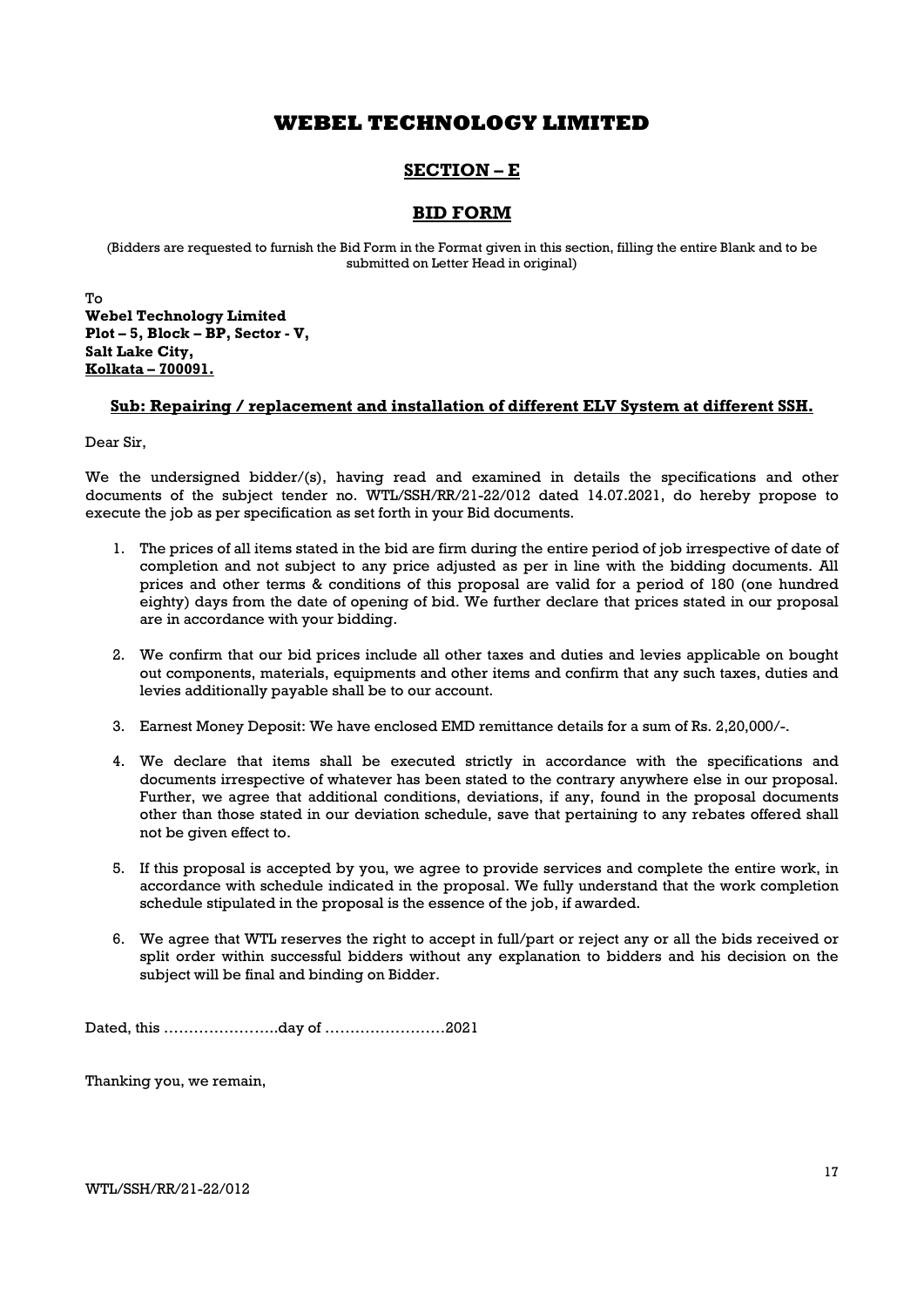Yours faithfully

………………………………………………… Signature

……………………………………………………….. Name in full

……………………………………………………….. Designation

### Signature & Authorized Verified by

………………………………………………… Signature ………………………………………………… Name in full ………………………………………………… Designation ………………………………………………… Company Stamp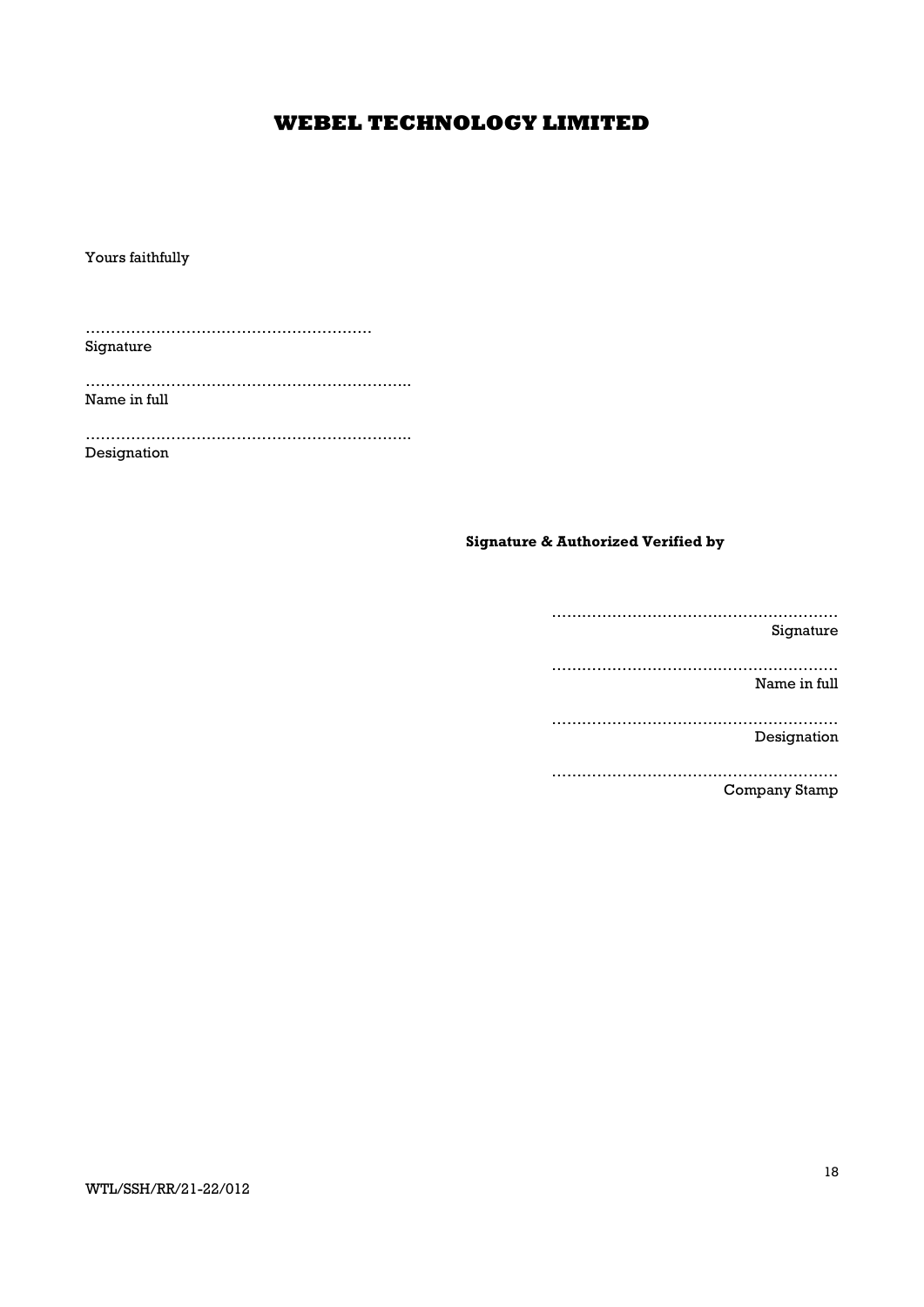## SECTION – F

### EVALUATION & AWARDING OF CONTRACT

### 1. EVALUATION PROCEDURE

- The Eligibility Criteria (Section B) will be evaluated by Tender Committee and those qualify will be considered for further evaluation.
- After qualifying in Eligibility Criteria, qualified bidders will only be considered for Financial Bid evaluation.

#### 2. FINAL EVALUATION

Financial Proposal of the bidders qualifying in the evaluation of Eligibility Criteria will be evaluated. The bidder who has qualified in the Eligibility Criteria evaluation and returns with lowest quote (L1) in financial bid would normally be awarded the contract subject to Post Qualification.

### 3. AWARDING OF CONTRACT

An affirmative Post Qualification determination will be prerequisite for award of the contract to the lowest quoted bidder. A negative determination will result in rejection of bidder's bid, in which event the WTL will proceed to the next lowest evaluated bidder to make a similar determination of that bidder's capability to perform satisfactorily.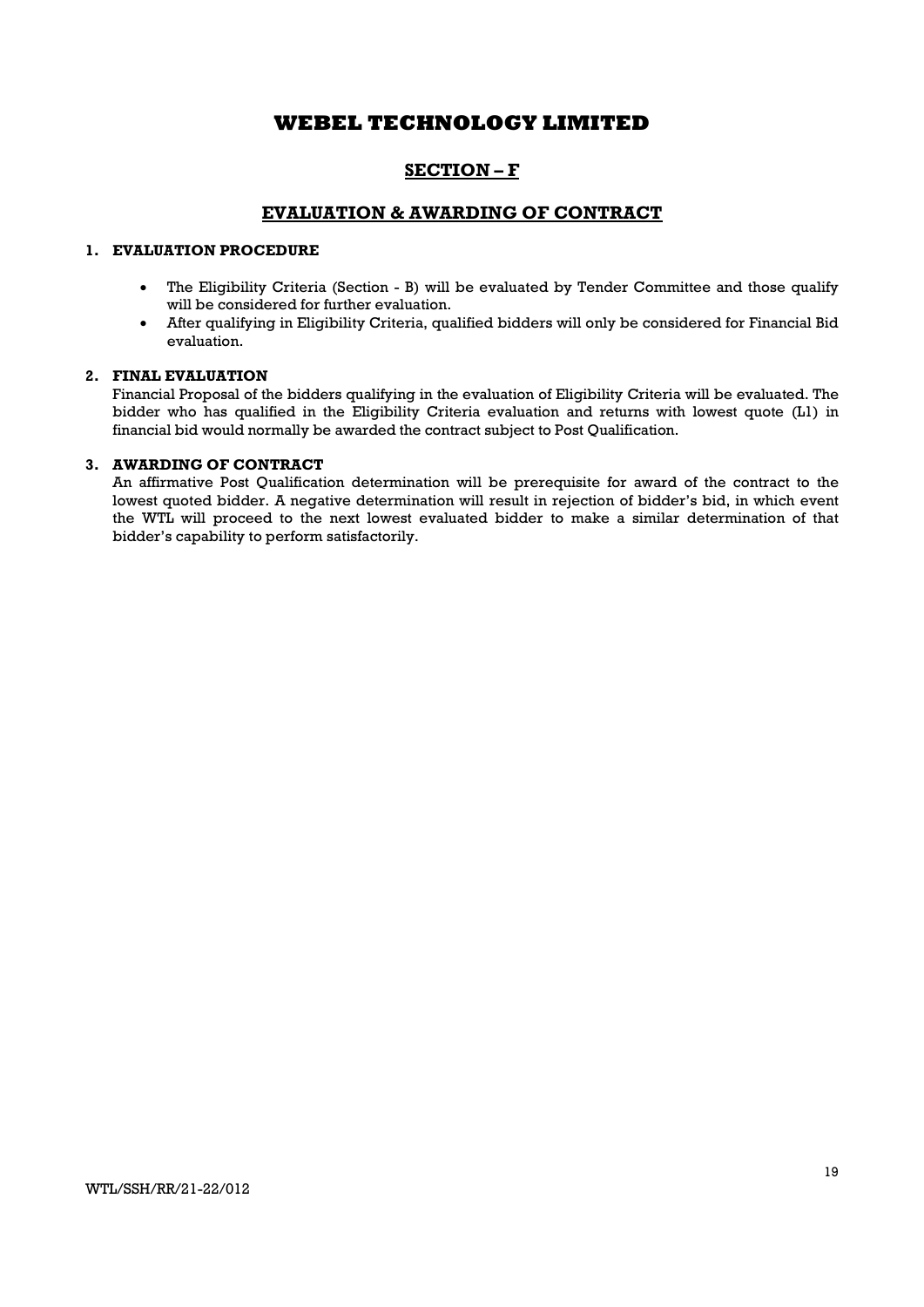## SECTION – G

### GUIDANCE FOR E-TENDERING

Instructions / Guidelines for electronic submission of the tenders have been annexed for assisting the Bidders to participate in e-Tendering.

### Registration of Bidder:

Any Bidder willing to take part in the process of e-Tendering will have to be enrolled & registered with the Government e-Procurement System through logging on to **https://wbtenders.gov.in.** The Bidder is to click on the link for e-Tendering site as given on the web portal.

### Digital Signature Certificate (DSC):

Each Bidder is required to obtain a Class-II or Class-III Digital Signature Certificate (DSC) for submission of tenders from the approved service provider of the National Informatics Centre (NIC) on payment of requisite amount. Details are available at the Web Site stated above. DSC is given as a USB e-Token.

 The Bidder can search & download N.I.T. & BOQ electronically from computer once he logs on to the website mentioned above using the Digital Signature Certificate. This is the only mode of collection of Tender Documents.

### Participation in more than one work:

A prospective bidder shall be allowed to participate in the job either in the capacity of individual or as a partner of a firm. If, found to be applied severally in a single job all the applications will be rejected.

### Submission of Tenders:

Tenders are to be submitted through online to the website stated above in two folders at a time, one in Techno Commercial Proposal & the other is Financial Proposal before the prescribed date & time using the Digital Signature Certificate (DSC). The documents are to be uploaded virus scanned copy duly Digitally Signed. The documents will get encrypted (transformed into non readable formats)

The proposal should contain scanned copies of the following in two covers (folders).

### Techno Commercial Cover:

### Technical Document 1 (scanned & join in pdf format then upload)

1. Documents required for Eligibility Criteria (Section – B)

### Technical Document 2 (scanned & join in pdf format then upload)

- 1. NIT Declaration duly stamped & signed in letter head of bidder (Section N)
- 2. Bid Form as per format (Section  $E$ )

### Financial Cover:

BOQ will be downloaded and same will be uploaded with quoted rates. While uploading BOQ file name shall remain unchanged. Absence of this document shall lead to summary rejection of the bid.

### NON-STATUTARY COVER (MY SPACE) CONTAIN FOLLOWING DOCUMENT:

### (In each folder, scanned coy will be uploaded with single file having multiple pages)

| S1.<br>No. | <b>Category Name</b> | <b>Sub Category Name</b> | <b>Sub Category Description</b> |
|------------|----------------------|--------------------------|---------------------------------|
|------------|----------------------|--------------------------|---------------------------------|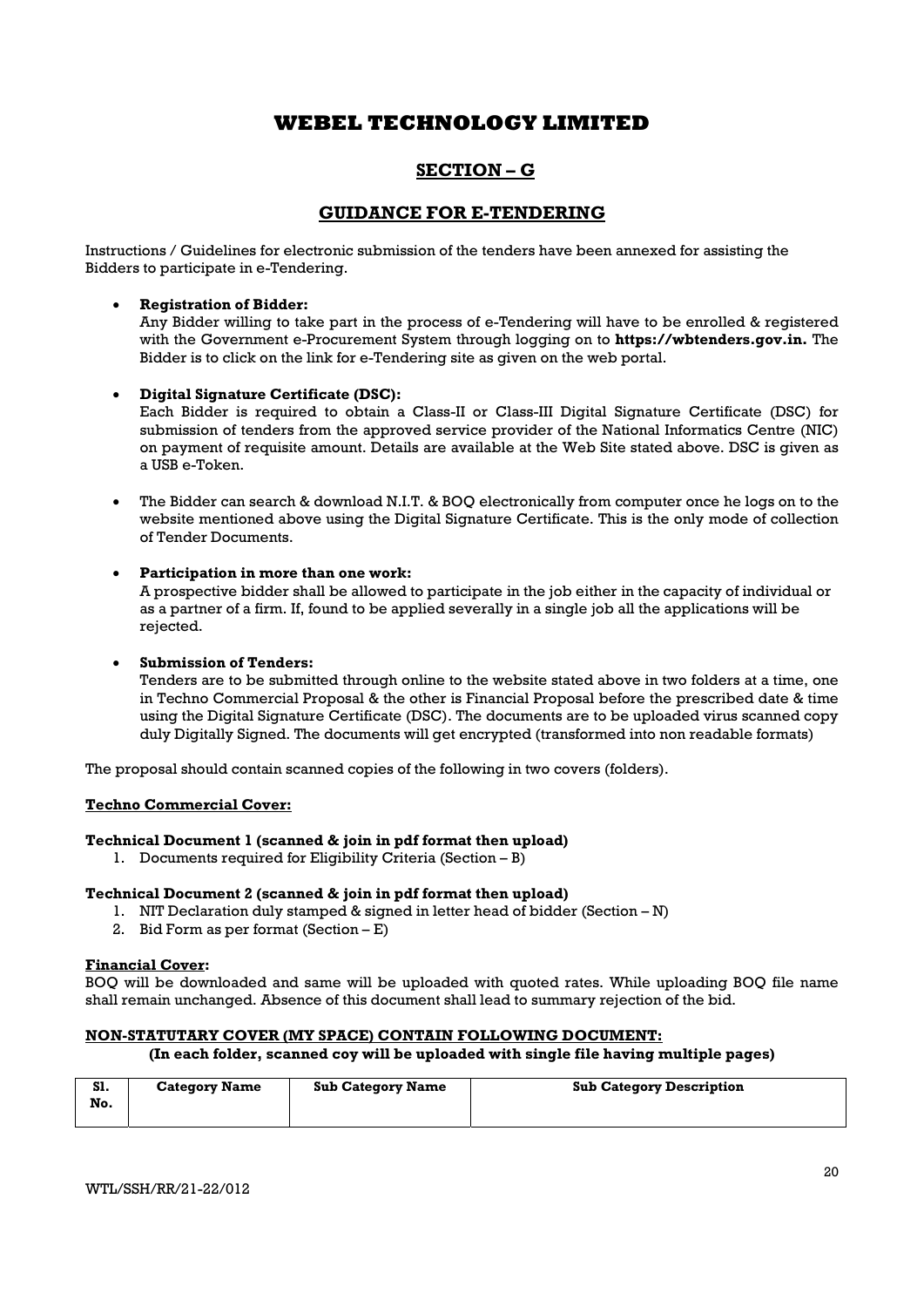| A  | <b>CERTIFICATES</b>    | A1. CERTIFICATES                 | <b>GST Registration Certificate</b><br><b>PAN</b><br>Trade License<br>As required |
|----|------------------------|----------------------------------|-----------------------------------------------------------------------------------|
| B  | <b>COMPANY DETAILS</b> | <b>B1. COMPANY DETAILS 1</b>     | As required                                                                       |
|    |                        | <b>B2. COMPANY DETAILS 2</b>     | Company Profile (Not more than 3 pages)<br>As required                            |
| C  | <b>CREDENTIAL</b>      | <b>CREDENTIAL 1</b>              | Order copies as per Clause no. 4 of Section – B                                   |
| D  | <b>DECLARATION</b>     | DECLARATION 1                    | List of Clients as per format $(Section - M)$                                     |
|    |                        | DECLARATION 2                    | Financial Capability of Bidder as per format (Section $-I$ )                      |
|    |                        | <b>DECLARATION 3</b>             | Bidder's Details as per format $(Section - K)$                                    |
|    |                        | DECLARATION 4                    | Details of Order Execution as per format (Section – I)                            |
|    |                        | DECLARATION 5                    | As required                                                                       |
| E. | FINANCIAL INFO         | P/L & BALANCE SHEET<br>2017-2018 | P/L & BALANCE SHEET 2017-2018                                                     |
|    |                        | P/L & BALANCE SHEET<br>2018-2019 | P/L & BALANCE SHEET 2018-2019                                                     |
|    |                        | P/L & BALANCE SHEET<br>2019-2020 | P/L & BALANCE SHEET 2019-2020                                                     |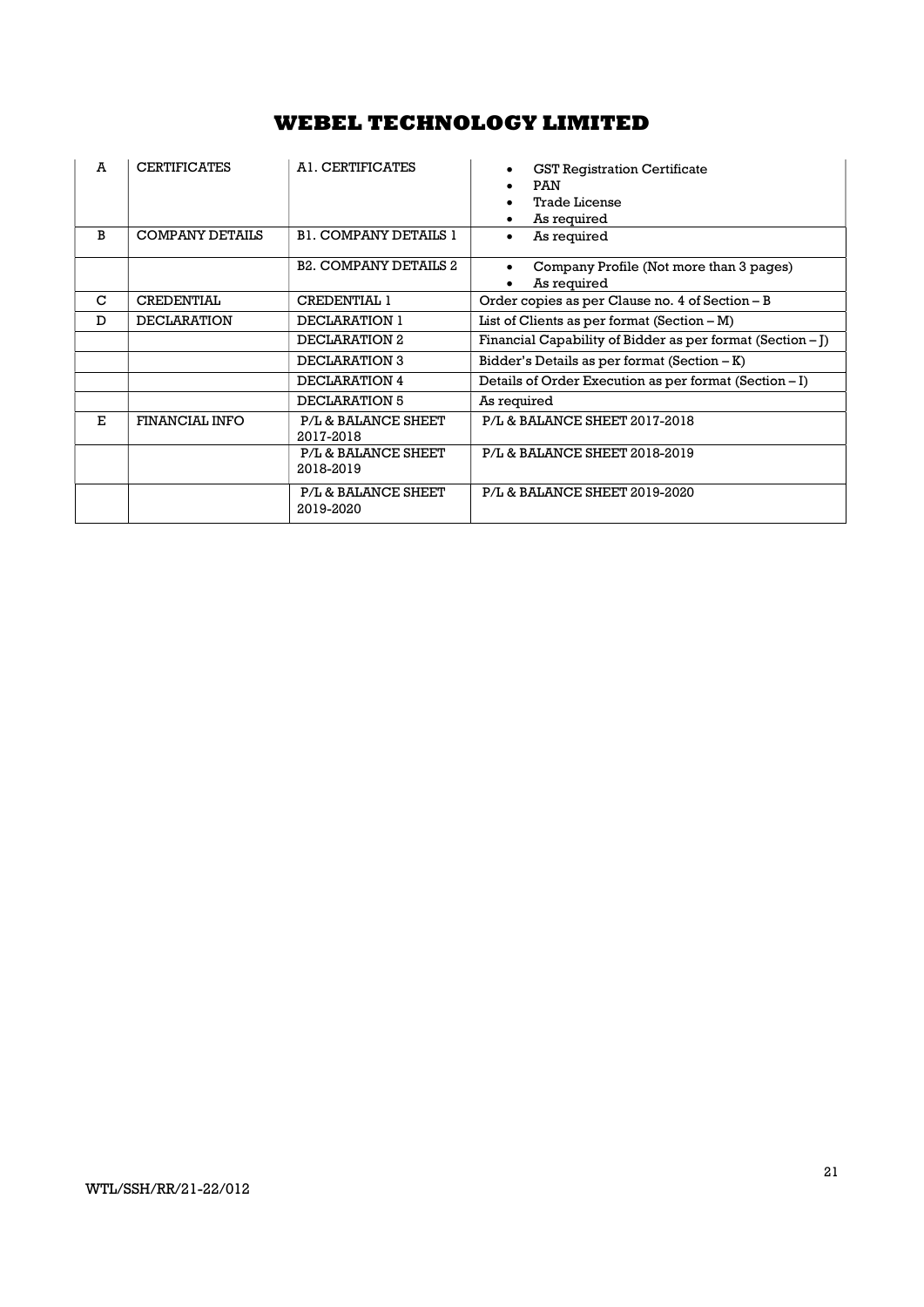## SECTION – H

## BILL OF MATERIALS AND LOCATIONS WISE BILL OF MATERIALS

| S1.<br>No.   | <b>Item Description</b>                                                                                 | Qty          | Unit |
|--------------|---------------------------------------------------------------------------------------------------------|--------------|------|
| $\mathbf{1}$ | <b>Bullet IP Camera</b>                                                                                 | 297          | Nos. |
| 2            | Dome IP Camera                                                                                          | 203          | Nos. |
| 3            | PTZ Camera with fixing arrangement in wall                                                              | 20           | Nos. |
| 4            | Electrical local power Replace / Repair arrangement for PTZ camera                                      | 20           | Nos. |
| 5            | Computer at Super Room for CCTV Monitor                                                                 | 1            | Nos. |
| 6            | 40 Ch NVR                                                                                               | 27           | Nos. |
| 7            | 32" LED Display                                                                                         | 41           | Nos. |
| 8            | 4 TB Surveillance HDD                                                                                   | 60           | Nos. |
| 9            | 24 port POE Switch Web Managed Smart switch                                                             | 10           | Nos. |
| 10           | 8 port POE Switch                                                                                       | 40           | Nos. |
| 11           | Proximity Card reader                                                                                   | 27           | Nos. |
| 12           | Proximity Card                                                                                          | 108          | Nos. |
| 13           | Magnetic Door lock                                                                                      | 27           | Nos. |
| 14           | <b>Exit Switch</b>                                                                                      | 27           | Nos. |
| 15           | Amplifier 240W                                                                                          | 7            | Nos. |
| 16           | Repairing of Amplifier 480W                                                                             | 3            | Nos. |
| 17           | Repairing of 480W booster Amplifier                                                                     | 3            | Nos. |
| 18           | 140 Line PABX System Repairing                                                                          | $\mathbf{1}$ | Nos. |
| 19           | Repairing Paging Call Station (Replacement of Gooseneck)                                                | $\mathbf{2}$ | Nos. |
| 20           | Repairing Paging Call Station (Replacement of Motherboard)                                              | 4            | Nos. |
| 21           | Paging Call Station (Replacement)                                                                       | 1            | Nos. |
| 22           | Paging Call Station (Replacement along with external power supply and<br>arrangement)                   | 1            | Nos. |
| 23           | Paging Call Station (Replacement)                                                                       | 13           | Nos. |
| 24           | Repairing of Multi Zone Controller Central Unit                                                         | 2            | Nos. |
| 25           | Repairing 12 Zone Controller Central Unit PA System (Replacement of Mother<br>Board)                    | 1            | Nos. |
| 26           | Repairing 12 Zone Controller Central Unit PA System (Replacement of Mother<br>Board, Power Supply & IC) | $\bf{2}$     | Nos. |
| 27           | Horn loudspeaker, 15/7.5W                                                                               | 8            | Nos. |
| 28           | Ceiling Speaker                                                                                         | 15           | Nos. |
| 29           | Wall Speaker                                                                                            | 12           | Nos. |
| 30           | <b>DVD Player</b>                                                                                       | 1            | Nos. |
| 31           | Cat-6 Cable                                                                                             | 35670        | Mtr. |
| 32           | Speaker Cable                                                                                           | 2370         | Mtr. |
| 33           | Audio Cable                                                                                             | 1540         | Mtr. |
| 34           | Conduit and accessories                                                                                 | 14490        | Mtr. |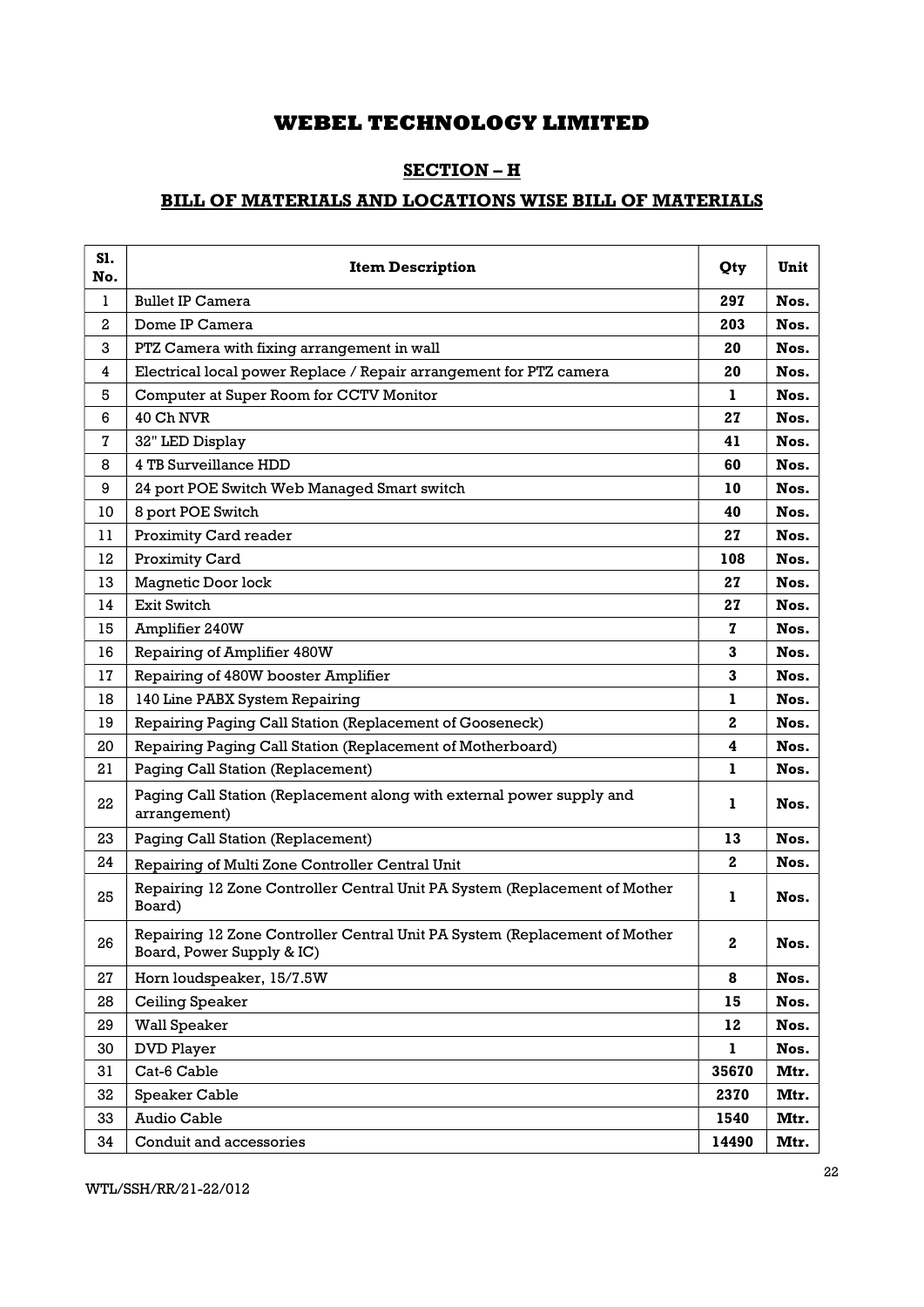| 35 | Connectors and termination                                                                    | 24    | Job  |
|----|-----------------------------------------------------------------------------------------------|-------|------|
| 36 | 9U Network Rack with accessories                                                              | 7     | Nos. |
| 37 | Cable & Conduit Laying                                                                        | 53140 | Mtr. |
| 38 | Electrical arrangement for reader and switch                                                  | ı     | Job  |
| 39 | Fixing of CCTV and Speaker                                                                    | 540   | Nos. |
| 40 | Fixing and arrangement of Card reader along with Power Replace / Repair from<br>local source. | 26    | Nos. |
| 41 | <b>Existing Rack Dressing</b>                                                                 | 27    | Job  |
| 42 | Existing field side cable checkup and dressing                                                | 27    | Job  |
| 43 | Installation, testing and commissioning                                                       | 26    | Job  |

## Bill of Materials/Quantity may change at the time of ordering of Purchase Order.

|                     |                                                                                | 1                | $\mathbf{2}$   | $\mathbf{3}$     | 4              | 5                | 6                  | $\mathbf{z}$ | 8                | 9               | 10             | $\mathbf{11}$ | 12             | 13             | 14             |              |                                        |  |
|---------------------|--------------------------------------------------------------------------------|------------------|----------------|------------------|----------------|------------------|--------------------|--------------|------------------|-----------------|----------------|---------------|----------------|----------------|----------------|--------------|----------------------------------------|--|
| S1.<br>No<br>$\sim$ | <b>Item Description</b>                                                        | Panskura         | Ghatal         | Srirampur        | Chatna         | Arambagh         | Diamond<br>Harbour | Sagardighi   | Bangur           | Kalna           | <b>Bongoan</b> | Baruipur      | ampurhat<br>≃  | Nayagram       | Suri           | Total Qty.   | <b>Unit</b>                            |  |
| 1                   | <b>Bullet IP Camera</b>                                                        | $\mathbf{0}$     | $\Omega$       | $\mathbf 0$      | 21             | 5                | 5                  | $\mathbf 0$  | 20               | 10 <sup>°</sup> | $\overline{4}$ | $\mathbf 0$   | 10             | 10             | 5              | 90           | <b>Nos</b><br>$\overline{\phantom{a}}$ |  |
| $\mathbf{2}$        | Dome IP<br>Camera                                                              | 5                | 10             | 5                | $\mathbf{0}$   | 10 <sup>°</sup>  | 35                 | $\mathbf{0}$ | $\mathbf{0}$     | 10              | 10             | $\mathbf{0}$  | 8              | 5              | 13             | 111          | <b>Nos</b><br>$\mathbf{r}$             |  |
| 3                   | PTZ Camera<br>with fixing<br>arrangement in<br>wall                            | 8                | 6              | $\mathbf 0$      | $\mathbf 0$    | $\mathbf 0$      | $\mathbf 0$        | $\mathbf 0$  | $\mathbf 0$      | $\mathbf 0$     | $\mathbf 0$    | $\mathbf 0$   | $\mathbf 0$    | $\mathbf 0$    | $\mathbf 0$    | 14           | <b>Nos</b><br>$\bullet$                |  |
| $\overline{4}$      | Electrical local<br>power Replace /<br>Repair<br>arrangement for<br>PTZ camera | 8                | 6              | $\Omega$         | $\mathbf 0$    | 0                | $\mathbf 0$        | $\mathbf 0$  | $\mathbf 0$      | $\mathbf 0$     | $\mathbf 0$    | $\mathsf 0$   | $\mathbf 0$    | $\mathbf 0$    | $\mathbf 0$    | 14           | <b>Nos</b><br>$\blacksquare$           |  |
| 5                   | Computer at<br>Super Room for<br><b>CCTV Monitor</b>                           | $\mathbf 0$      | $\mathbf 0$    | $\mathbf 0$      | $\mathbf 0$    | $\mathbf 0$      | $\mathbf 0$        | $\mathbf 0$  | $\mathbf 0$      | $\mathbf 0$     | $\mathbf 0$    | $\mathbf 0$   | $\mathbf 0$    | $\mathbf 0$    | $\pmb{0}$      | $\mathbf{0}$ | <b>Nos</b><br>$\bullet$                |  |
| 6                   | 40 Ch NVR                                                                      | $\mathbf{1}$     | $\mathbf{1}$   | $\mathbf{0}$     | $\mathbf{1}$   | $\mathbf{1}$     | $\boldsymbol{2}$   | $\mathbf 0$  | $\mathbf{1}$     | $\mathbf{1}$    | -1             | $\mathbf 0$   | $\mathbf{1}$   | -1             | $\mathbf{1}$   | 12           | <b>Nos</b>                             |  |
| $\mathbf{7}$        | 32" LED Display                                                                | $\mathbf{1}$     | 1              | 1                | 3              | $\mathbf{1}$     | $\boldsymbol{2}$   | $\mathbf 0$  | $\overline{a}$   | -1              | $\overline{a}$ | $\mathbf 0$   | -1             | $\overline{a}$ | 1              | 18           | <b>Nos</b><br>$\blacksquare$           |  |
| 8                   | 4 TB<br>Surveillance<br>HDD                                                    | $\boldsymbol{2}$ | $\overline{a}$ | $\boldsymbol{2}$ | $\overline{a}$ | $\boldsymbol{2}$ | $\boldsymbol{2}$   | $\mathbf{0}$ | $\boldsymbol{2}$ | $\overline{a}$  | $\mathbf{2}$   | $\mathbf 0$   | $\overline{a}$ | $\overline{2}$ | $\overline{a}$ | 24           | <b>Nos</b><br>$\mathbf{r}$             |  |
| 9                   | 24 port POE<br>Switch Web<br><b>Managed Smart</b><br>switch                    | $\mathbf{0}$     | $\Omega$       | $\Omega$         | $\mathbf{1}$   | $\Omega$         | $\Omega$           | $\mathbf 0$  | $\Omega$         | $\mathbf{0}$    | $\mathbf{0}$   | $\mathbf 0$   | $\mathbf{0}$   | $\mathbf{1}$   | $\mathbf{1}$   | 3            | <b>Nos</b><br>$\mathbf{r}$             |  |
| 10 <sup>°</sup>     | 8 port POE<br>Switch                                                           | $\mathbf 0$      | $\mathbf 0$    | $\mathbf 0$      | 4              | 0                | $\Omega$           | $\mathbf 0$  | $\mathbf 0$      | $\mathbf{0}$    | $\mathbf 0$    | $\mathbf 0$   | $\mathbf 0$    | 4              | $\overline{4}$ | 12           | <b>Nos</b><br>$\blacksquare$           |  |
| 11                  | Proximity Card<br>reader                                                       | $\mathbf{1}$     | -1             | $\mathbf{1}$     | -1             | 1                | -1                 | $\mathbf{1}$ | 1                | $\mathbf{1}$    | $\mathbf{1}$   | $\mathbf{1}$  | $\mathbf{1}$   | $\overline{1}$ | $\mathbf{1}$   | 14           | <b>Nos</b><br>$\mathbf{r}$             |  |

## LOCATIONS WISE BILL OF MATERIALS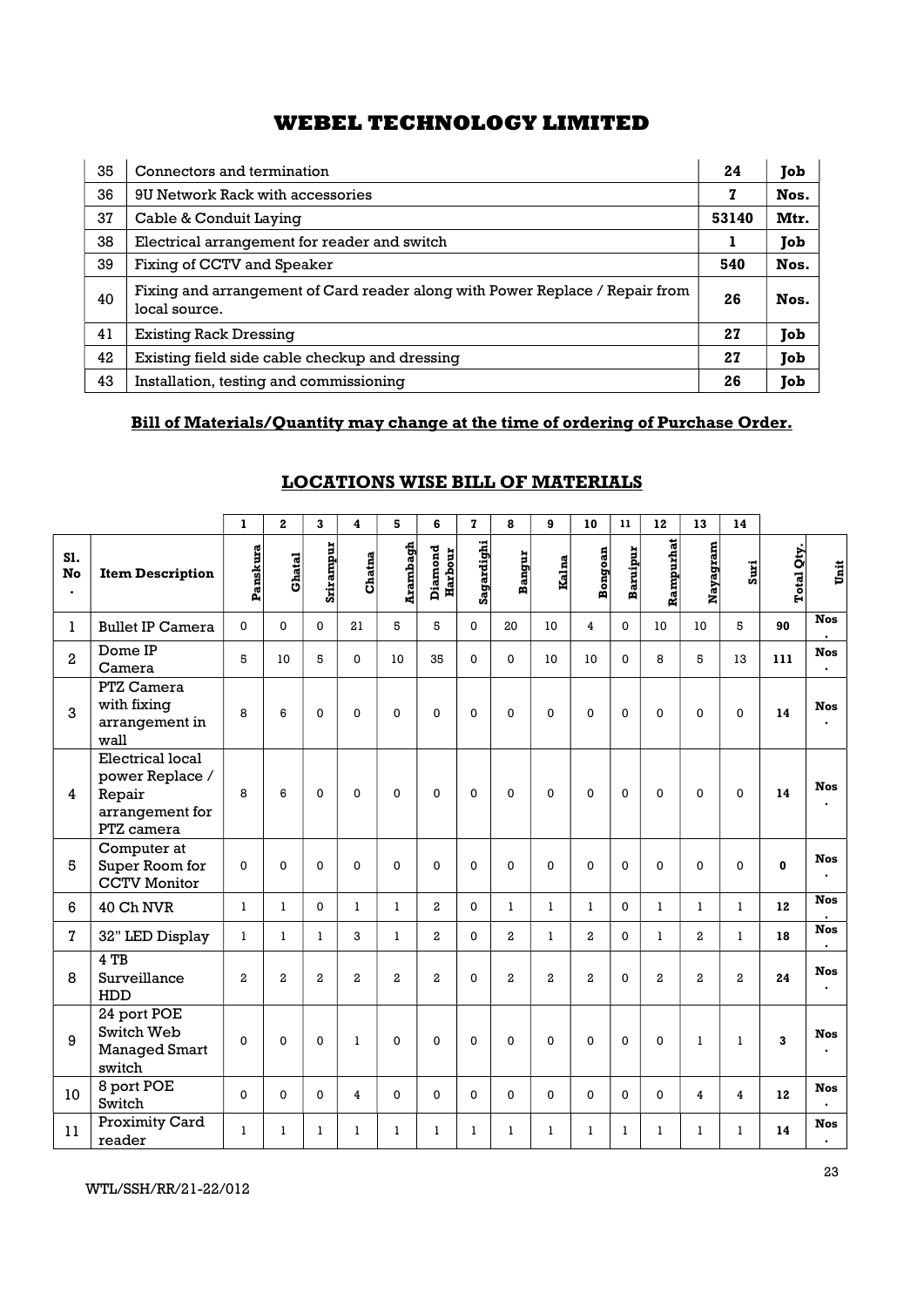| 12 | Proximity Card                                                                                                            | $\overline{\bf 4}$ | 4            | 4            | $\overline{\bf 4}$ | 4            | 4            | 4            | $\overline{4}$ | 4            | 4            | $\overline{\bf 4}$ | 4            | $\overline{4}$ | 4              | 56           | <b>Nos</b>                   |
|----|---------------------------------------------------------------------------------------------------------------------------|--------------------|--------------|--------------|--------------------|--------------|--------------|--------------|----------------|--------------|--------------|--------------------|--------------|----------------|----------------|--------------|------------------------------|
| 13 | Magnetic Door<br>lock                                                                                                     | $\mathbf{1}$       | $\mathbf{1}$ | $\mathbf{1}$ | $\mathbf{1}$       | $\mathbf{1}$ | $\mathbf{1}$ | $\mathbf{1}$ | $\mathbf{1}$   | $\mathbf{1}$ | $\mathbf{1}$ | $\mathbf{1}$       | $\mathbf{1}$ | $\mathbf{1}$   | $\mathbf{1}$   | 14           | <b>Nos</b><br>$\blacksquare$ |
| 14 | Exit Switch                                                                                                               | $\bf{l}$           | $\mathbf{1}$ | $\mathbf{1}$ | $\mathbf{1}$       | $\bf{l}$     | $\mathbf{1}$ | 1            | $\mathbf{1}$   | $\mathbf{1}$ | $\mathbf{1}$ | $\bf{l}$           | $\mathbf{1}$ | $\mathbf{1}$   | $\mathbf{1}$   | 14           | <b>Nos</b>                   |
| 15 | Amplifier 240W                                                                                                            | 0                  | $\Omega$     | $\Omega$     | $\mathbf 0$        | 0            | 0            | 1            | 0              | 0            | 0            | 0                  | 0            | 0              | 0              | $\mathbf{1}$ | <b>Nos</b>                   |
| 16 | Repairing of<br>Amplifier 480W                                                                                            | 0                  | $\mathbf 0$  | $\mathbf 0$  | $\mathbf 0$        | 0            | 0            | 1            | 0              | 0            | 0            | 0                  | $\mathbf 0$  | 0              | $\overline{a}$ | 3            | <b>Nos</b>                   |
| 17 | Repairing of<br>480W booster<br>Amplifier                                                                                 | 0                  | $\Omega$     | $\mathbf 0$  | $\mathbf 0$        | $\mathbf 0$  | 0            | $\mathbf 0$  | 0              | 0            | $\mathbf 0$  | 0                  | 0            | 0              | 0              | $\bf{0}$     | <b>Nos</b>                   |
| 18 | 140 Line PABX<br>System<br>Repairing                                                                                      | 0                  | $\mathbf 0$  | 0            | $\mathbf 0$        | $\mathbf 0$  | 0            | $\Omega$     | 0              | 0            | $\mathbf 0$  | 0                  | $\mathbf 0$  | 0              | $\mathbf 0$    | $\mathbf 0$  | <b>Nos</b>                   |
| 19 | Repairing<br>Paging Call<br><b>Station</b><br>(Replacement of<br>Gooseneck)                                               | $\Omega$           | $\mathbf{0}$ | $\mathbf{0}$ | $\mathbf 0$        | $\mathbf 0$  | 0            | $\mathbf{1}$ | $\mathbf 0$    | 0            | $\mathbf 0$  | 0                  | $\Omega$     | $\mathbf 0$    | $\mathbf 0$    | $\mathbf{1}$ | <b>Nos</b>                   |
| 20 | Repairing<br>Paging Call<br><b>Station</b><br>(Replacement of<br>Motherboard)                                             | $\Omega$           | $\mathbf 0$  | $\mathbf 0$  | $\mathbf 0$        | $\mathbf 0$  | 0            | $\Omega$     | $\mathbf 0$    | 0            | $\mathbf 0$  | 0                  | 4            | $\mathbf 0$    | $\mathbf 0$    | 4            | <b>Nos</b>                   |
| 21 | Paging Call<br><b>Station</b><br>(Replacement)                                                                            | $\mathbf{1}$       | $\Omega$     | $\Omega$     | $\Omega$           | $\mathbf 0$  | 0            | $\Omega$     | $\mathbf{0}$   | 0            | $\Omega$     | 0                  | $\Omega$     | 0              | $\Omega$       | 1            | <b>Nos</b>                   |
| 22 | Paging Call<br><b>Station</b><br>(Replacement<br>along with<br>external power<br>supply and<br>arrangement)               | $\Omega$           | $\mathbf{1}$ | $\mathbf{0}$ | $\Omega$           | $\Omega$     | 0            | $\Omega$     | $\Omega$       | 0            | $\Omega$     | 0                  | $\Omega$     | $\Omega$       | $\mathbf 0$    | $\mathbf{1}$ | <b>Nos</b>                   |
| 23 | Paging Call<br><b>Station</b><br>(Replacement)                                                                            | 0                  | $\Omega$     | 0            | 5                  | $\mathbf 0$  | 0            | $\Omega$     | 0              | 0            | $\mathbf 0$  | 0                  | $\mathbf 0$  | 0              | 1              | 6            | <b>Nos</b>                   |
| 24 | Repairing of<br>Multi Zone<br>Controller<br>Central Unit                                                                  | 0                  | 0            | 0            | $\mathbf 0$        | $\mathbf 0$  | $\mathbf 0$  | 1            | $\mathbf 0$    | 0            | $\mathbf 0$  | 0                  | 0            | 0              | $\mathbf 0$    | 1            | <b>Nos</b>                   |
| 25 | Repairing 12<br>Zone Controller<br>Central Unit PA<br>System<br>(Replacement of<br>Mother Board)                          | $\mathbf{1}$       | $\mathbf 0$  | $\mathbf 0$  | $\mathbf 0$        | $\mathbf 0$  | 0            | $\mathbf 0$  | 0              | 0            | $\mathbf 0$  | 0                  | $\mathbf 0$  | $\mathbf 0$    | 0              | 1            | <b>Nos</b>                   |
| 26 | Repairing 12<br>Zone Controller<br>Central Unit PA<br>System<br>(Replacement of<br>Mother Board,<br>Power Supply &<br>IC) | 0                  | $\mathbf 0$  | $\mathbf 0$  | $\mathbf 0$        | $\bf{l}$     | 0            | $\mathbf 0$  | 0              | 0            | $\mathbf 0$  | 0                  | $\mathbf{1}$ | $\mathbf 0$    | 0              | $\mathbf{2}$ | <b>Nos</b>                   |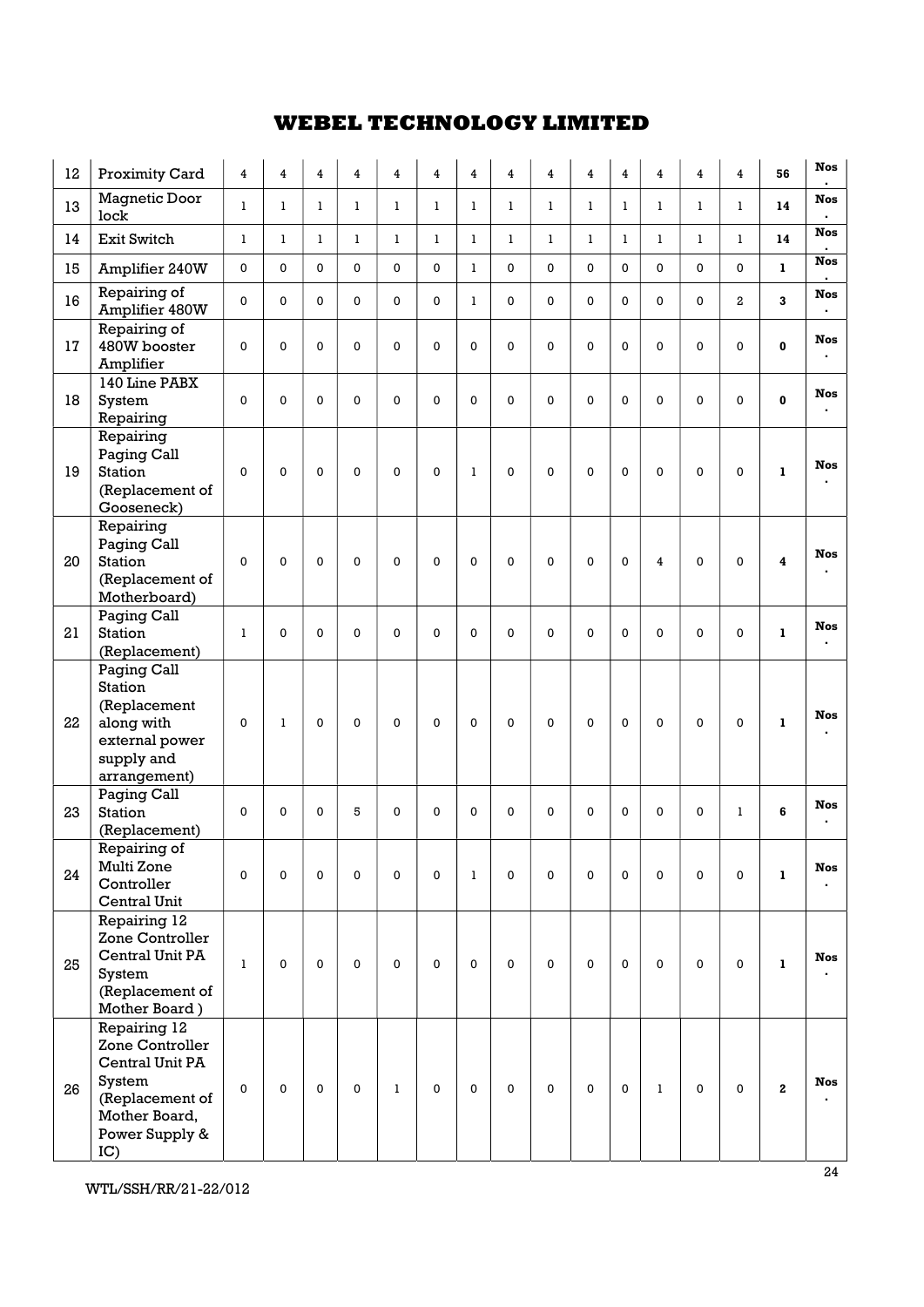| 27 | Horn<br>loudspeaker,<br>15/7.5W                                                                              |                | $\Omega$       | 0              | $\overline{a}$     | $\mathbf 0$  | $\mathbf 0$  | $\mathbf{0}$ | 0            | 0            | $\Omega$     | $\mathbf 0$    | 0            | 0                  | 6               | 8            | <b>Nos</b>                   |
|----|--------------------------------------------------------------------------------------------------------------|----------------|----------------|----------------|--------------------|--------------|--------------|--------------|--------------|--------------|--------------|----------------|--------------|--------------------|-----------------|--------------|------------------------------|
| 28 | Ceiling Speaker                                                                                              | $\overline{a}$ | 3              | 0              | $\mathbf 0$        | $\mathbf 0$  | 0            | $\Omega$     | 0            | 0            | $\mathbf 0$  | 0              | 0            | 10                 | $\mathbf 0$     | 15           | <b>Nos</b>                   |
| 29 | Wall Speaker                                                                                                 | $\overline{a}$ | $\overline{a}$ | $\Omega$       | $\Omega$           | $\mathbf{0}$ | $\mathbf{0}$ | $\mathbf 0$  | $\mathbf{0}$ | 0            | $\Omega$     | $\mathbf{0}$   | 0            | 8                  | $\mathbf 0$     | 12           | <b>Nos</b>                   |
| 30 | <b>DVD Player</b>                                                                                            | 0              | $\mathbf 0$    | $\Omega$       | $\mathbf 0$        | $\Omega$     | $\mathbf{1}$ | $\Omega$     | $\Omega$     | 0            | $\mathbf 0$  | $\mathbf 0$    | 0            | 0                  | 0               | $\mathbf{1}$ | <b>Nos</b>                   |
| 31 | Cat-6 Cable                                                                                                  | 152<br>5       | 152<br>5       | 30<br>5        | 183<br>$\mathbf 0$ | 915          | 244<br>0     | 30<br>5      | 610          | 213<br>5     | 915          | $\overline{0}$ | 122<br>0     | 122<br>0           | 122<br>0        | 1616<br>5    | Mtr                          |
| 32 | Speaker Cable                                                                                                | 180            | 270            | $\mathbf{0}$   | 150                | 90           | 90           | 90           | $\mathbf{0}$ | 90           | 90           | $\overline{0}$ | 90           | 90                 | 180             | 1410         | Mtr                          |
| 33 | Audio Cable                                                                                                  | 90             | 90             | $\mathbf 0$    | 50                 | 50           | 90           | 90           | 0            | 90           | 90           | 0              | 90           | 90                 | 180             | 1000         | Mtr                          |
| 34 | Conduit and<br>accessories                                                                                   | 600            | 660            | 15<br>$\Omega$ | 800                | 300          | 900          | 90           | 400          | 700          | 300          | $\Omega$       | 450          | 390                | 158<br>$\Omega$ | 7320         | Mtr<br>$\blacksquare$        |
| 35 | Connectors and<br>termination                                                                                | $\mathbf{1}$   | $\mathbf{1}$   | $\mathbf{1}$   | $\mathbf{1}$       | $\mathbf{1}$ | 1            | $\Omega$     | $\mathbf{1}$ | $\mathbf{1}$ | 1            | $\Omega$       | $\mathbf{1}$ | 1                  | $\mathbf{1}$    | 12           | Job                          |
| 36 | 9U Network<br>Rack with<br>accessories                                                                       | $\mathbf 0$    | $\Omega$       | $\Omega$       | $\Omega$           | $\mathbf{0}$ | 0            | $\mathbf 0$  | 0            | 0            | $\mathbf 0$  | $\mathbf{1}$   | 0            | 1                  | $\mathbf{1}$    | 3            | <b>Nos</b>                   |
| 37 | Cable & Conduit<br>Laying                                                                                    | 239<br>5       | 254<br>5       | 42<br>5        | 283<br>$\mathbf 0$ | 135<br>5     | 352<br>0     | 57<br>5      | 101<br>0     | 301<br>5     | 139<br>5     | $\overline{0}$ | 185<br>0     | 179<br>$\mathbf 0$ | 316<br>0        | 2586<br>5    | Mtr<br>$\blacksquare$        |
| 38 | Electrical<br>arrangement<br>for reader and<br>switch                                                        | 0              | $\mathbf{0}$   | $\mathbf 0$    | $\Omega$           | $\mathbf 0$  | $\mathbf 0$  | $\mathbf 0$  | $\mathbf 0$  | 0            | $\mathbf 0$  | 0              | $\mathbf 0$  | 0                  | 0               | $\mathbf 0$  | Job                          |
| 39 | Fixing of CCTV<br>and Speaker                                                                                | 13             | 24             | 5              | 24                 | 17           | 40           | $\Omega$     | 20           | 20           | 14           | $\Omega$       | 18           | $\mathbf{1}$       | 39              | 235          | <b>Nos</b><br>$\blacksquare$ |
| 40 | Fixing and<br>arrangement of<br>Card reader<br>along with<br>Power Replace /<br>Repair from<br>local source. | $\mathbf{1}$   | $\mathbf{1}$   | $\mathbf{1}$   | $\mathbf{1}$       | $\mathbf{1}$ | $\mathbf{1}$ | 1            | $\mathbf{1}$ | $\mathbf{1}$ | $\mathbf{1}$ | $\mathbf{1}$   | $\mathbf{1}$ | $\mathbf{1}$       | $\mathbf{1}$    | 14           | <b>Nos</b>                   |
| 41 | <b>Existing Rack</b><br>Dressing                                                                             | $\mathbf{1}$   | $\mathbf{1}$   | $\mathbf{1}$   | $\mathbf{1}$       | $\mathbf{1}$ | $\mathbf{1}$ | $\mathbf{1}$ | $\mathbf{1}$ | $\mathbf{1}$ | $\mathbf{1}$ | $\mathbf{0}$   | $\mathbf{1}$ | $\mathbf{1}$       | $\mathbf{1}$    | 13           | Job                          |
| 42 | <b>Existing field</b><br>side cable<br>checkup and<br>dressing                                               | $\mathbf{1}$   | $\mathbf{1}$   | $\mathbf{1}$   | $\mathbf{1}$       | $\mathbf{1}$ | $\mathbf{1}$ | $\mathbf{1}$ | $\mathbf{1}$ | $\mathbf{1}$ | $\mathbf{1}$ | 0              | 1            | 1                  | $\mathbf{1}$    | 13           | Job                          |
| 43 | Installation<br>testing and<br>commissioning                                                                 | $\mathbf{1}$   | $\mathbf{1}$   | $\bf{l}$       | $\mathbf{1}$       | $\bf{l}$     | $\bf{l}$     | $\mathbf{1}$ | $\bf{l}$     | $\mathbf{1}$ | $\bf{l}$     | 0              | $\bf{l}$     | 1                  | 1               | 13           | Job                          |

|                             |                         | 15     | 16     | 17               | 18          | 19                    | 20                    | ▵           | 22          | 23     | 24           |               | 26                                  | 27          | 28                     |                          |              |  |
|-----------------------------|-------------------------|--------|--------|------------------|-------------|-----------------------|-----------------------|-------------|-------------|--------|--------------|---------------|-------------------------------------|-------------|------------------------|--------------------------|--------------|--|
| SI.<br>No<br>$\blacksquare$ | <b>Item Description</b> | 롉<br>œ | ದ<br>ನ | -<br>튱<br>œ<br>÷ | π<br>ு<br>υ | m<br>-<br>ъ<br>5<br>ನ | ×<br>ω<br>−<br>œ<br>ш | œ<br>æ<br>л | э<br>÷<br>2 | ÷<br>A | ampur<br>E   | ۳о<br>ות<br>ω | គ្ន<br>×<br>σ<br>. .<br>ಕ<br>ã<br>z | shnnqu<br>Ã | mkol<br>$\bullet$<br>A | o<br>−<br><b>ro</b><br>н | 渭<br>Ë.<br>Þ |  |
|                             | <b>Bullet IP Camera</b> | 9      | 44     | 10               | 16          | 35                    | 22                    | $\Omega$    | 28          | 16     | $\mathbf{z}$ |               |                                     | 0           | 10                     | 207                      | <b>Nos</b>   |  |

WTL/SSH/RR/21-22/012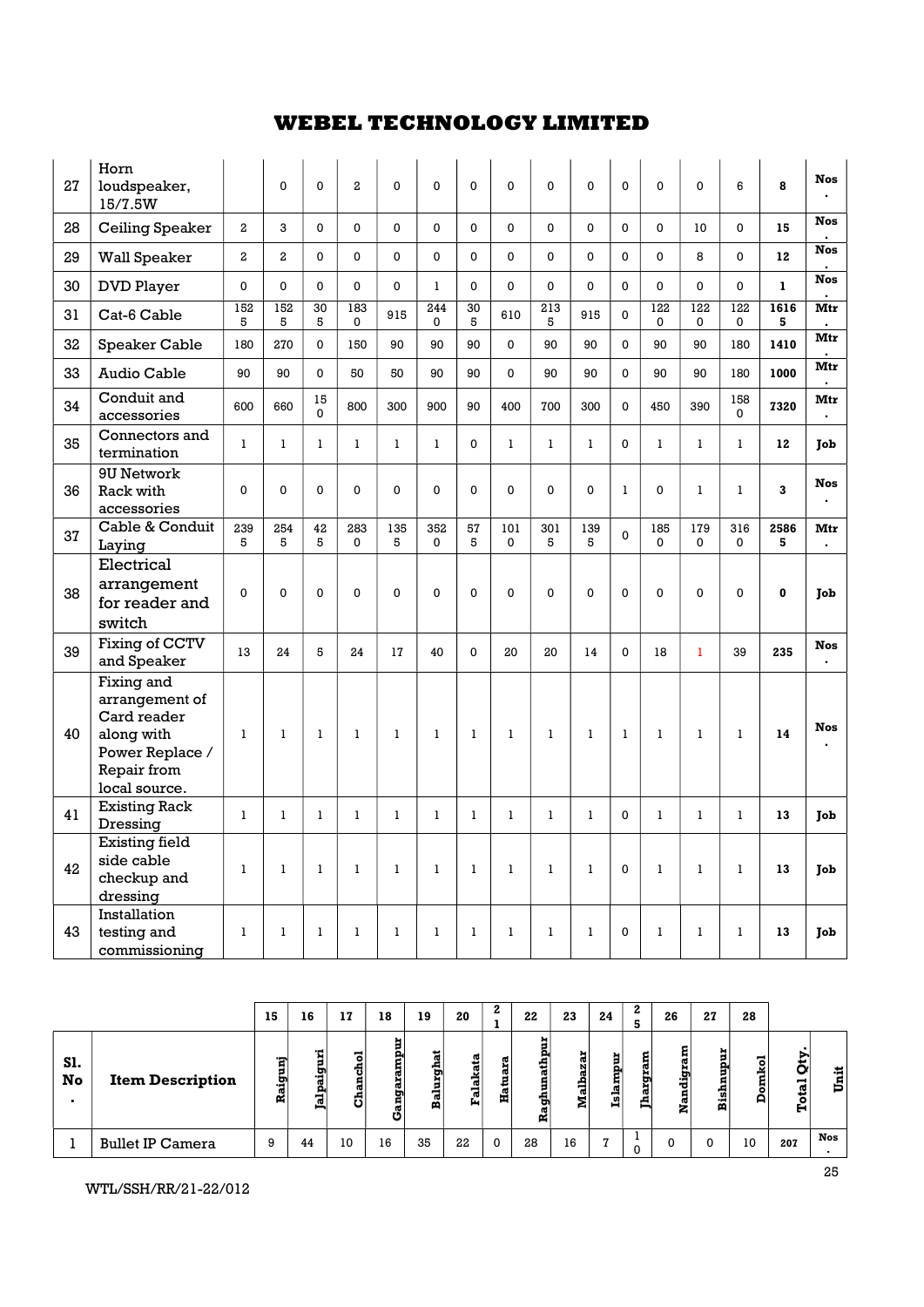| 2  | Dome IP Camera                                                                                 | $\Omega$                | 10             | $\Omega$       | 36                      | 0              | 1                       | 0            | 0            | 4              | 0              | $\Omega$       | 36                      | 5              | $\Omega$                | 92           | <b>Nos</b>      |
|----|------------------------------------------------------------------------------------------------|-------------------------|----------------|----------------|-------------------------|----------------|-------------------------|--------------|--------------|----------------|----------------|----------------|-------------------------|----------------|-------------------------|--------------|-----------------|
| 3  | PTZ Camera with<br>fixing arrangement<br>in wall                                               | $\mathbf{2}$            | 0              | $\Omega$       | $\Omega$                | 4              | $\mathbf 0$             | 0            | $\Omega$     | $\Omega$       | 0              | $\Omega$       | 0                       | 0              | $\Omega$                | 6            | <b>Nos</b>      |
| 4  | Electrical local<br>power Replace /<br>Repair arrangement<br>for PTZ camera                    | $\overline{a}$          | $\mathbf 0$    | $\Omega$       | 0                       | 4              | $\Omega$                | 0            | $\Omega$     | $\Omega$       | 0              | $\Omega$       | $\mathbf 0$             | 0              | $\Omega$                | 6            | <b>Nos</b>      |
| 5  | Computer at Super<br>Room for CCTV<br>Monitor                                                  | $\Omega$                | 0              | $\Omega$       | 0                       | 0              | $\Omega$                | $\Omega$     | 0            | 1              | $\Omega$       | $\Omega$       | 0                       | $\Omega$       | 0                       | $\mathbf{1}$ | <b>Nos</b>      |
| 6  | 40 Ch NVR                                                                                      | 1                       | $\mathbf{2}$   | 1              | 2                       | $\mathbf{1}$   | $\mathbf{1}$            | 0            | $\mathbf{1}$ | $\mathbf{1}$   | $\mathbf{1}$   | 1              | $\overline{a}$          | 0              | $\mathbf{1}$            | 15           | <b>Nos</b>      |
| 7  | 32" LED Display                                                                                | 1                       | 3              | 1              | $\mathbf{2}$            | $\mathbf{2}$   | $\mathbf{1}$            | 0            | $\mathbf{1}$ | 3              | $\overline{a}$ | $\mathbf{1}$   | $\overline{\mathbf{4}}$ | $\mathbf{1}$   | $\mathbf{1}$            | 23           | <b>Nos</b>      |
| 8  | 4 TB Surveillance<br>HDD                                                                       | $\overline{a}$          | $\overline{4}$ | $\overline{a}$ | $\overline{\mathbf{4}}$ | $\mathbf{2}$   | $\mathbf{2}$            | $\Omega$     | 2            | $\overline{a}$ | $\overline{4}$ | $\overline{a}$ | $\overline{4}$          | $\overline{4}$ | $\overline{a}$          | 36           | <b>Nos</b>      |
| 9  | 24 port POE Switch<br>Web Managed<br>Smart switch                                              | $\Omega$                | 0              | 1              | $\mathbf{1}$            | ı              | 1                       | 0            | $\Omega$     | $\Omega$       | $\mathbf{1}$   | 1              | $\mathbf{1}$            | 0              | $\Omega$                | $\mathbf{z}$ | <b>Nos</b>      |
| 10 | 8 port POE Switch                                                                              | 0                       | $\Omega$       | $\overline{4}$ | 4                       | $\overline{4}$ | $\overline{\mathbf{4}}$ | $\mathbf{0}$ | $\Omega$     | $\mathbf 0$    | $\overline{4}$ | $\overline{4}$ | $\overline{\mathbf{4}}$ | 0              | $\Omega$                | 28           | <b>Nos</b>      |
| 11 | Proximity Card<br>reader                                                                       | 1                       | 1              | 1              | $\mathbf{1}$            | 1              | 1                       | $\mathbf{1}$ | 1            | $\mathbf{1}$   | $\Omega$       | 1              | $\mathbf{1}$            | $\mathbf{1}$   | 1                       | 13           | <b>Nos</b>      |
| 12 | Proximity Card                                                                                 | $\overline{\mathbf{4}}$ | $\overline{4}$ | 4              | 4                       | 4              | $\overline{\mathbf{4}}$ | 4            | 4            | $\overline{4}$ | 0              | $\overline{4}$ | $\overline{4}$          | $\overline{4}$ | $\overline{\mathbf{4}}$ | 52           | <b>Nos</b>      |
| 13 | Magnetic Door lock                                                                             | $\mathbf{1}$            | ı              | 1              | $\mathbf{1}$            | $\mathbf{1}$   | $\mathbf{1}$            | $\mathbf{1}$ | $\mathbf{1}$ | $\mathbf{1}$   | 0              | $\mathbf{1}$   | $\bf{l}$                | $\mathbf{1}$   | $\mathbf{1}$            | 13           | <b>Nos</b>      |
| 14 | Exit Switch                                                                                    | 1                       | ı              | 1              | $\mathbf{1}$            | $\mathbf{1}$   | $\mathbf{1}$            | $\mathbf{1}$ | 1            | $\mathbf{1}$   | 0              | $\mathbf{1}$   | $\mathbf{1}$            | $\mathbf{1}$   | 1                       | 13           | <b>Nos</b>      |
| 15 | Amplifier 240W                                                                                 | $\mathbf 0$             | $\Omega$       | $\Omega$       | $\mathbf{1}$            | 0              | $\mathbf{1}$            | 0            | $\Omega$     | $\Omega$       | $\mathbf{1}$   | $\Omega$       | $\overline{a}$          | $\mathbf{1}$   | $\Omega$                | 6            | <b>Nos</b>      |
| 16 | Repairing of<br>Amplifier 480W                                                                 | $\Omega$                | $\mathbf{0}$   | $\Omega$       | $\Omega$                | $\Omega$       | $\Omega$                | 0            | $\Omega$     | $\mathbf{0}$   | $\Omega$       | $\Omega$       | 0                       | $\Omega$       | $\Omega$                | $\mathbf{0}$ | <b>Nos</b><br>× |
| 17 | Repairing of 480W<br>booster Amplifier                                                         | 1                       | 1              | $\Omega$       | $\Omega$                | $\mathbf{1}$   | $\Omega$                | 0            | $\Omega$     | $\Omega$       | $\Omega$       | $\mathbf{0}$   | 0                       | 0              | $\Omega$                | 3            | <b>Nos</b><br>٠ |
| 18 | 140 Line PABX<br><b>System Repairing</b>                                                       | $\Omega$                | $\mathbf 0$    | $\Omega$       | $\mathbf{1}$            | 0              | $\Omega$                | 0            | $\Omega$     | $\Omega$       | $\Omega$       | $\mathbf{0}$   | 0                       | 0              | $\Omega$                | $\mathbf{1}$ | <b>Nos</b>      |
| 19 | <b>Repairing Paging</b><br>Call Station<br>(Replacement of<br>Gooseneck)                       | $\Omega$                | $\Omega$       | $\Omega$       | $\Omega$                | $\Omega$       | $\Omega$                | $\Omega$     | $\Omega$     | $\Omega$       | $\mathbf{1}$   | $\Omega$       | $\Omega$                | $\Omega$       | $\Omega$                | $\mathbf{1}$ | <b>Nos</b>      |
| 20 | <b>Repairing Paging</b><br>Call Station<br>(Replacement of<br>Motherboard)                     | 0                       | $\mathbf 0$    | $\mathbf 0$    | 0                       | 0              | $\mathbf 0$             | 0            | $\mathbf 0$  | $\mathbf 0$    | 0              | $\mathbf 0$    | $\mathbf 0$             | $\mathbf 0$    | 0                       | $\pmb{0}$    | Nos             |
| 21 | Paging Call Station<br>(Replacement)                                                           | 0                       | 0              | 0              | 0                       | 0              | $\mathbf 0$             | 0            | 0            | $\mathbf 0$    | 0              | $\mathbf 0$    | $\mathbf 0$             | 0              | 0                       | $\mathbf 0$  | Nos             |
| 22 | Paging Call Station<br>(Replacement along<br>with external power<br>supply and<br>arrangement) | 0                       | $\mathbf 0$    | $\mathbf 0$    | 0                       | 0              | $\mathbf 0$             | 0            | $\mathbf 0$  | $\mathbf 0$    | 0              | $\mathbf 0$    | $\mathbf 0$             | $\mathbf 0$    | 0                       | $\mathbf 0$  | Nos             |
| 23 | Paging Call Station<br>(Replacement)                                                           | 0                       | 0              | 0              | $\mathbf{1}$            | 0              | 0                       | 0            | 0            | $\mathbf 0$    | 0              | 0              | $\mathbf 0$             | 6              | 0                       | $\mathbf{z}$ | Nos             |
| 24 | Repairing of Multi<br>Zone Controller<br>Central Unit                                          | 0                       | 0              | 0              | 0                       | 0              | 0                       | 0            | 0            | $\mathbf 0$    | $\mathbf{1}$   | 0              | $\pmb{0}$               | 0              | 0                       | $\mathbf 1$  | Nos             |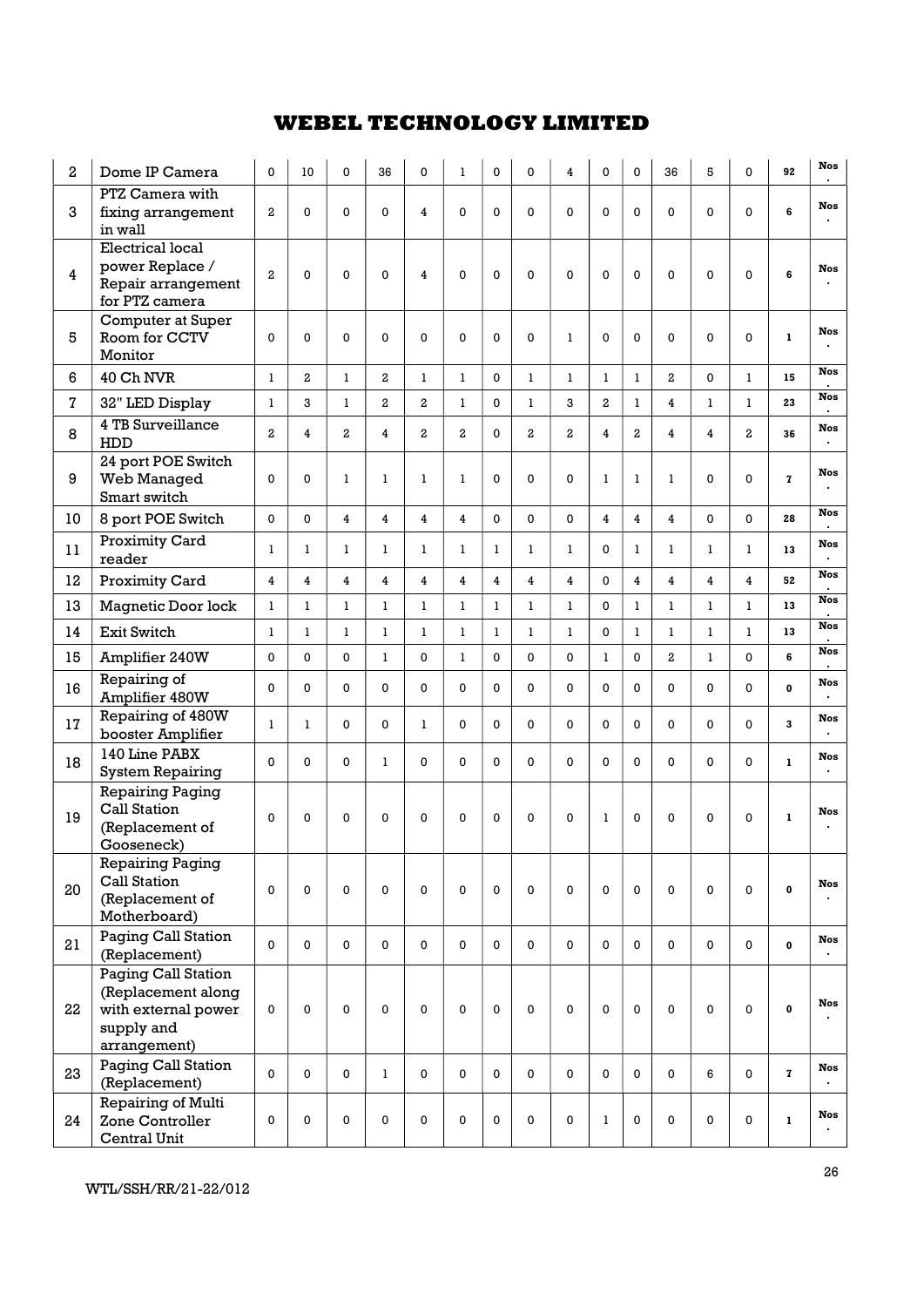| 25 | Repairing 12 Zone<br><b>Controller Central</b><br>Unit PA System<br>(Replacement of<br>Mother Board)                       | $\mathbf 0$  | $\mathbf 0$        | $\mathbf 0$  | 0               | $\mathbf 0$  | $\mathbf 0$        | 0            | $\Omega$     | $\mathbf 0$        | 0              | $\mathbf 0$    | $\mathbf 0$  | $\mathbf 0$  | 0            | 0                       | <b>Nos</b>            |
|----|----------------------------------------------------------------------------------------------------------------------------|--------------|--------------------|--------------|-----------------|--------------|--------------------|--------------|--------------|--------------------|----------------|----------------|--------------|--------------|--------------|-------------------------|-----------------------|
| 26 | Repairing 12 Zone<br><b>Controller Central</b><br>Unit PA System<br>(Replacement of<br>Mother Board,<br>Power Supply & IC) | $\Omega$     | $\mathbf 0$        | $\Omega$     | 0               | $\mathbf 0$  | $\mathbf 0$        | 0            | $\Omega$     | $\mathbf{0}$       | 0              | $\Omega$       | $\mathbf 0$  | $\mathbf 0$  | $\Omega$     | $\mathbf 0$             | <b>Nos</b>            |
| 27 | Horn loudspeaker,<br>15/7.5W                                                                                               | $\Omega$     | $\mathbf 0$        | $\Omega$     | 0               | 0            | $\mathbf 0$        | 0            | 0            | $\mathbf 0$        | 0              | $\mathbf 0$    | 0            | 0            | $\Omega$     | 0                       | <b>Nos</b>            |
| 28 | Ceiling Speaker                                                                                                            | $\mathbf 0$  | 0                  | 0            | 0               | 0            | $\mathbf 0$        | 0            | 0            | $\mathbf{0}$       | 0              | $\Omega$       | 0            | 0            | $\Omega$     | 0                       | <b>Nos</b>            |
| 29 | <b>Wall Speaker</b>                                                                                                        | $\mathbf 0$  | 0                  | 0            | $\Omega$        | 0            | $\mathbf 0$        | 0            | 0            | $\mathbf 0$        | 0              | 0              | $\mathbf 0$  | 0            | $\Omega$     | $\mathbf{0}$            | <b>Nos</b>            |
| 30 | <b>DVD Player</b>                                                                                                          | 0            | 0                  | $\Omega$     | $\Omega$        | $\Omega$     | $\Omega$           | 0            | $\Omega$     | $\Omega$           | 0              | $\Omega$       | 0            | $\Omega$     | $\Omega$     | $\mathbf{0}$            | <b>Nos</b>            |
| 31 | Cat-6 Cable                                                                                                                | 30<br>5      | 264<br>0           | 122<br>0     | 312<br>0        | 240<br>0     | 138<br>$\mathbf 0$ | $\Omega$     | 168<br>0     | 120<br>0           | 61<br>0        | $\Omega$       | 312<br>0     | 122<br>0     | 610          | 19505                   | Mtr                   |
| 32 | Speaker Cable                                                                                                              | 90           | 180                | 420          | $\Omega$        | 180          | 0                  | 0            | $\Omega$     | $\Omega$           | 0              | $\Omega$       | $\mathbf 0$  | 0            | 90           | 960                     | Mtr                   |
| 33 | Audio Cable                                                                                                                | 90           | 180                | $\Omega$     | 0               | 90           | 0                  | 0            | 90           | $\Omega$           | 0              | $\Omega$       | 0            | $\Omega$     | 90           | 540                     | Mtr                   |
| 34 | Conduit and<br>accessories                                                                                                 | 15<br>0      | 100<br>0           | $\Omega$     | 100<br>$\Omega$ | 900          | 700                | 0            | 600          | 400                | 21<br>$\Omega$ | $\Omega$       | 100<br>0     | 100<br>0     | 210          | 7170                    | Mtr                   |
| 35 | Connectors and<br>termination                                                                                              | 1            | ı                  | 1            | 1               | 1            | 1                  | 0            | 1            | 1                  | $\mathbf{1}$   | 0              | 1            | 1            | 1            | 12                      | Job                   |
| 36 | <b>9U Network Rack</b><br>with accessories                                                                                 | 1            | 0                  | 1            | 0               | $\mathbf{1}$ | $\Omega$           | 0            | $\Omega$     | $\mathbf{0}$       | $\Omega$       | 1              | 0            | 0            | $\Omega$     | $\overline{\mathbf{4}}$ | Nos                   |
| 37 | Cable & Conduit<br>Laying                                                                                                  | 63<br>5      | 400<br>$\mathbf 0$ | 164<br>0     | 412<br>0        | 357<br>0     | 208<br>0           | 0            | 237<br>0     | 160<br>$\mathbf 0$ | 82<br>0        | $\Omega$       | 412<br>0     | 132<br>0     | 100<br>0     | 2727<br>5               | Mtr<br>$\blacksquare$ |
| 38 | Electrical<br>arrangement for<br>reader and switch                                                                         | 0            | 0                  | 0            | 0               | 0            | $\pmb{0}$          | 0            | 0            | $\mathbf 0$        | 0              | 0              | $\mathbf 0$  | 0            | 1            | 1                       | Job                   |
| 39 | Fixing of CCTV and<br>Speaker                                                                                              | 11           | 54                 | 10           | 52              | 39           | 23                 | 0            | 28           | 20                 | $\mathbf{1}$   | $\Omega$       | 52           | 5            | 10           | 305                     | <b>Nos</b>            |
| 40 | Fixing and<br>arrangement of Card<br>reader along with<br>Power Replace /<br>Repair from local<br>source.                  | 1            | $\bf 1$            | $\mathbf{1}$ | $\mathbf{1}$    | $\mathbf{1}$ | $\mathbf{1}^-$     | $\mathbf 0$  | $\mathbf{1}$ | $\mathbf{1}$       | $\mathbf{1}$   | $\,$ $\,$ $\,$ | -1           | $\mathbf{1}$ | $\Omega$     | 12                      | <b>Nos</b>            |
| 41 | <b>Existing Rack</b><br>Dressing                                                                                           | $\mathbf{1}$ | $\mathbf{1}$       | $\mathbf{1}$ | $\mathbf{1}$    | $\mathbf{1}$ | $\mathbf{1}$       | $\mathbf{1}$ | $\mathbf{1}$ | $\mathbf{1}$       | $\mathbf{1}$   | $\mathbf{1}$   | $\mathbf{1}$ | $\mathbf{1}$ | $\mathbf{1}$ | 14                      | Job                   |
| 42 | Existing field side<br>cable checkup and<br>dressing                                                                       | 1            | $\mathbf{1}$       | 1            | $\mathbf 1$     | 1            | 1                  | 1            | 1            | $\mathbf{1}$       | $\mathbf{1}$   | 1              | $\mathbf{1}$ | $\mathbf{1}$ | 1            | 14                      | Job                   |
| 43 | Installation testing<br>and commissioning                                                                                  | $\mathbf{1}$ | $\mathbf{1}$       | $\mathbf{1}$ | $\mathbf{1}$    | $\mathbf{1}$ | $\mathbf{1}$       | 0            | $\mathbf{1}$ | $\mathbf{1}$       | $\mathbf{1}$   | $\mathbf{1}$   | $\mathbf{1}$ | $\mathbf{1}$ | $\mathbf{1}$ | 13                      | Job                   |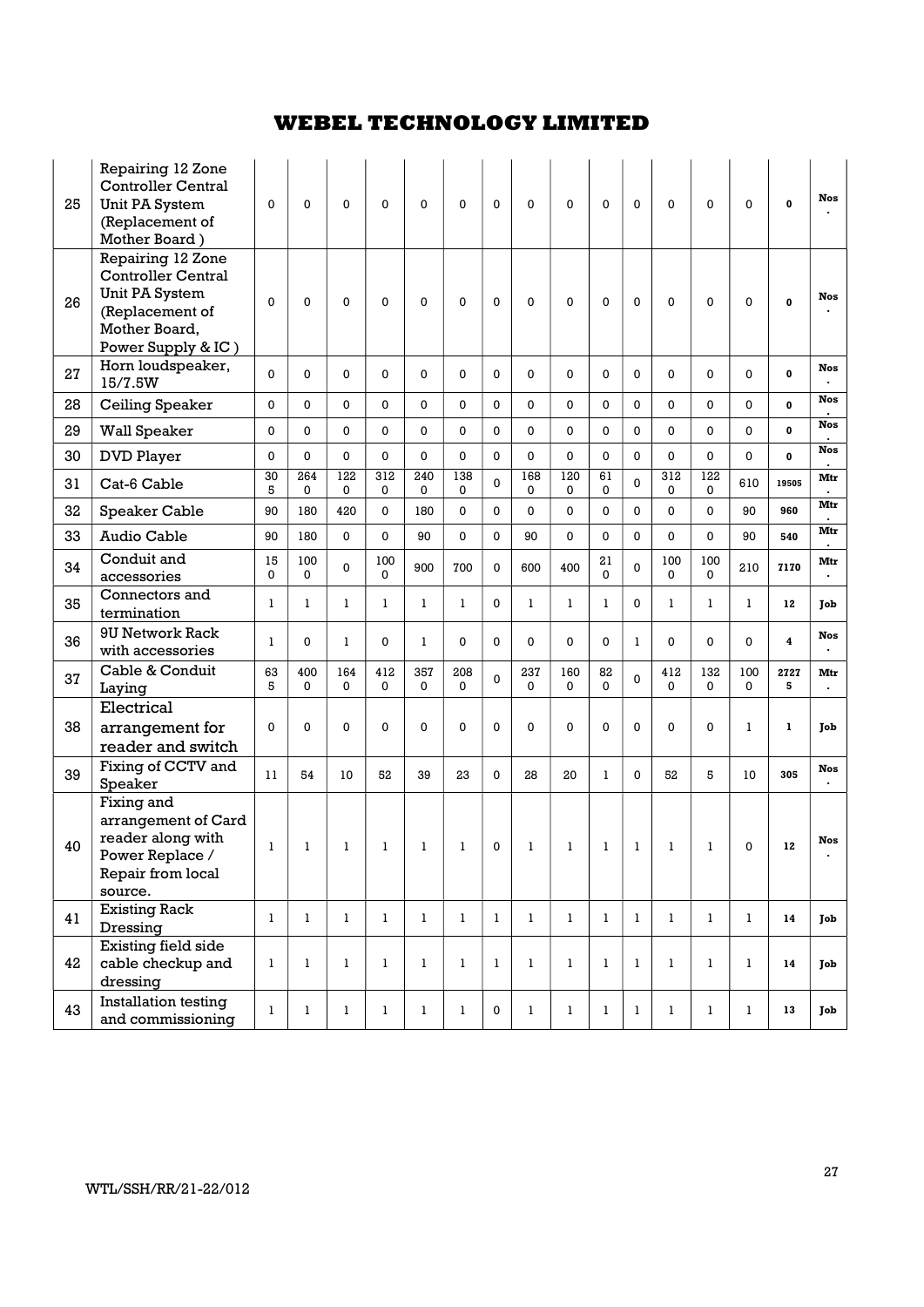## SECTION - I

### DETAILS OF ORDERS EXECUTED BY BIDDER

(Tender No. WTL/SSH/RR/21-22/012)

| S1.<br>No. | Order No. | Order<br><b>Date</b> | Order<br><b>Value</b> | <b>Brief description of items</b><br>and job details | Completed<br>(Yes/NO) | Name of the<br><b>Customer</b> | <b>Contact details</b><br>of the Customer |
|------------|-----------|----------------------|-----------------------|------------------------------------------------------|-----------------------|--------------------------------|-------------------------------------------|
|            |           |                      |                       |                                                      |                       |                                |                                           |
|            |           |                      |                       |                                                      |                       |                                |                                           |
|            |           |                      |                       |                                                      |                       |                                |                                           |
|            |           |                      |                       |                                                      |                       |                                |                                           |
|            |           |                      |                       |                                                      |                       |                                |                                           |
|            |           |                      |                       |                                                      |                       |                                |                                           |
|            |           |                      |                       |                                                      |                       |                                |                                           |
|            |           |                      |                       |                                                      |                       |                                |                                           |

Authorized Signatory (Signature In full): \_\_\_\_\_\_\_\_\_\_\_\_\_\_\_\_\_\_\_\_\_\_\_\_\_\_\_\_\_\_\_\_\_

Name and title of Signatory: \_\_\_\_\_\_\_\_\_\_\_\_\_\_\_\_\_\_\_\_\_\_\_\_\_\_\_\_\_\_\_\_\_\_\_\_\_\_\_\_\_\_

| Stamp of the Company: |  |
|-----------------------|--|
|-----------------------|--|

### Note:

- A. Type of Project shall indicate the implementation of services (Delivery & Installation of Desktop Computer, Laser Printers and Line Interactive UPS).
- B. Scope of work shall indicate whether it is implementation, Operation or maintenance.
- C. Submit Customer Order Copy details of the order indicating the project value, customer contact details.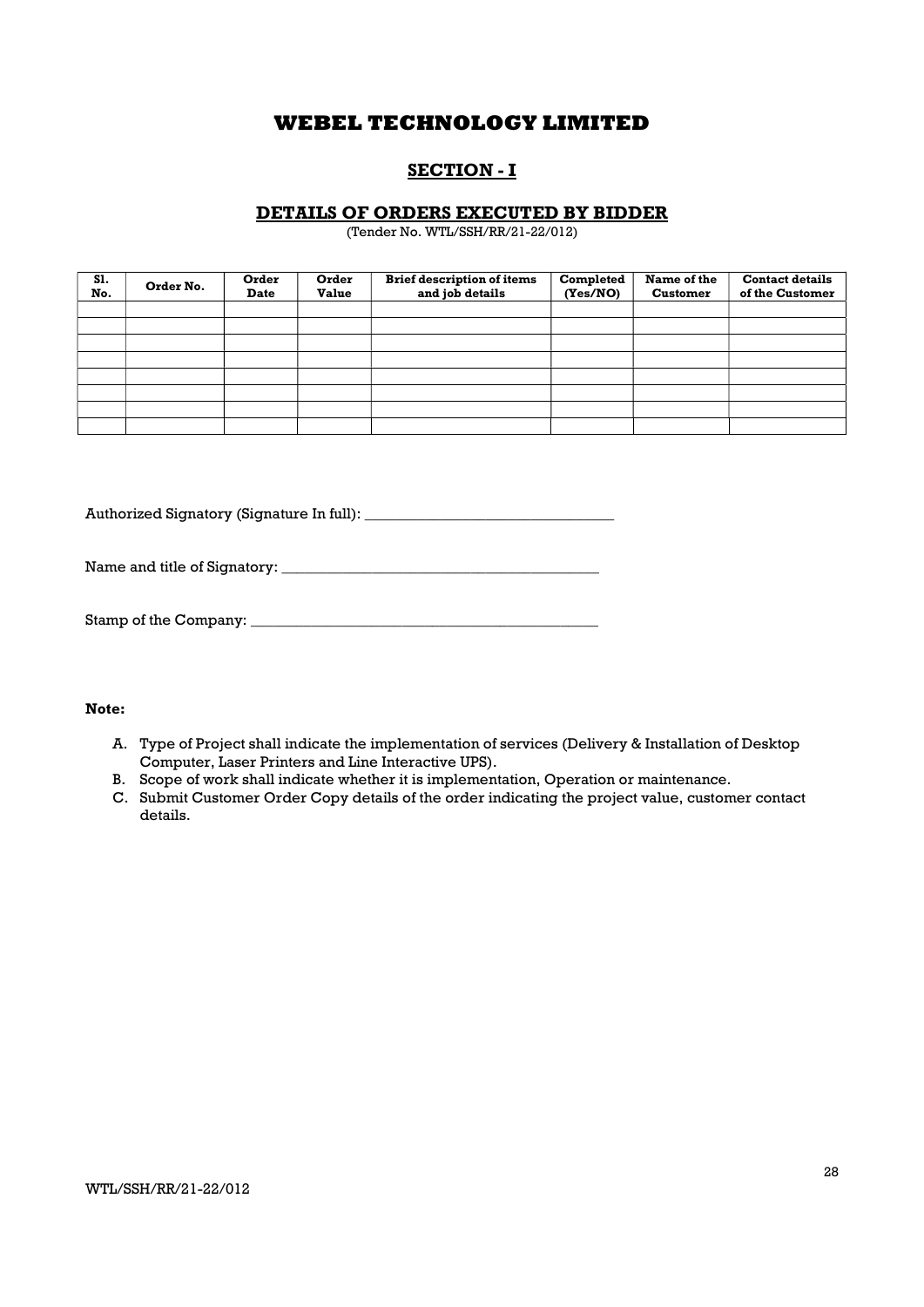## SECTION-J

### FINANCIAL CAPABILITY OF BIDDER

(Tender No. WTL/SSH/RR/21-22/012)

|                | Name of the Bidder | Turnover (Rs. / Crores) |         |         |  |
|----------------|--------------------|-------------------------|---------|---------|--|
| <b>SI. No.</b> |                    | 2017-18                 | 2018-19 | 2019-20 |  |
|                |                    |                         |         |         |  |
|                |                    |                         |         |         |  |
|                |                    |                         |         |         |  |

Authorized Signatory (Signature In full): \_\_\_\_\_\_\_\_\_\_\_\_\_\_\_\_\_\_\_\_\_\_\_\_\_\_\_\_\_\_\_\_\_

Name and title of Signatory: \_\_\_\_\_\_\_\_\_\_\_\_\_\_\_\_\_\_\_\_\_\_\_\_\_\_\_\_\_\_\_\_\_\_\_\_\_\_\_\_\_\_

| Stamp of the Company: |  |
|-----------------------|--|
|                       |  |

#### Note:

Submit the audited financial statement/ audited annual report of the last three financial years.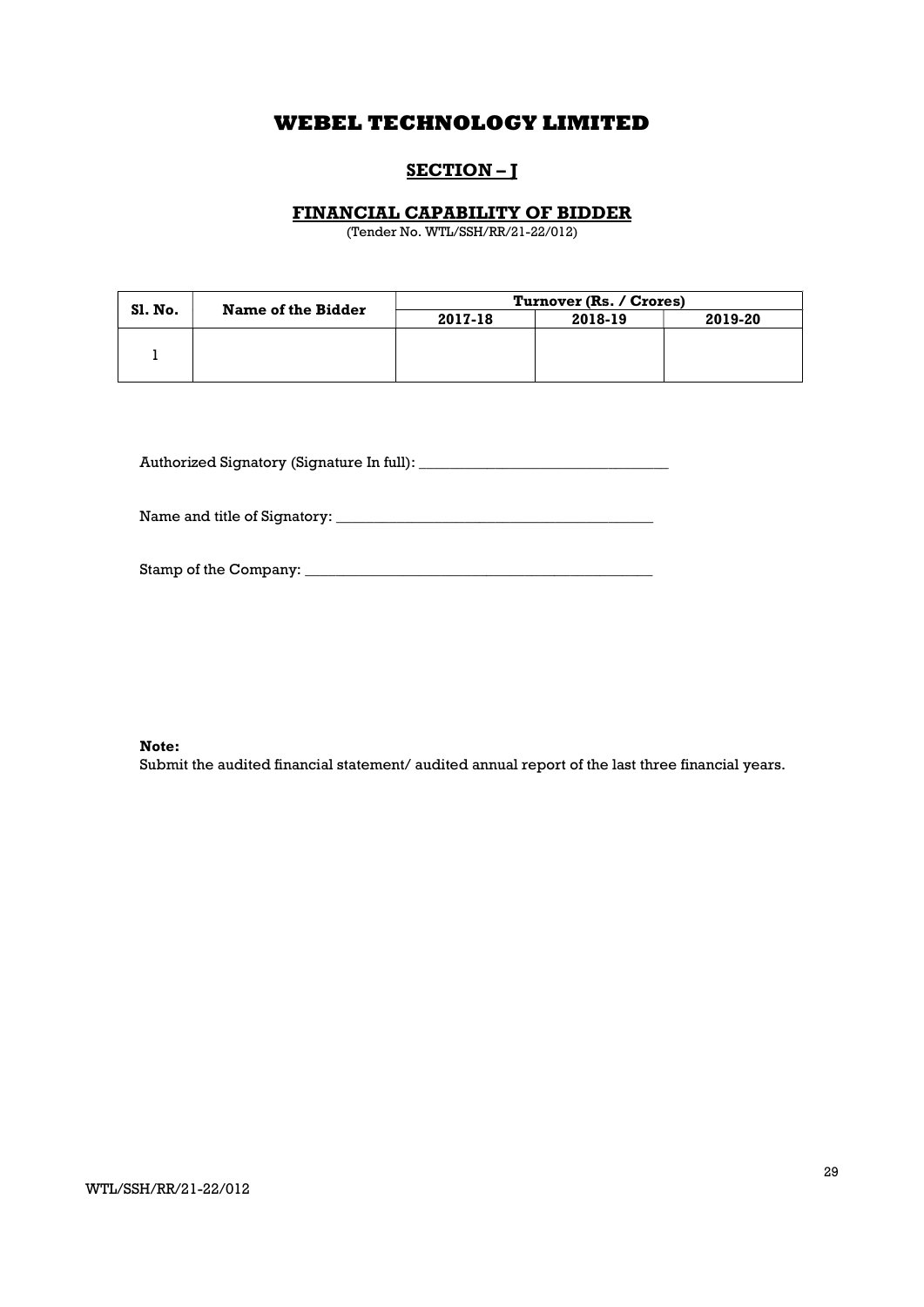## SECTION – K

## BIDDERS'S DETAILS

(Tender No. WTL/SSH/RR/21-22/012)

| 1  | Name of the Firm                                            |
|----|-------------------------------------------------------------|
| 2  | <b>Registered Office Address</b>                            |
|    | <b>Contact Number</b>                                       |
|    | <b>Fax Number</b>                                           |
|    | E-mail                                                      |
| 3  | Correspondence / Contact address                            |
|    | Name & Designation of Contact person                        |
|    | Address                                                     |
|    | <b>Contact Number</b>                                       |
|    | <b>Fax Number</b>                                           |
|    | E-mail                                                      |
| 4  | Is the firm a registered company? If yes, submit            |
|    | documentary proof                                           |
|    | Year and Place of the establishment of the company          |
| 6  | Former name of the company, if any                          |
| 7  | Is the firm                                                 |
|    | a Government/ Public Sector Undertaking                     |
|    | a propriety firm                                            |
|    | a partnership firm (if yes, give partnership deed)<br>٠     |
|    | a limited company or limited corporation<br>٠               |
|    | a member of a group of companies, (if yes, give<br>٠        |
|    | name and address and description of other<br>٠              |
|    | companies)                                                  |
|    | a subsidiary of a large corporation (if yes give the<br>٠   |
|    | name and address of the parent organization). If the        |
|    | company is subsidiary, state what involvement if            |
|    | any, will the parent company have in the project.           |
| 8  | Is the firm registered with Sales Tax department? If yes,   |
|    | submit valid GST Registration certificate.                  |
| 9  | Total number of employees. Attach the organizational chart  |
|    | showing the structure of the organization.                  |
| 10 | Are you registered with any Government/ Department/         |
|    | Public Sector Undertaking (if yes, give details)            |
| 11 | How many years has your organization been in business       |
|    | under your present name? What were your fields when you     |
|    | established your organization                               |
| 12 | What type best describes your firm? (Purchaser reserves     |
|    | the right to verify the claims if necessary)                |
|    | ■ Manufacturer                                              |
|    | Supplier<br>System Integrator                               |
|    | Consultant                                                  |
|    | Service Provider (Pl. specify details)                      |
|    | Software Development                                        |
|    | Total Solution provider (Design, Supply,                    |
|    | Integration, O&M)                                           |
|    | IT Company                                                  |
| 13 | Number of Offices in district head quarters in West Bengal  |
| 14 | Is your organization has ISO 9001:2015 certificates?        |
| 15 | List the major clients with whom your organization has been |
|    |                                                             |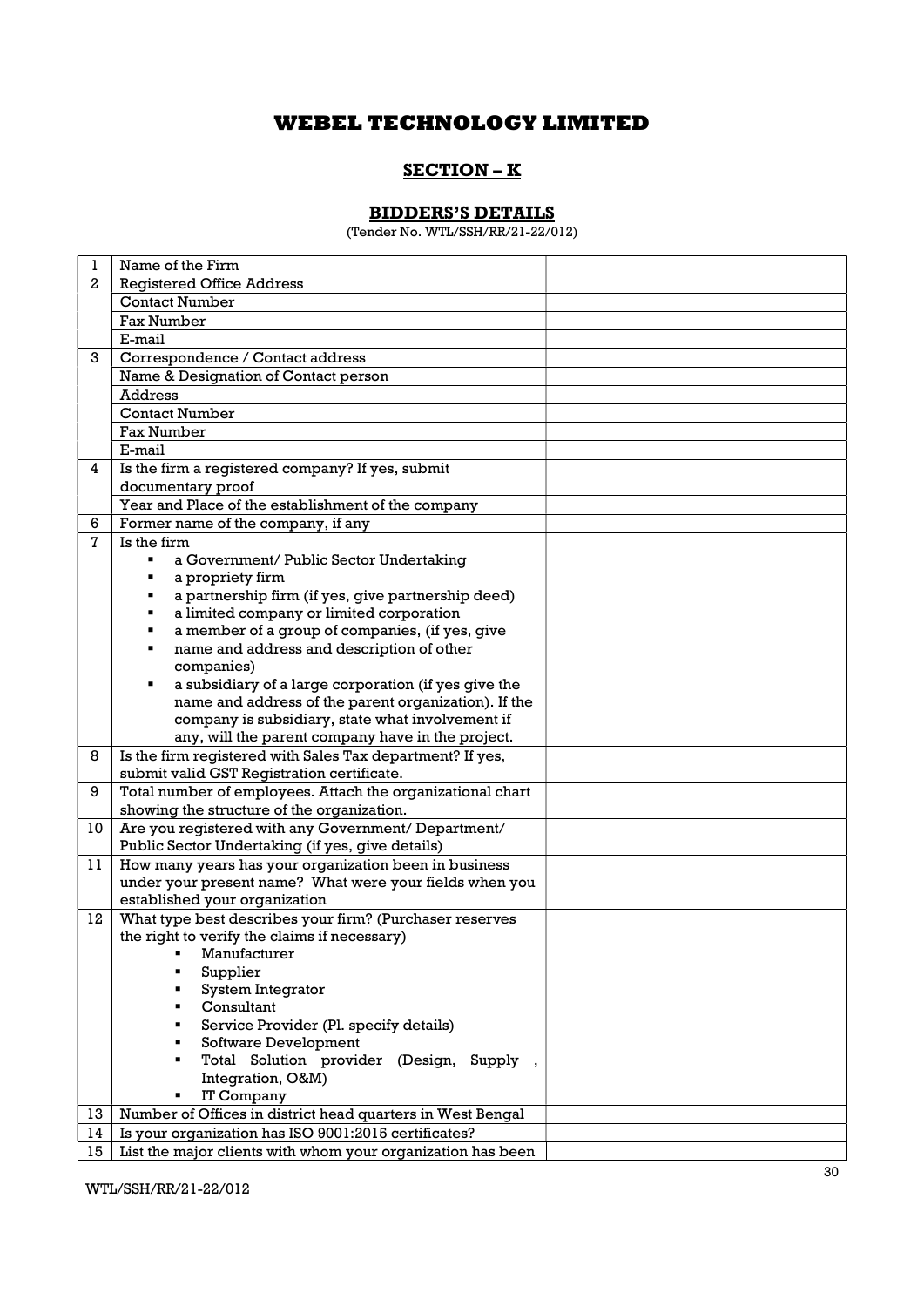|    | is currently associated. ⁄                                  |  |
|----|-------------------------------------------------------------|--|
| 16 | Have you in any capacity not completed any work awarded     |  |
|    | to you? (If so, give the name of project and reason for not |  |
|    | completing the work)                                        |  |
|    | Have you ever been denied tendering facilities by any       |  |
|    | Government / Department / Public sector Undertaking?        |  |
|    | (Give details)                                              |  |

Authorized Signatory (Signature In full): \_\_\_\_\_\_\_\_\_\_\_\_\_\_\_\_\_\_\_\_\_\_\_\_\_\_\_\_\_\_\_\_\_

Name and title of Signatory: \_\_\_\_\_\_\_\_\_\_\_\_\_\_\_\_\_\_\_\_\_\_\_\_\_\_\_\_\_\_\_\_\_\_\_\_\_\_\_\_\_\_

Company Rubber Stamp: \_\_\_\_\_\_\_\_\_\_\_\_\_\_\_\_\_\_\_\_\_\_\_\_\_\_\_\_\_\_\_\_\_\_\_\_\_\_\_\_\_\_\_\_\_\_\_\_\_\_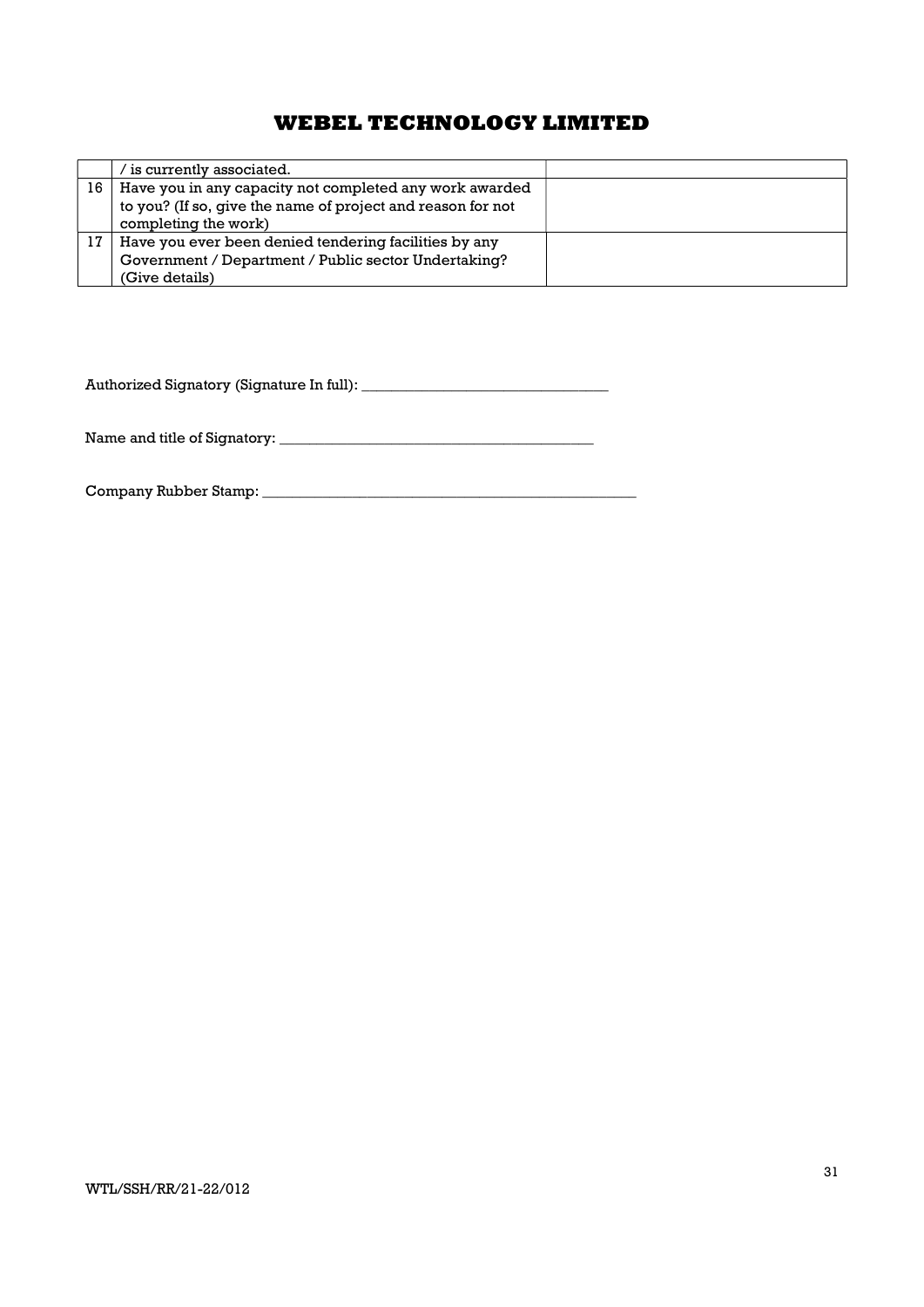## SECTION – L

### FORMAT FOR PRE-BID MEETING QUERY

(Tender No. WTL/SSH/RR/21-22/012)

Name of the Bidder:

**Queries** 

| <b>S1.</b><br>No. | <b>Section</b><br>No. | <b>Clause</b><br>No. | Page<br>No. | Queries |
|-------------------|-----------------------|----------------------|-------------|---------|
|                   |                       |                      |             |         |
|                   |                       |                      |             |         |
|                   |                       |                      |             |         |
|                   |                       |                      |             |         |
|                   |                       |                      |             |         |
|                   |                       |                      |             |         |
|                   |                       |                      |             |         |
|                   |                       |                      |             |         |
|                   |                       |                      |             |         |

Note: The filled form to be submitted in XLS & PDF Format. There is a cut off date for receiving of queries before Pre Bid Meeting. Queries received after the cutoff period will not be accepted. The Purchaser reserves the right to respond all queries over e-mail.

Authorized Signatory (Signature In full): \_\_\_\_\_\_\_\_\_\_\_\_\_\_\_\_\_\_\_\_\_\_\_\_\_\_\_\_\_\_\_\_\_

Name and title of Signatory: \_\_\_\_\_\_\_\_\_\_\_\_\_\_\_\_\_\_\_\_\_\_\_\_\_\_\_\_\_\_\_\_\_\_\_\_\_\_\_\_\_\_

Company Rubber Stamp: \_\_\_\_\_\_\_\_\_\_\_\_\_\_\_\_\_\_\_\_\_\_\_\_\_\_\_\_\_\_\_\_\_\_\_\_\_\_\_\_\_\_\_\_\_\_\_\_\_\_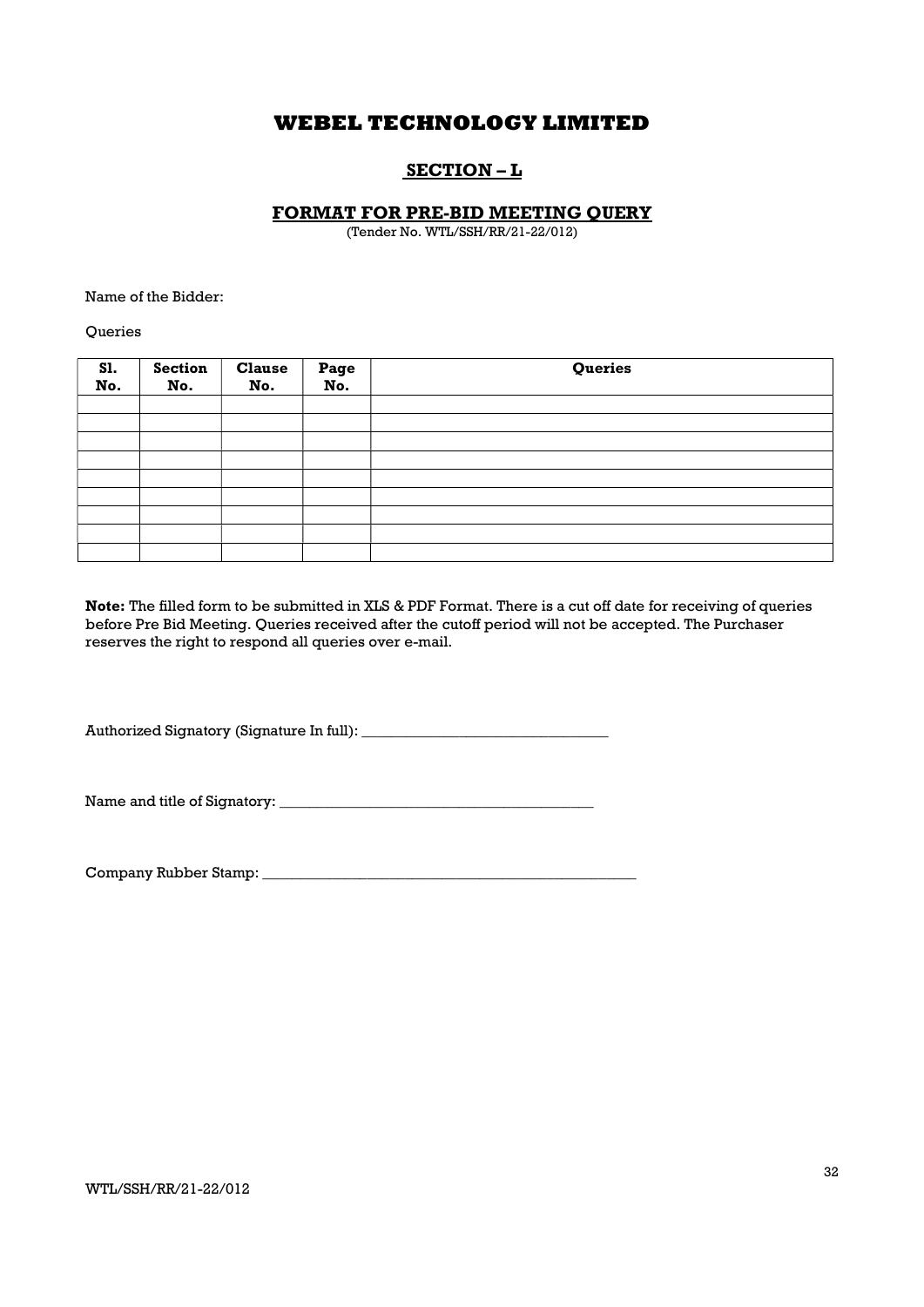### SECTION – M

### LIST OF CLIENTS OF SIMILAR ORDERS

(Tender No. WTL/SSH/RR/21-22/012)

| <b>S1.</b><br>No. | <b>Name of the Client</b> | <b>Address</b> | Contact<br>Person | Designation | Contact<br><b>Numbers</b> |
|-------------------|---------------------------|----------------|-------------------|-------------|---------------------------|
|                   |                           |                |                   |             |                           |
|                   |                           |                |                   |             |                           |
|                   |                           |                |                   |             |                           |
|                   |                           |                |                   |             |                           |
|                   |                           |                |                   |             |                           |
|                   |                           |                |                   |             |                           |
|                   |                           |                |                   |             |                           |
|                   |                           |                |                   |             |                           |
|                   |                           |                |                   |             |                           |
|                   |                           |                |                   |             |                           |
|                   |                           |                |                   |             |                           |
|                   |                           |                |                   |             |                           |
|                   |                           |                |                   |             |                           |
|                   |                           |                |                   |             |                           |
|                   |                           |                |                   |             |                           |
|                   |                           |                |                   |             |                           |

Authorized Signatory (Signature In full): \_\_\_\_\_\_\_\_\_\_\_\_\_\_\_\_\_\_\_\_\_\_\_\_\_\_\_\_\_\_\_\_\_

Name and title of Signatory: \_\_\_\_\_\_\_\_\_\_\_\_\_\_\_\_\_\_\_\_\_\_\_\_\_\_\_\_\_\_\_\_\_\_\_\_\_\_\_\_\_\_

Company Rubber Stamp: \_\_\_\_\_\_\_\_\_\_\_\_\_\_\_\_\_\_\_\_\_\_\_\_\_\_\_\_\_\_\_\_\_\_\_\_\_\_\_\_\_\_\_\_\_\_\_\_\_\_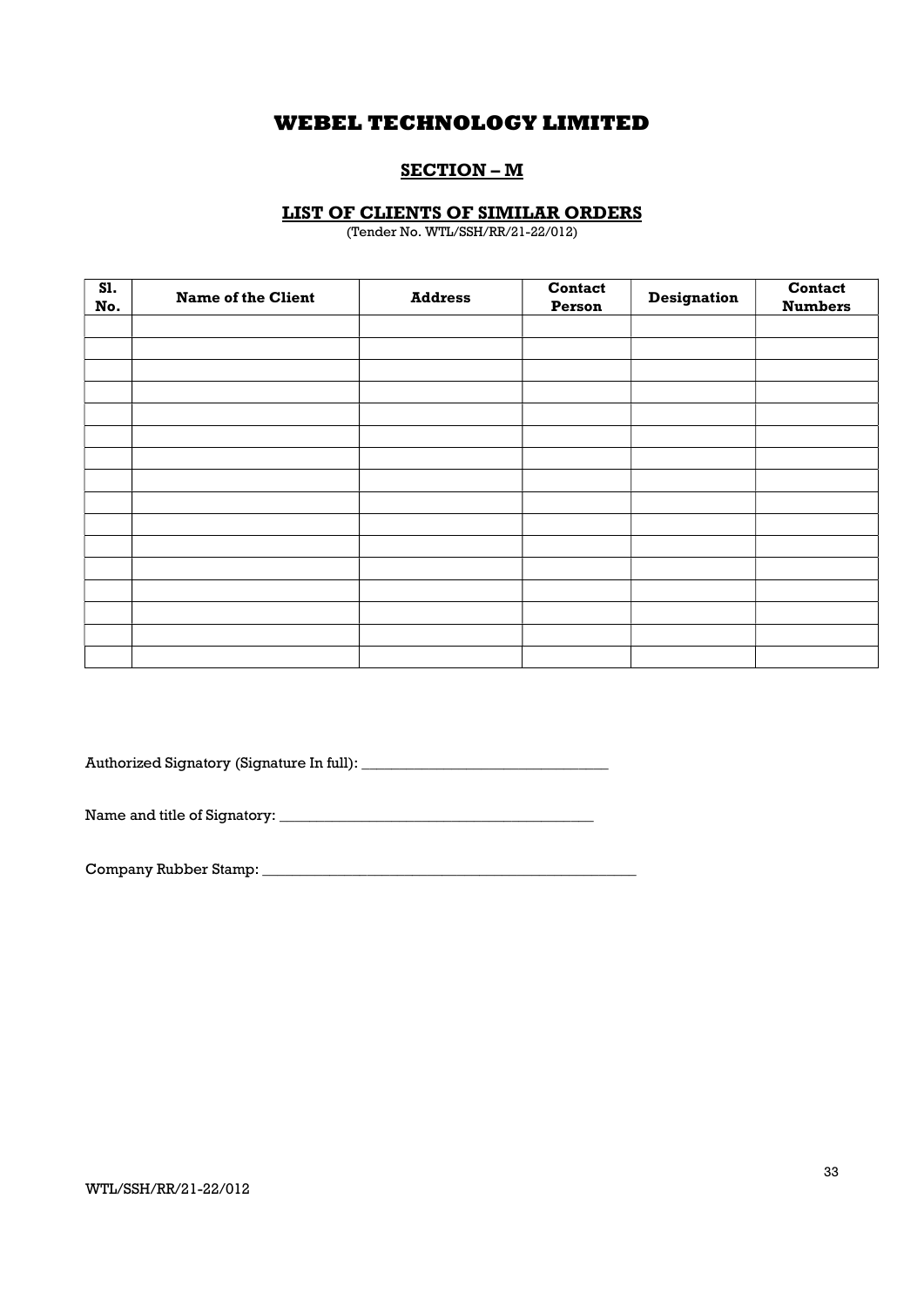## SECTION – N

### NIT DECLARATION FOR BIDDER

(Bidders are requested to furnish the Format given in this section, filling the entire Blank and to be submitted on Bidder's Letter Head)

To Webel Technology Limited Plot – 5, Block – BP, Sector - V, Salt Lake City, Kolkata – 700091.

### Sub: Repairing / replacement and installation of different ELV System at different SSH.

Dear Sir,

We the undersigned bidder/(s) declare that we have read and examined in details the specifications and other documents of the subject Tender No. WTL/SSH/RR/21-22/012 dated 14.07.2021 for Repairing / replacement and installation of different ELV System at different SSH published by Webel Technology Limited in e-Tender website.

We further declare that we have agreed and accepted all the clauses / sub-clauses / formats / terms & conditions other requirements related to the said tender and we will abide by the same as mentioned in the tender document while participating and executing the said tender.

Thanking you, we remain

Yours faithfully

………………………………………………… Signature

……………………………………………………….. Name in full

……………………………………………………….. Designation

……………………………………………………….. Company Stamp

Dated, this …………………..day of ………………2021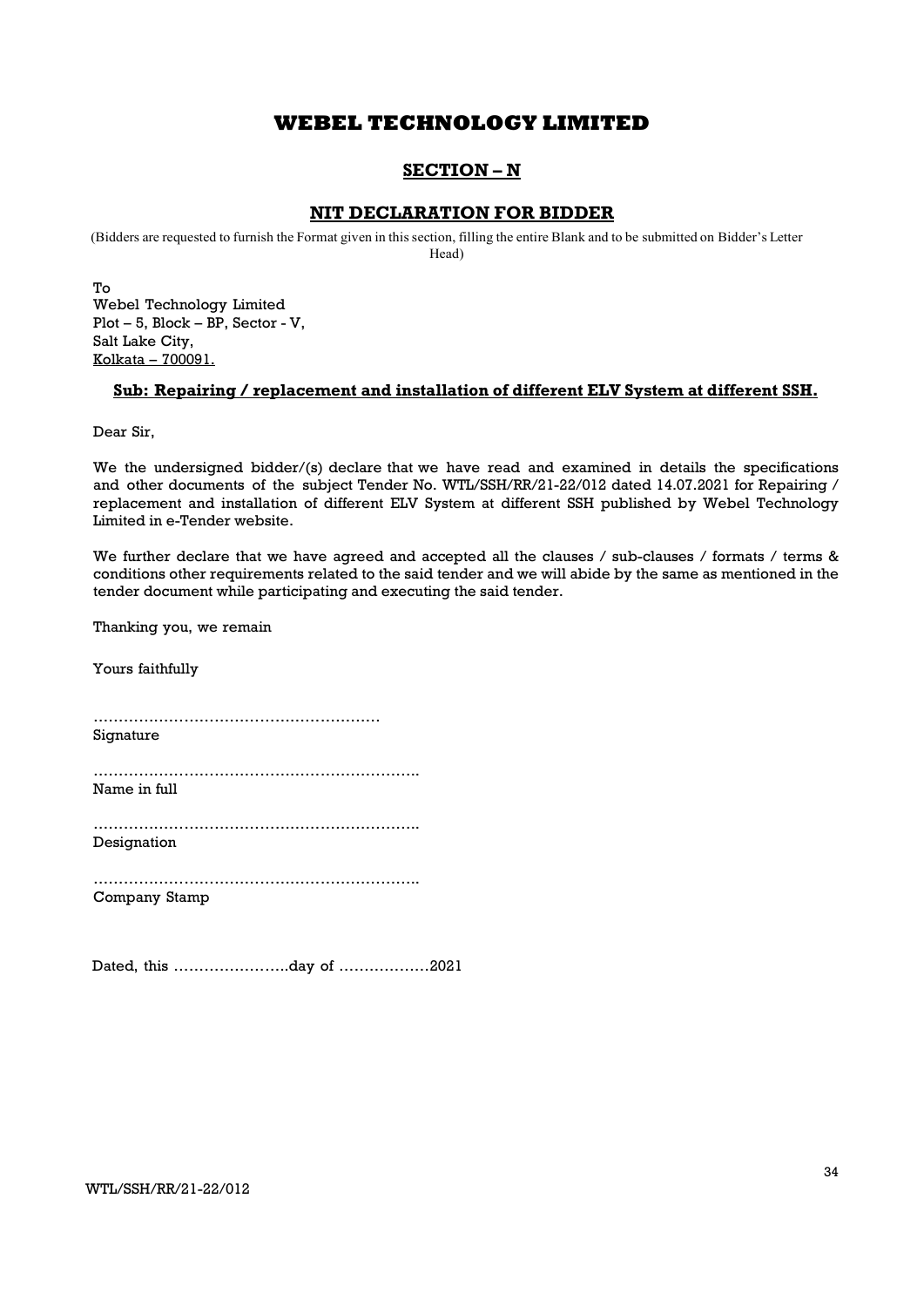### SECTION – O

### PROFORMA FOR PERFORMANCE BANK GUARANTEE

(On non-judicial stamp paper of appropriate value to be purchased in the name of executing Bank)

#### PROFORMA OF BANK GUARANTEE FOR SECURITY DEPOSIT –CUM-PRFORMANCE **GUARANTEE**

Ref …………………….. Bank Guarantee no…………….

Date…………………..

#### PROFORMA OF BG FOR SECURITY DEPOSIT

KNOW ALL MEN BY THESE PRESENTS that in consideration of WEBEL TECHNOLOGY LIMTED, a Government of West Bengal Undertaking incorporated under the Companies Act, 1956 having its Registered office at Webel Bhavan, Block EP&GP, Sector V, Kolkata-700 091 (hereinafter called "The Purchaser") having agreed to accept from \_\_\_\_\_\_\_\_\_\_\_\_\_\_\_\_\_(hereinafter called "The Contractor") Purchaser") having agreed to accept from \_\_\_\_\_\_ Having its Head Office at \_\_\_\_\_\_\_\_\_\_\_\_\_\_\_\_\_, a Bank guarantee for Rs. \_\_\_\_\_\_\_\_\_\_\_\_\_\_ in lieu of Cash Security Deposit for the due fulfillment by the Contractor of the terms & conditions of the Work Order No. dated a controller issued by the Purchaser for  $_$  (hereinafter called "the said work order \_\_\_\_\_\_\_dated\_\_\_\_\_\_\_\_\_\_\_\_)". We \_\_\_\_\_\_\_\_\_\_\_\_\_\_\_\_ (Name & detailed address of the branch) (hereinafter called "the Guarantor") do hereby undertake to indemnify and keep indemnified the Purchaser to the extent of Rs. \_\_\_\_\_\_\_\_\_ (Rupees \_\_\_\_\_\_\_\_\_\_\_\_\_\_\_\_\_\_\_\_\_\_\_\_\_) only against any loss or damage caused to or suffered by the Purchaser by reason of any breach by the Contractor of any of the terms and conditions contained in the said Work Order No. \_\_\_\_\_\_\_\_\_\_\_\_\_\_\_\_\_\_\_\_ dated\_\_\_\_\_\_\_\_\_\_\_\_\_\_\_\_\_\_ of which breach the opinion of the Purchaser shall be final and conclusive.

(2) AND WE, \_\_\_\_\_\_\_\_\_\_\_\_\_\_\_\_\_\_\_\_DO HEREBY Guarantee and undertake to pay forthwith on demand to the Purchaser such sum not exceeding the said sum of \_\_\_\_\_\_Rupees\_\_\_\_\_\_\_\_\_\_\_\_) only as may be specified in such demand, in the event of the Contractor failing or neglecting to execute fully efficiently and satisfactorily the order for \_\_\_\_\_\_\_\_\_\_\_\_\_\_\_\_\_\_\_\_\_\_\_\_\_\_ \_\_\_\_\_\_\_\_\_\_\_\_\_\_\_ Work Order no. ,  $\_$  dated  $\_$ 

(3) WE \_\_\_\_\_\_\_\_\_\_\_\_\_\_\_\_\_\_\_\_\_\_\_\_\_\_ further agree that the guarantee herein contained shall remain in full force and effect during the period that would be taken for the performance of the said order as laid down in the said Work Order No. \_\_\_\_\_\_\_\_\_\_\_\_\_\_\_\_ dated \_\_\_\_\_\_\_\_\_\_\_\_\_\_\_ including the warranty obligations and that it shall continue to be enforceable till all the dues of the Purchaser under or by virtue of the said Work Order No. **Example 2** dated the same been fully paid and its claims satisfied or is charged or till the Purchaser or its authorized representative certified that the terms and conditions of the said Work Order No. \_\_\_\_\_\_\_\_\_\_\_\_\_\_\_\_\_\_\_\_\_\_ dated \_\_\_\_\_\_\_\_\_\_\_\_\_\_\_\_\_ have been fully and properly carried out by the said contractor and accordingly discharged the guarantee.

(4) We \_\_\_\_\_\_\_\_\_\_\_\_\_\_\_\_\_\_\_\_\_\_\_\_\_\_\_\_\_ the Guarantor undertake to extend the validity of Bank Guarantee at the request of the contractor for further period of periods from time to time beyond its present validity period failing which we shall pay the Purchaser the amount of Guarantee.

(5) The liability under the Guarantee is restricted to Rs. \_\_\_\_\_\_\_\_\_ (Rupees \_\_\_\_\_\_\_\_\_\_\_\_\_\_

) only and will expire on  $\qquad \qquad$  and unless a claim in writing is presented to us or an action or suit to enforce the claim is filled against us within 6 months from \_\_\_\_\_\_\_\_\_\_\_\_\_\_\_ all your rights will be forfeited and we shall be relieved of and discharged from all our liabilities (thereinafter)

(6) The Guarantee herein contained shall not be determined or affected by liquidation or winding up or insolvency or closer of the Contractor.